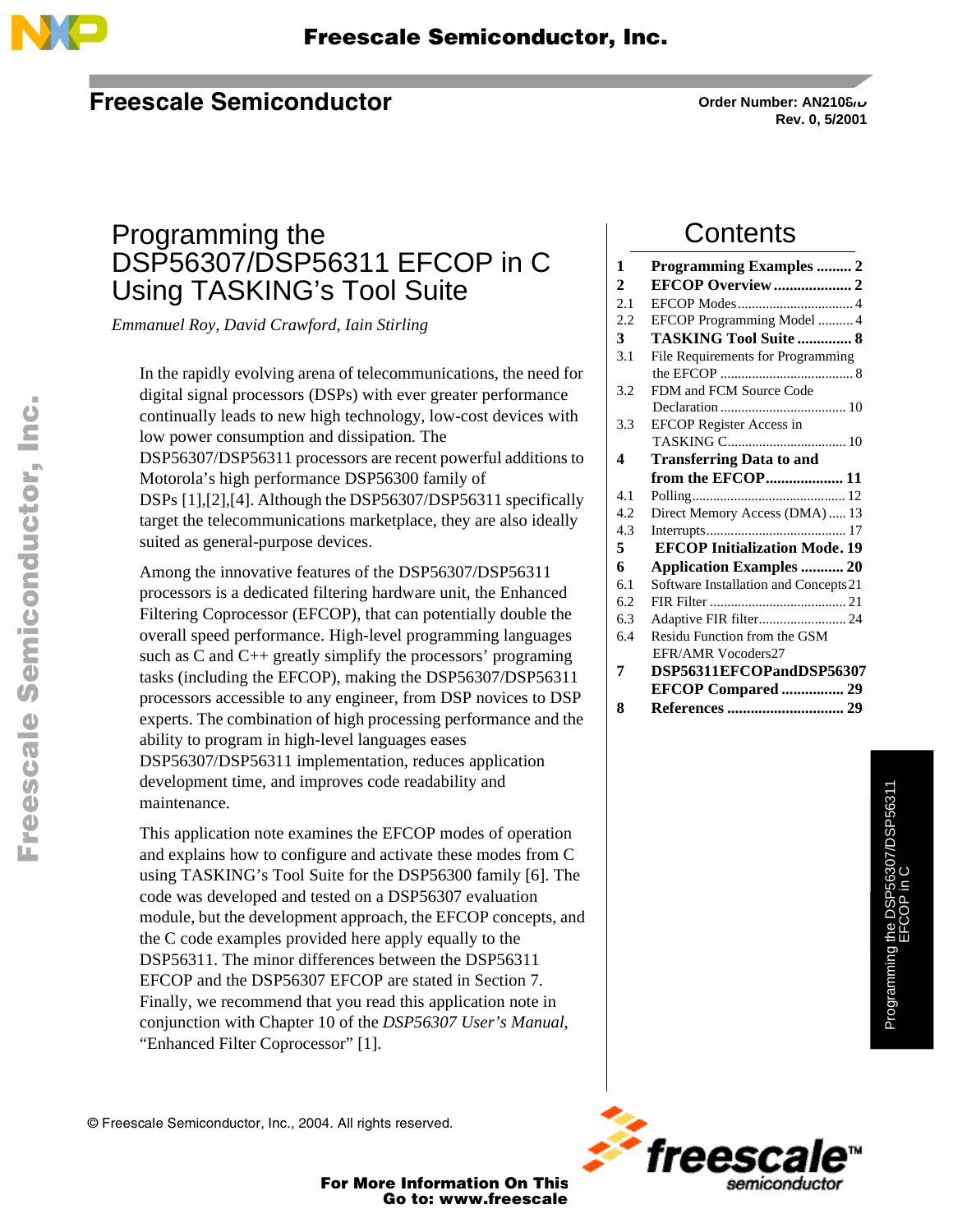

# 1 Programming Examples

Accompanying this application note are files containing examples of typical filtering configurations. Each example presents an overview of relevant theory, a description of implementation issues and techniques, and a C code example. You can obtain a zipped file containing all files required to run the examples from http://www.mot.com/SPS/DSP/documentation/appnotes.html. This code was tested with the TASKING C/C++ for DSP563xx 2.2, Rev. 2 tool chain running under Windows NT 4.0 and Windows 98. The CrossView Pro Debugger runs the code on a DSP56307EVM.

# 2 EFCOP Overview

The DSP56307 EFCOP is a dedicated filtering hardware unit that implements many standard filtering structures. It contains an independent filtering multiply and accumulate (MAC) unit, giving the DSP56307 dual MAC capability. It operates concurrently with the DSP56300 core, giving the DSP56307 a maximum potential performance of 200 Million Instruction per Second (MIPS).

The EFCOP supports two basic filtering architectures: Finite Impulse Response (FIR) and all-pole Infinite Impulse Response (IIR). These architectures can be combined to form a pole-zero IIR filter. The EFCOP architecture also has an adaptive FIR filtering mode with a flexible coefficient update mechanism that allows a range of adaptive algorithms to be used—for example, the Least Mean Square (LMS) algorithm, the Normalized LMS, and customized update algorithms. However, an adaptive IIR mode is not supported. The EFCOP also runs in Multichannel mode with up to 64 FIR/IIR filters.

We use the EFCOP to process data samples as shown in **Figure 1**. Input data samples are taken from the DSP56307 internal memory, the EFCOP filters the data, and the output data samples are stored back into internal memory. Although we use internal memory in the applications discussed here, external memory could also be used if desired.





A block diagram of the EFCOP architecture is shown **[Figure 2](#page-2-0)**.

2 Programming the DSP56307/DSP56311 EFCOP in C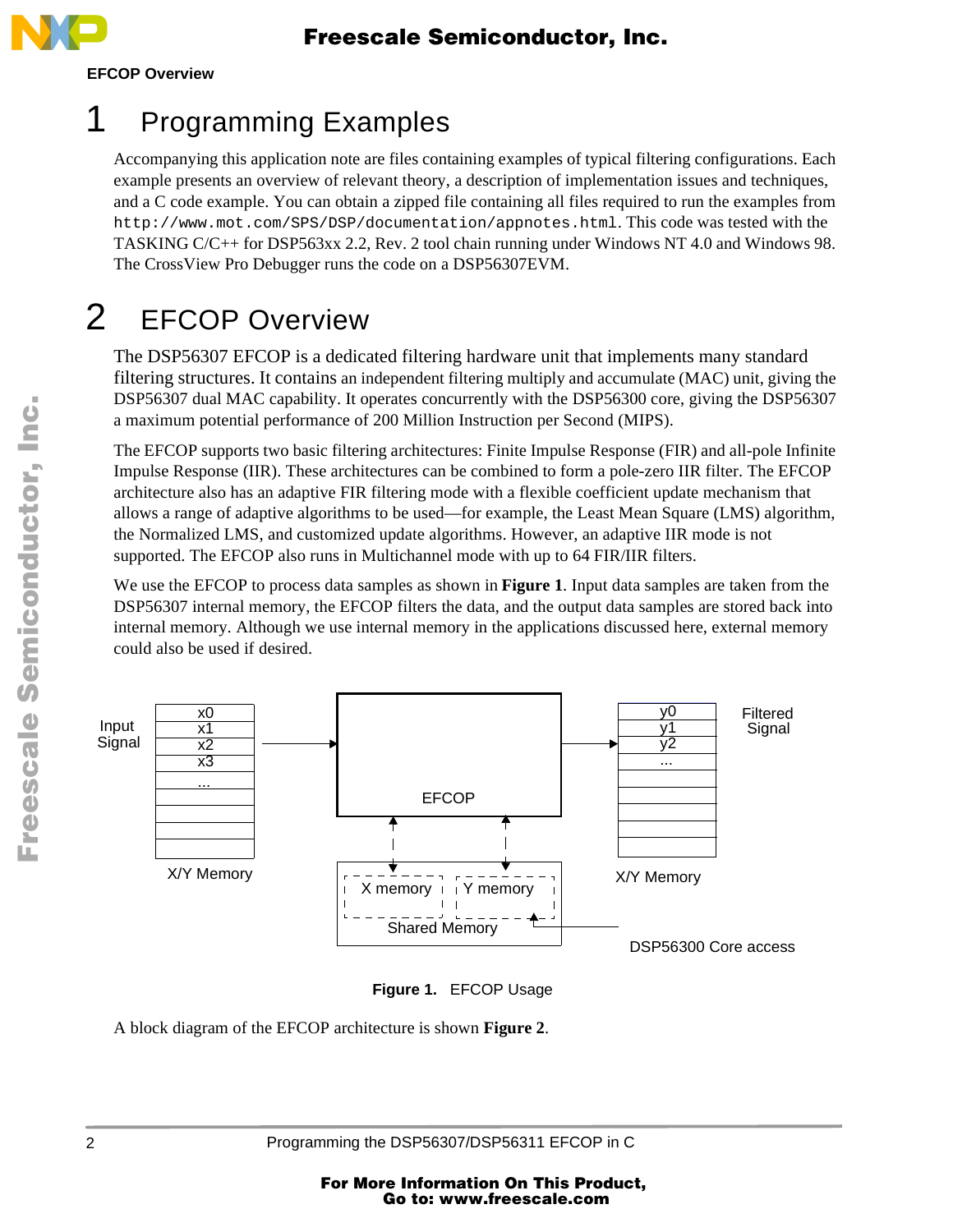<span id="page-2-0"></span>

Alongside the dedicated FMAC unit, the DSP56307 EFCOP (see **Figure 2**) uses two memory data banks:

- *Filter Data Memory (FDM)*. Contains the filter input samples. This bank of memory is mapped to the bottom 4K words of the X data memory space.
- *Filter Coefficient Memory (FCM)*. Contains the filter coefficients. This bank of memory is mapped to the bottom 4K words of the Y data memory space.

The dual X and Y memory banks allow a simultaneous fetch of both the input sample and its corresponding filter coefficient, so a complete MAC operation can be carried out in a single clock cycle. The X and Y memory banks allocated to the EFCOP (and shared with the DSP56300 core) are each 4K x 24 bits so that filters with up to 4096 coefficients can be implemented. In Multichannel mode, the maximum number of coefficients for each filter is 4096/N, where N is the number of filters being implemented. For example, for N=64 (which is the maximum value of N), each filter can have up to 64 coefficients.



**Figure 2.** DSP56307 EFCOP Block Diagram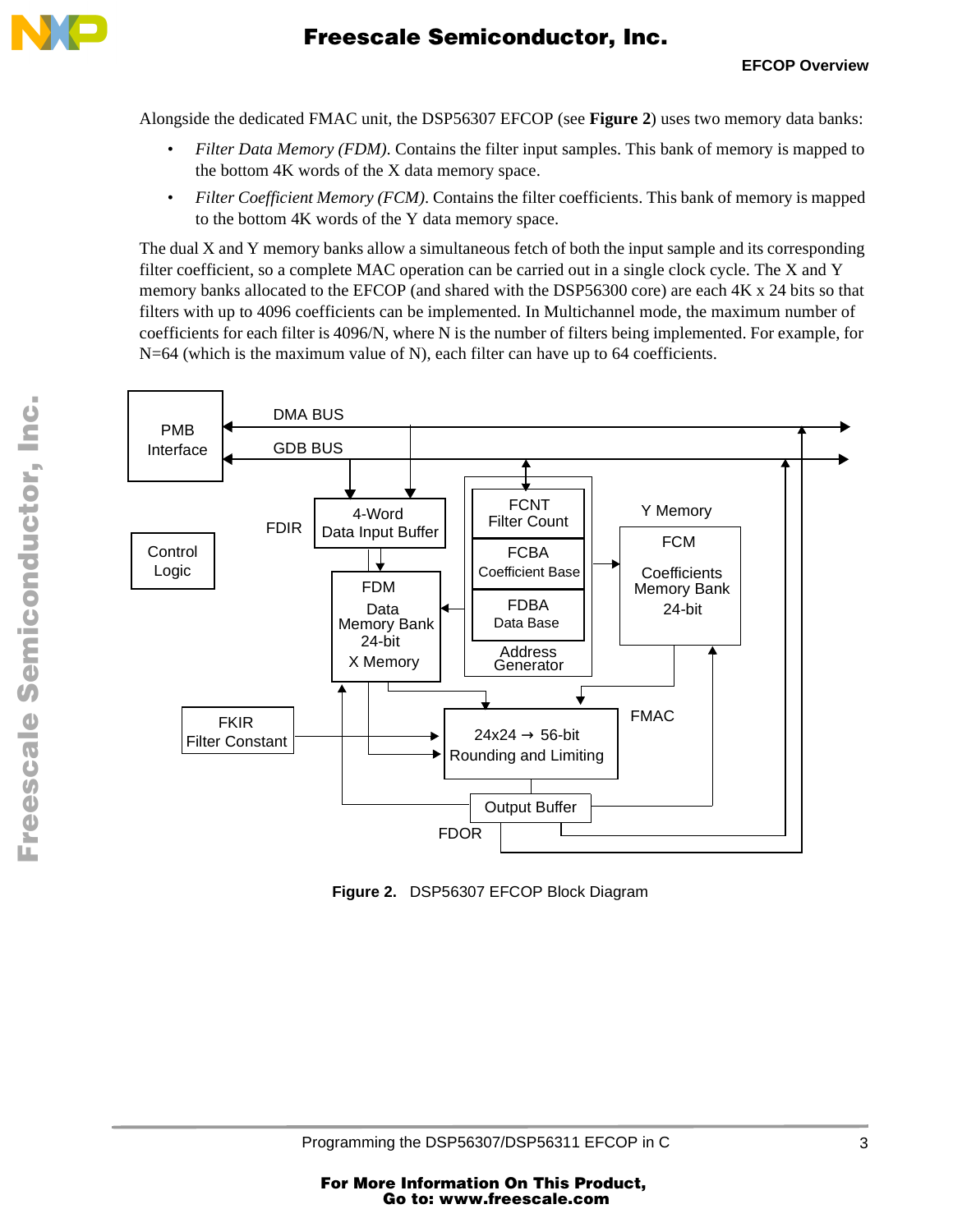

#### **EFCOP Overview**

#### 2.1 EFCOP Modes

The EFCOP operates in several different modes, making it very flexible:

- FIR filtering:
	- with real taps
	- with complex taps generating a complex output (that is, real and imaginary) for each complex input
	- with complex taps generating alternate real and imaginary outputs
	- in magnitude mode (calculate the power of the input signal)

Note that decimation and input scaling can be used with these modes.

- Adaptive FIR filtering.
- Multichannel FIR filtering. Note that decimation cannot be used with this mode.
- All-pole IIR filtering. Note that input/output scaling *can* be used with this mode.
- Multichannel all-pole IIR filtering. Note that decimation cannot be used with this mode.
- Initialization or non-initialization of the EFCOP data buffer.
- Data transfer using polling, DMA, or interrupts.
- Several arithmetic options:
	- Two's complement rounding, convergent rounding or no rounding
	- 16-bit arithmetic mode
	- Arithmetic saturation

Examples in this application note include the following:

- Use of the FIR and Adaptive FIR modes
- Initialization and non-initialization modes
- 24- and 16-bit arithmetic modes
- Saturation mode
- Convergent and two's complement rounding modes
- Polling, DMA, and interrupt methods of data transfer

## 2.2 EFCOP Programming Model

The EFCOP uses the FDM and FCM to store input data and filter coefficients. EFCOP operation is controlled and monitored by nine memory mapped I/O registers (mapped in Y data memory), as listed in **[Table 1](#page-4-0)**. 1

.<br>ق

F

<sup>1.</sup> For details on the function of these registers, consult the EFCOP chapter in the *DSP56307 User's Manual*.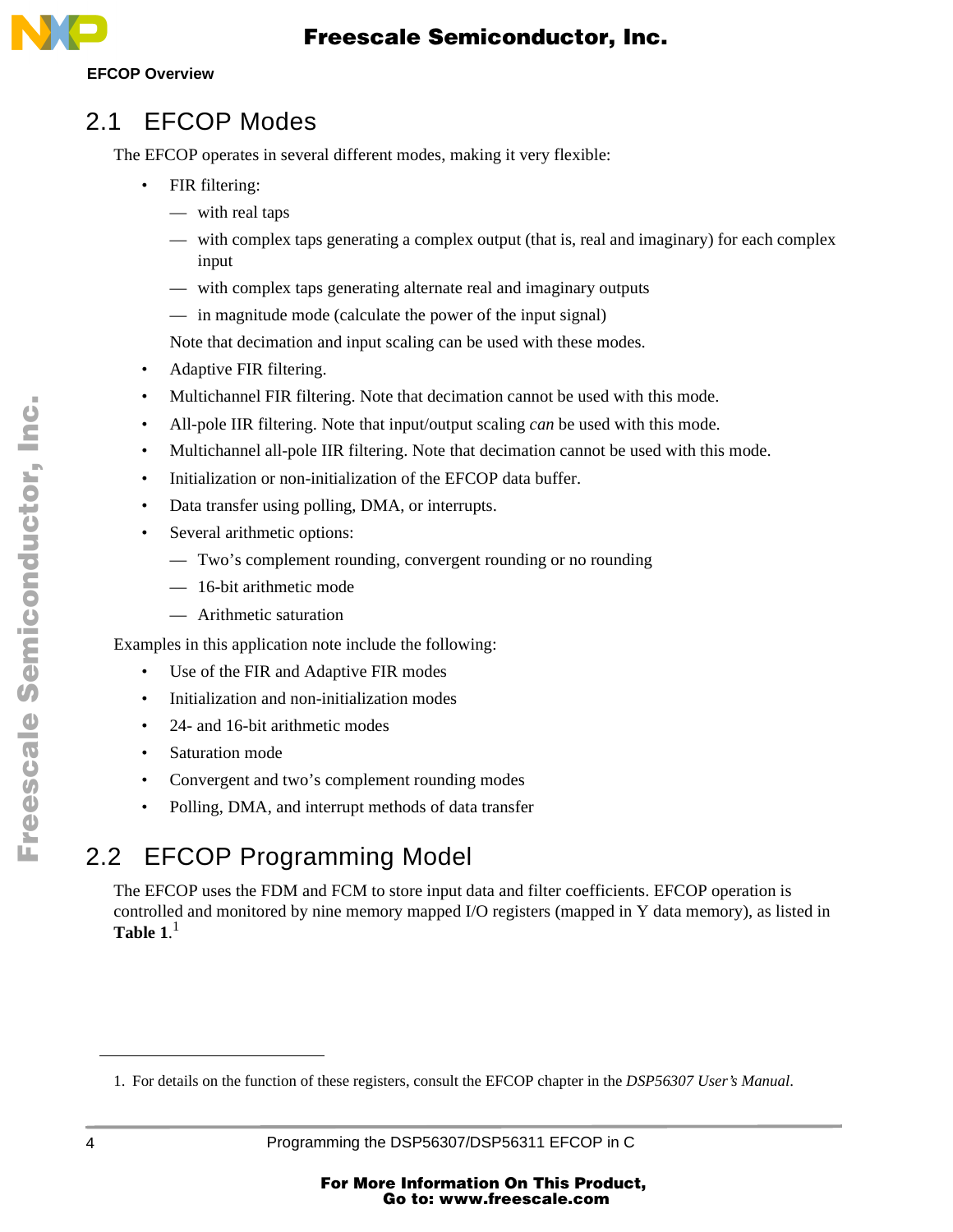<span id="page-4-0"></span>

| <b>Address</b> | <b>Name</b>                                   |  |  |
|----------------|-----------------------------------------------|--|--|
| Y:\$FFFFB0     | Filter Data Input Register (FDIR)             |  |  |
| Y:\$FFFFB1     | Filter Data Output Register (FDOR)            |  |  |
| Y:\$FFFFB2     | Filter K-Constant Input Register (FKIR)       |  |  |
| Y:\$FFFFB3     | Filter Count Register (FCNT)                  |  |  |
| Y:\$FFFFB4     | Filter Control/Status Register (FCSR)         |  |  |
| Y:\$FFFFB5     | Filter ALU Control Register (FACR)            |  |  |
| Y:\$FFFFB6     | Filter Data Buffer Base Address (FDBA)        |  |  |
| Y:\$FFFFB7     | Filter Coefficient Buffer Base Address (FCBA) |  |  |
| Y:\$FFFFB8     | Filter Decimation/Channel Register (FDCH)     |  |  |
| X:\$0  X:\$FFF | Filter Data Memory Bank (FDM)                 |  |  |
| Y:\$0  Y:\$FFF | Filter Coefficient Memory Bank (FCM)          |  |  |

**Table 1.** EFCOP Memory Usage

**Table 2** lists the basic steps in programming the EFCOP, along with the register(s) involved in each step.

| <b>Step</b>                                                                                                                                                                                                                                                                               | Register                                                                                                                                                                                                                                                                      |
|-------------------------------------------------------------------------------------------------------------------------------------------------------------------------------------------------------------------------------------------------------------------------------------------|-------------------------------------------------------------------------------------------------------------------------------------------------------------------------------------------------------------------------------------------------------------------------------|
| Disable the EFCOP.                                                                                                                                                                                                                                                                        | Filter Control/Status Register (FCSR) FEN = 0                                                                                                                                                                                                                                 |
| Before filtering begins, the DSP56300 core does the<br>following:                                                                                                                                                                                                                         |                                                                                                                                                                                                                                                                               |
| Initialize the control and status register and the ALU<br>control register.<br>Point to the start of the FCM.<br>Point to the start of the FDM.<br>Initialize the FCM buffer with the coefficients. Copy the<br>coefficients from the DSP56300 core to the FDM bank,<br>in reverse order. | Filter Control/Status Register (FCSR) and<br>Filter ALU Control Register (FACR)<br>Filter Coefficient buffer Base Address (FCBA)<br>Filter Data Buffer Base Address (FDBA)<br>EFCOP Coefficient Buffer Base Address Register (FCBA)<br>Filter Data Buffer Base Address (FDBA) |
| Initialize the counter to N-1, where N is the length of<br>the filter.<br>Initialize the decimation/channel count.<br>Configure the EFCOP operation mode.<br><b>NOTE:</b> The coefficients must be stored in <i>reverse</i><br>order with respect to the input samples.                   | Filter Count Register (FCNT)<br>Decimation/Channel Count Register (FDCH)                                                                                                                                                                                                      |
| Enable the EFCOP.                                                                                                                                                                                                                                                                         | Filter Control/Status Register (FCSR) FEN = 1                                                                                                                                                                                                                                 |

t o

r, I

n

.<br>ق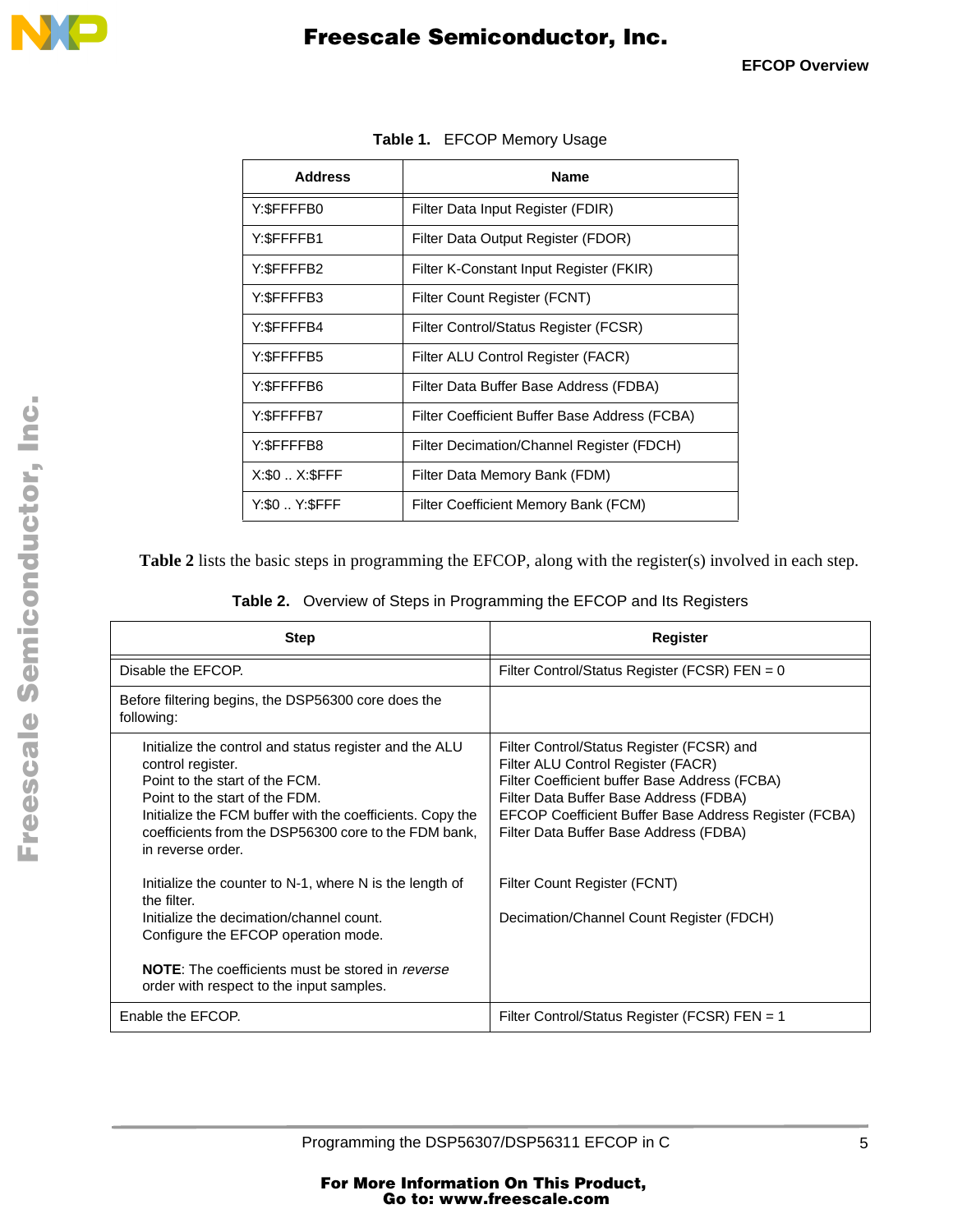

**EFCOP Overview**

| <b>Step</b>                                                                                                                                                                                                                                                                                                                                                                                                                                                                                                                                                                                                                                                                                           | <b>Register</b>                        |
|-------------------------------------------------------------------------------------------------------------------------------------------------------------------------------------------------------------------------------------------------------------------------------------------------------------------------------------------------------------------------------------------------------------------------------------------------------------------------------------------------------------------------------------------------------------------------------------------------------------------------------------------------------------------------------------------------------|----------------------------------------|
| After the EFCOP has been triggered to begin filtering:                                                                                                                                                                                                                                                                                                                                                                                                                                                                                                                                                                                                                                                |                                        |
| Input data samples are fed into the EFCOP to trigger it<br>into calculating output samples.<br>The input samples can be transferred from a separate<br>buffer in memory or from a memory-mapped peripheral<br>register (for example, A/D converter). Input samples<br>can be transferred one, two, three, or four words at a<br>time, since the FDIR is four words deep. The EFCOP<br>automatically stores these input samples in the FDM<br>buffer, which is essentially a circular buffer of length N.<br>This ensures that the EFCOP has access to the N<br>most recent data samples, which are required to calcu-<br>late the corresponding output sample.                                        | Filter Data Input Register (FDIR)      |
| The output sample is placed into the output register.<br>Once an output sample is available in the FDOR, it<br>must be read from the FDOR and can then be stored in<br>memory or sent to a memory-mapped peripheral regis-<br>ter (for example, a D/A converter). Data transfers to<br>and from the EFCOP are initialized using polling, DMA,<br>or interrupts. These methods for transferring samples<br>from memory to the FDIR and from the FDOR to mem-<br>ory are discussed in Section 4.                                                                                                                                                                                                        | Filter Data Output Register (FDOR)     |
| It is also important to note the location of the data sam-<br>ples and filter coefficients in the EFCOP memory<br>banks. Figure 4 represents both memory banks at an<br>arbitrary time, $k$ , where $x(k)$ is the most recent input<br>sample, $w_i$ are the filter coefficients and N is the filter<br>length. Note that for the next iteration, FDBA will have<br>advanced by one word, and the filtering calculation will<br>involve a wrap-around. Therefore, the value held in<br>FDBA varies as time progresses.<br>NOTE: The EFCOP manages the value of FDBA and<br>the placement of data samples in FDM. The program-<br>mer need only be concerned with feeding values to the<br><b>FDIR</b> | Filter Data buffer Base Address (FDBA) |

|  |  |  | <b>Table 2.</b> Overview of Steps in Programming the EFCOP and Its Registers |
|--|--|--|------------------------------------------------------------------------------|
|--|--|--|------------------------------------------------------------------------------|

**[Figure 3](#page-6-0)** depicts the EFCOP operational model, and **[Figure 4](#page-6-0)** shows how data is stored in the EFCOP.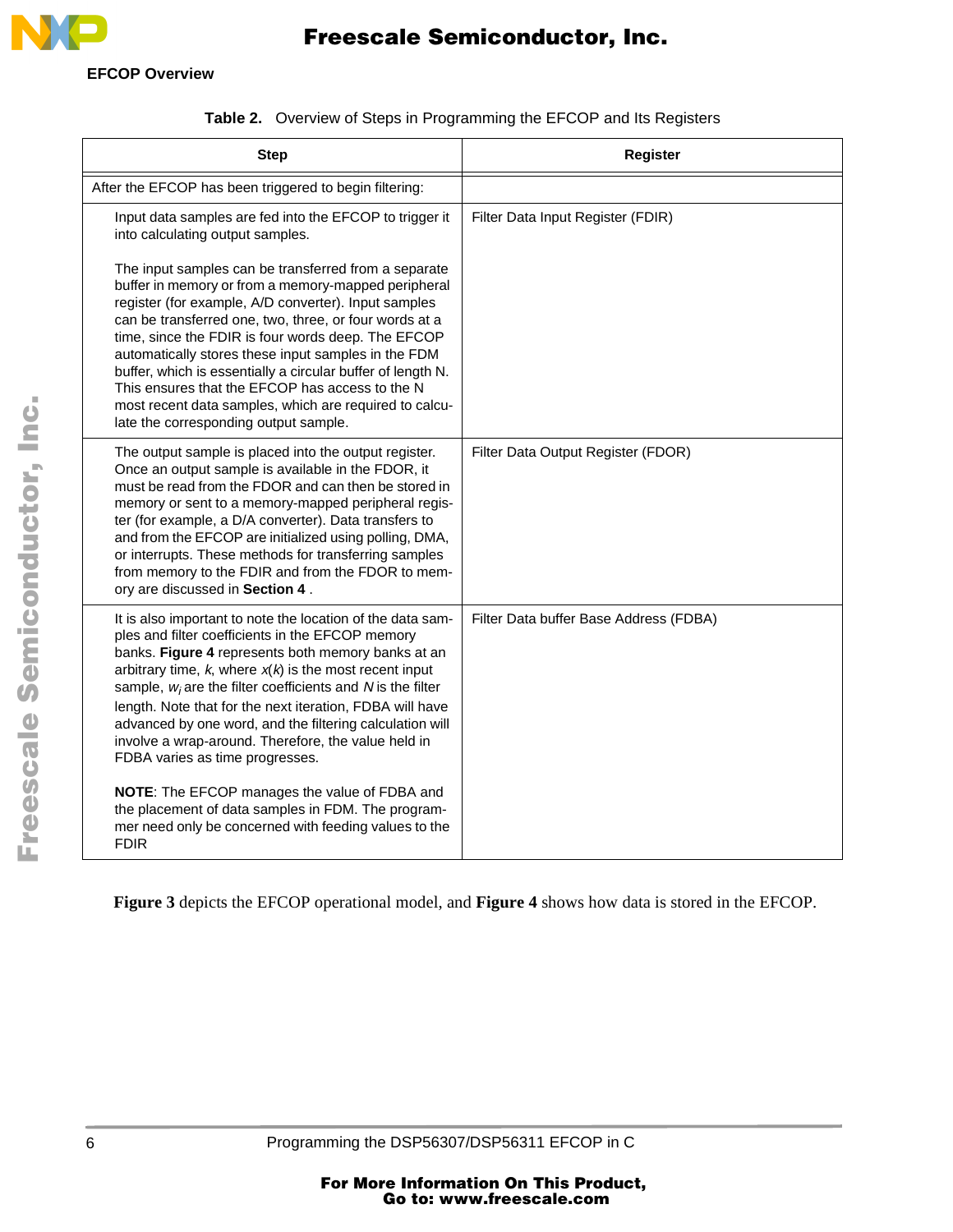<span id="page-6-0"></span>



**Figure 3.** EFCOP Modes of Operation





In summary, programing the EFCOP generally involves the following steps:

- 1. Disable the EFCOP by resetting the FEN bit of the Control/Status (FCSR) register.
- 2. Initialize the EFCOP FCSR and ALU (FACR) registers.
- 3. Initialize the EFCOP Filter Count (FCNT) register with the filter length-1.
- 4. Initialize the EFCOP Data buffer Base Address (FDBA).
- 5. Initialize the EFCOP Coefficient buffer Base Address (FCBA) register.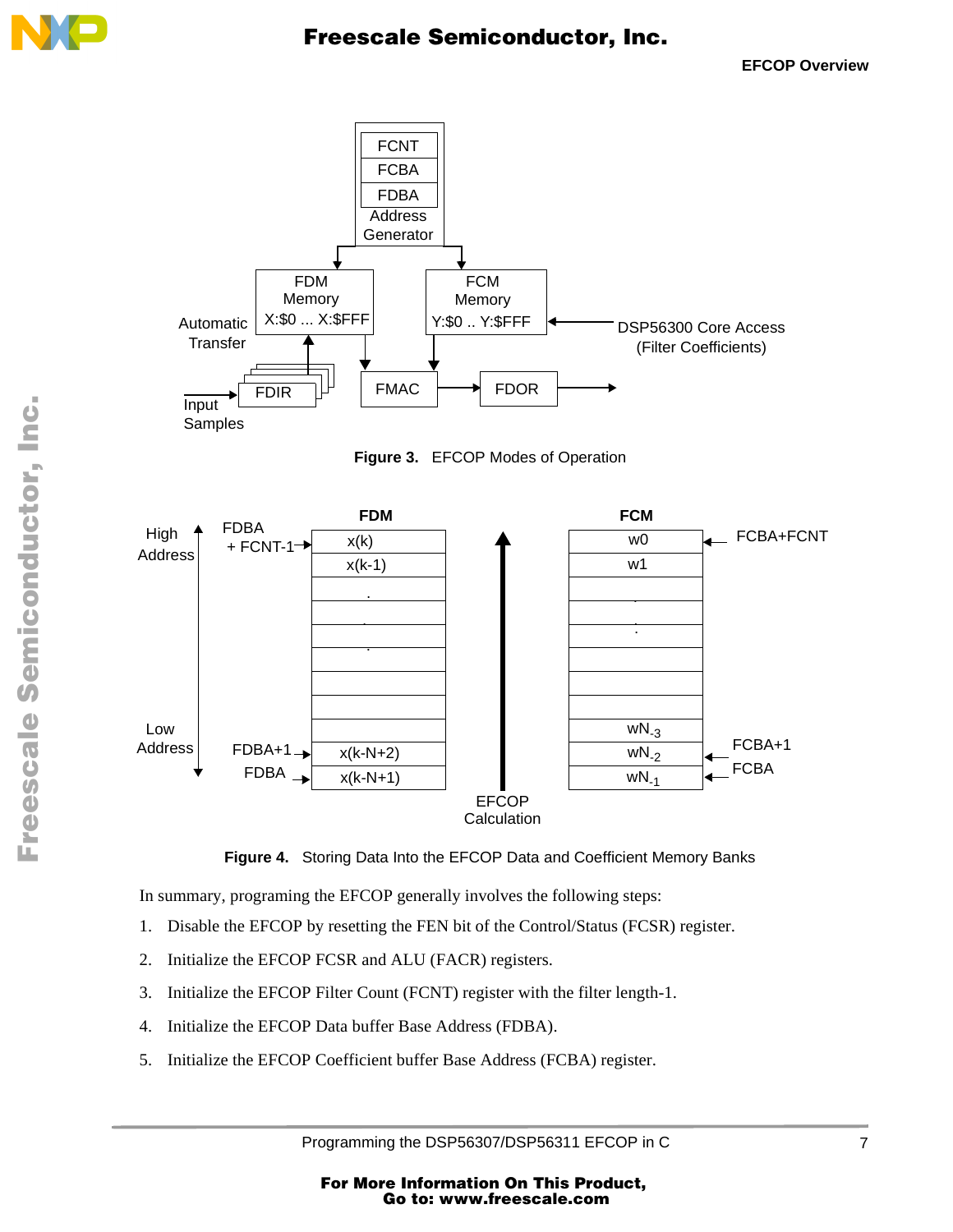#### **TASKING Tool Suite**

- 6. Initialize the Decimation/Channel Count (FDCH) register.
- 7. Initialize the EFCOP filter coefficients (copy from the DSP56300 core to the FDM bank, in reverse order).
- 8. Enable the EFCOP (set the FEN bit of the FCSR).
- 9. Initialize data transfers to and from the EFCOP (using polling, DMA or interrupts).

# 3 TASKING Tool Suite

TASKING's DSP563xx Tool Suite is a high-level development system that implements high-level language applications  $(C/C+1)$  and runs them efficiently on the DSP56300 family of processors. You can use the highly flexible TASKING Tools Suite to program the DSP peripherals, DSP interrupt service routines, DMA transfers and, for the DSP56307/DSP56311, the EFCOP. The TASKING Tools Suite is accessed from the TASKING Embedded Development Environment (EDE). It includes a compiler, assembler, linker, locator, and debugger. **[Figure 5](#page-8-0)** shows the overall suite, which is customized for the application discussed here. The examples in this document are all implemented from the EDE and run on a DSP56307 Evaluation Module (EVM).<sup>2</sup>

## 3.1 File Requirements for Programming the EFCOP

The TASKING Tools Suite uses different configuration files depending on the target hardware. These files are "description" files that define device-specific attributes such as memory sizes, speed, and so on. They also define sections and locate the program and data words of an application into memory. For the DSP56307EVM, the TASKING-defined description files are 56307evm.dsc*,* 56307evm.cpu, and 56307evm.mem. <sup>3</sup> These files are for general-purpose use of the DSP56307 processor and do not provide for use of the EFCOP because some applications do not need a dedicated filter coprocessor. To use the EFCOP, you need the following slightly modified versions of these files:

- Efcopdma.dsc
- Efcopdma.cpu
- Efcopdma.mem

TASKING provides these EFCOP description files. The key modifications pertain to the section location of the FDM and FCM buffers in the bottom 4K of memory at a modulo 2 address—for example, "section *.xbssFDM\_buffer"* and "section *.ybss.FCM\_buffer,"* which reside in the description file Efcopdma.dsc.

All examples in this application note use the three Efcopdma.xxx files, and these files must be included into the application environment. To use these description files, you must set up the linker options in the EDE environment as follows:

- Target Hardware configuration: *DSP56307, Unified Memory Map*
- Select Use Project specific locator control file, and write efcopdma.

<sup>2.</sup> For details on TASKING, contact [\[6\].](#page-28-0) For details on the EDE tools suite, refer to [\[6\]](#page-28-0),[\[7\]](#page-28-0), and [\[8\].](#page-28-0)

<sup>3.</sup> For details on the description files, refer to [\[7\].](#page-28-0)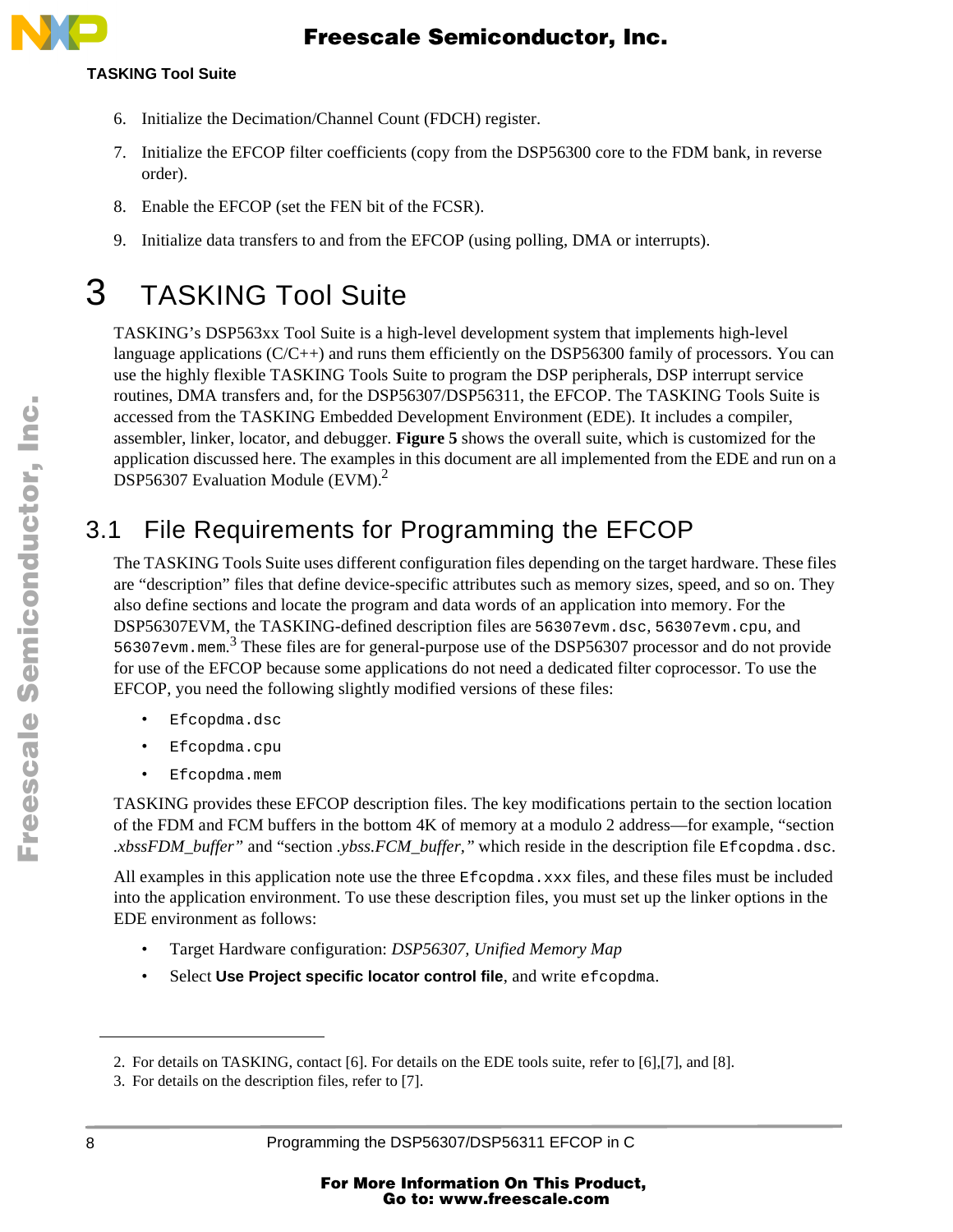<span id="page-8-0"></span>



**Figure 5.** Overview of TASKING Tools Suite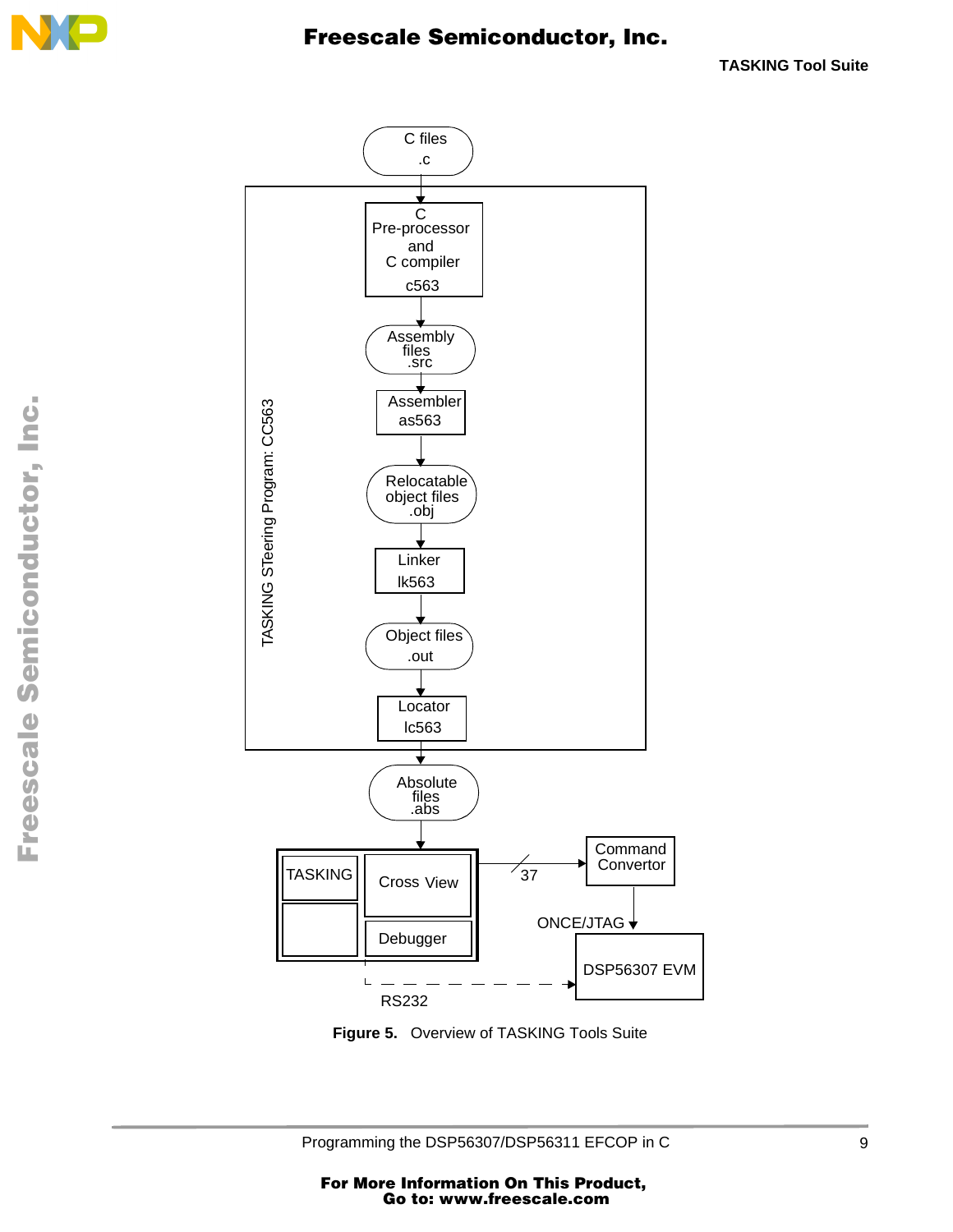

**TASKING Tool Suite**

### 3.2 FDM and FCM Source Code Declaration

The FDM and FCM must be declared as arrays in the C source code with two specific names, *FDM\_buffer* and *FCM\_buffer*, respectively. These names coincide with the section name declarations in the Efcopdma.dsc description file. Also, the FDM and FCM buffers must match the fractional data format of the DSP56300 family architecture and be placed in X and Y memory, respectively. To achieve this match, use the \_fract data type specifier and the \_X and \_Y memory specifiers. Finally, the FDM and FCM must be modulo buffers and therefore the compiler must place the two arrays, *FDM\_buffer* and *FCM\_buffer*, at modulo *N* addresses; this is achieved using the \_circ specifiers. The overall declaration is represented as follows:

```
_fract _X _circ FDM_buffer [FIR_FILTER_LENGTH] ;
_fract _Y _circ FCM_buffer [FIR_FILTER_LENGTH] ;
```
The correct memory mapping of the EFCOP array definition (that is, FDM\_buffer and FCM\_buffer) is the result of the combination of the array definition explained here and the configuration specified in Efcopdma.dsc. The EDE automatically generates these section names, which are expected by the *Efcopdma.dsc* description file. If the described procedure is followed, the EFCOP arrays declared are placed in shared (EFCOP/core) memory (that is, X:\$0 .. X:\$FFF and Y:\$0 .. Y:\$FFF). All arrays and variables declared with any other names are placed in shared DMA/core memory (namely, X:\$1000... and Y:\$1000...) unless the description file is modified to specify different section location addresses.

## 3.3 EFCOP Register Access in TASKING C

To facilitate reading and writing the EFCOP registers in C, TASKING provides a header file for the DSP56307 processor (req56307.h) that defines a memory map of all the DSP registers, including peripherals. Each declaration is based on the combination of unions and structures of bit fields that allow access to a complete register or to individual bits within a register. These unions have two members:

• I, a 24-bit integer.

{

• B, a group of bit fields totalling 24 or 16 bits.

For instance, the union for the EFCOP Filter ALU Control Register (FACR) is:

```
typedef union /* EFCOP ALU Control Register */
    struct
    {
             unsigned FSCL : 2; /* 0: Filter Scaling */unsigned FRM : 2; /* 2: Filter Rounding Mode */int FSM : 1; /* 4: Filter Saturation Mode*/
             int FSA : 1; /* 5: Filter 16-bit Arithmetic
                                        Mode */
             int FISL : 1; /* 6: Filter Input Scale */
             int :17; /* 7: Reserved */
```
t o

r, I

n

.<br>ق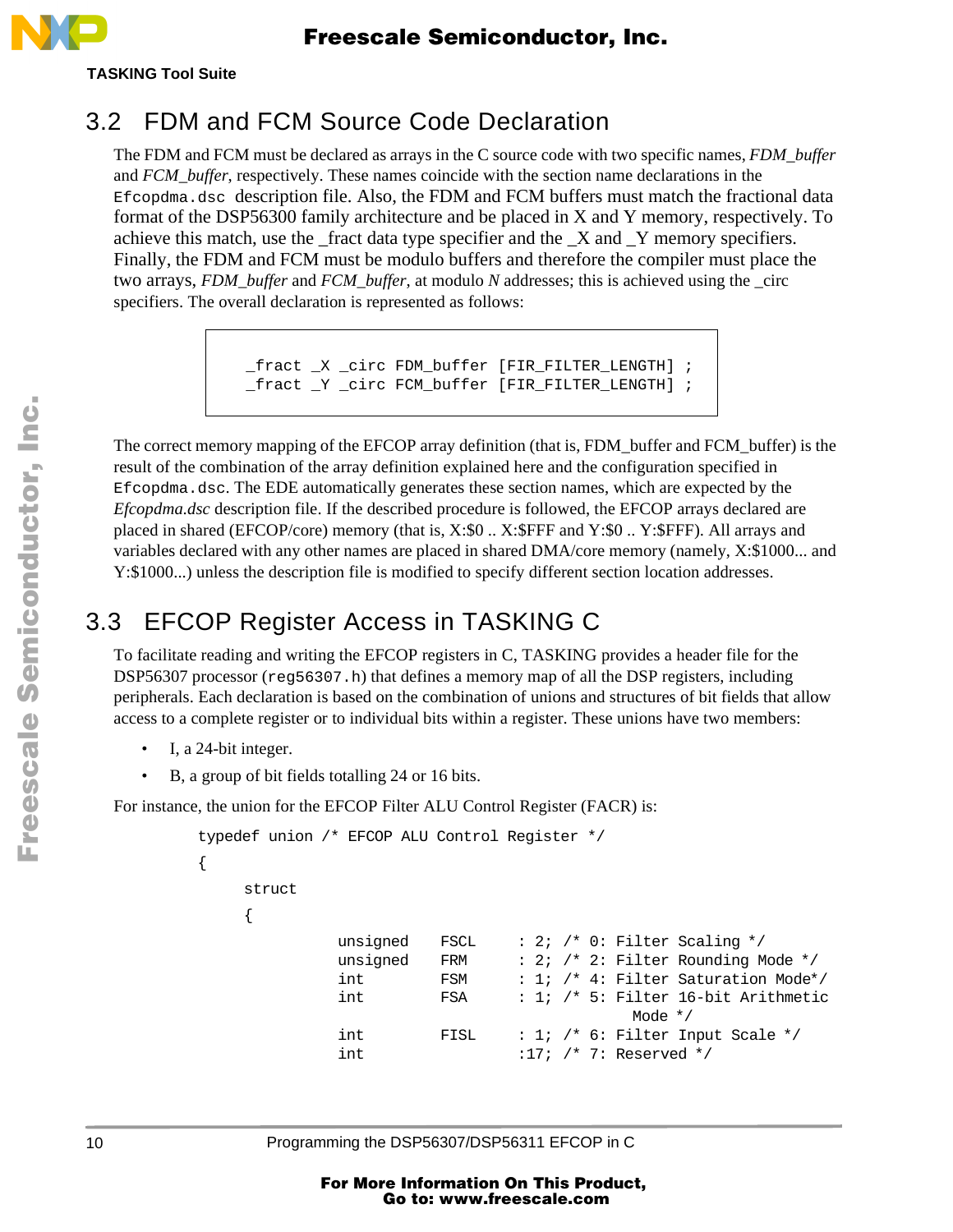<span id="page-10-0"></span>

```
} B;
     int I;
}facr_type;
```
This union is then defined as follows, which allows direct register access from the C code:

```
#define FACR (*(facr_type _Y *)0xFFFFB5) /* EFCOP ALU Control
```

```
Register*/
```
Two different union accesses are possible:

Using the 'I' member of the union for word access. This method accesses the complete register and generates a single MOVEP instruction (two program words):

```
FACR.I = 0x000001; /* Enable Filter Saturation */
```
Using the 'B' member of the union for bit field access. This method accesses individual bits and generates BSET and BCLR instructions. This method is not as efficient as the first one since more program words are used. However, it makes the code more readable and is useful while the code is developed and debugged:

```
FACR.B.FISL = 0x0; /* Filter Input Scale (applicable only in IIR mode).*/
FACR.B.FSA = 0x0; /* Do not enable Sixteen-bit Arithmetic Mode.*/
FACR.B.FSM = 0x1; /* Enable Filter Saturation. */
FACR.B.FRM = 0x0; /* Choose rounding mode = convergent.*/
FACR.B.FSCL = 0x0; /* Choose Filter Scaling = 1 (no scaling).*/
```
# 4 Transferring Data to and from the EFCOP

The input data samples must be transferred from memory to the EFCOP data input register (FDIR). Similarly, the output data samples must be transferred from the EFCOP data output register (FDOR) to memory, as shown in **Figure 6**.



**Figure 6.** Transfer to and from the EFCOP Registers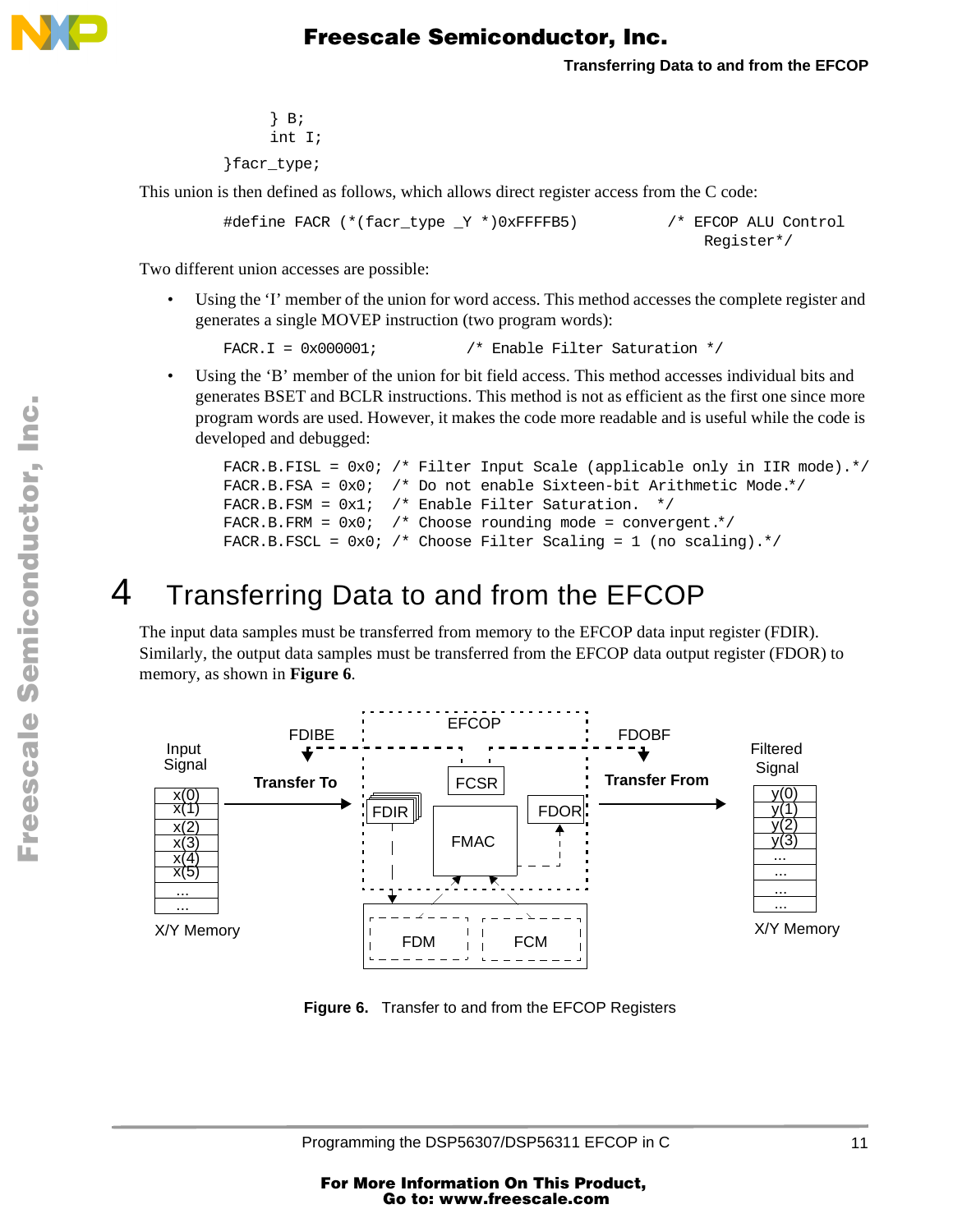

#### **Transferring Data to and from the EFCOP**

These transfers are accomplished using either polling, DMA, or interrupts. All the different transfers rely on two status bits from the FCSR:

- Filter Data Input Buffer Empty (FDIBE) bit
- Filter Data Output Buffer Full (FDOBF) bit

The method for transferring data from memory to the FDIR need not be the same as the one for transferring data from FDOR to memory. Any combination of the methods can be used. For example, transfers to the FDIR can use a DMA channel while transfers from the FDOR can use interrupts.

**Note:** The FDIR register is a 4-word deep FIFO buffer, so one to four words can be written to the FDIR at a time. In this application note, 4-word transfers are used.

#### 4.1 Polling

With the polling method of data transfer, the core polls a status bit in the EFCOP FCSR to determine when it can transfer a data sample to or from the EFCOP. The status bit polled depends on whether data is to be transferred from memory to the FDIR or from the FDOR to memory:

- For transfers from memory to FDIR, the FDIBE bit (which is set when the FDIR is empty) is polled.
- For transfers from FDOR to memory, the FDOBF (which is set when the FDOR contains a valid output data sample) is polled.

Recall that the filter buffer status bits, FDIBE and FDOBF, are directly accessed by FCSR.B.FDIBE and FCSR.B.FDOBF. The following code segment illustrates the use of polling for both writing to the FDIR and reading from the FDOR. This code is contained in a file named  $Transfer\ by\ Polling.c.$ 

#### **Example 1.** Use of Polling for Transferring Data

```
main()
{
            /* Initialize data buffers, input[] and output[] */
            /* Copy filter coefficients to FDM */
            /* Initialize EFCOP -- Select arithmetic modes, operating
                  modes, number of channels, etc. */
            FCSR.B.FEN = 1; /* Enable EFCOP */for (n=0; n<NUMBER OF SAMPES; n++)
            {
             /*** Poll FDIBE until set ***/
             while (FCSR.B.FDIBE == 0){} /* Wait for FDIBE to become 1 */
             FDIR = input[n]; /* Feed data sample to FDIR */
```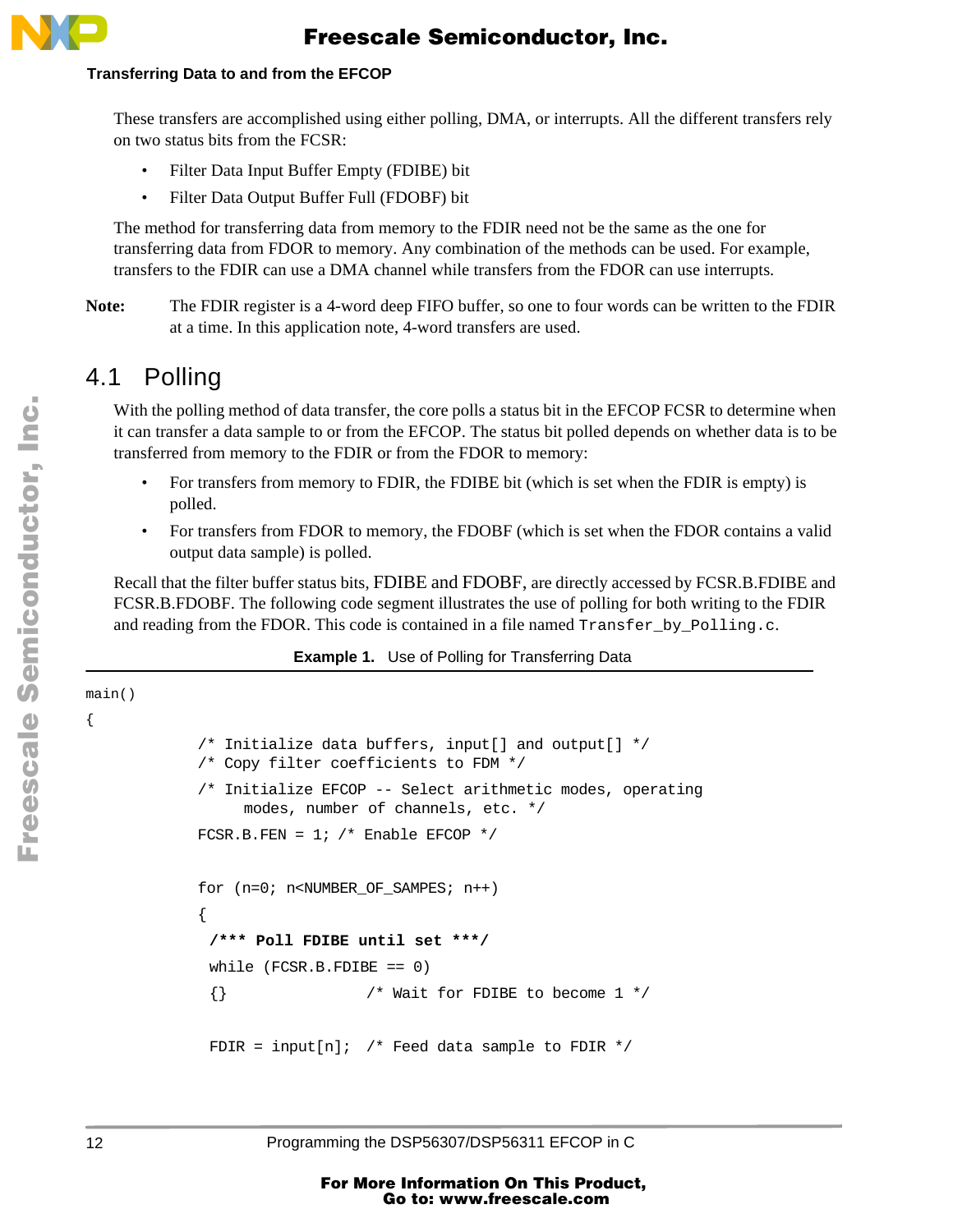

```
/**********************************************/
 /*** EFCOP is now calculating output sample ***/
 /**********************************************/
 /*** Poll FDOBF until set ***/
 while (FCSR.B.FDOBF == 0){} /* Wait for FDOBF to become 1 */
 output[n] = FDOR; /* Get output data sample from EFCOP */} /* Repeat for next iteration */
\} /* End of main() */
```
Although polling is the simplest method of transferring data to and from the EFCOP, it suffers from the disadvantage that the DSP56300 core waits in a "do-nothing" loop for the status bit to change. The DSP56300 core is therefore unavailable for performing other tasks. Polling is useful for testing the EFCOP configuration and verifying the proper functionality of an application. However, for greater efficiency, other methods of data transfer that involve the DSP56300 core as little as possible are preferred.

### 4.2 Direct Memory Access (DMA)

DMA transfers input data samples from memory to the FDIR or output data samples from the FDOR to memory without requiring intervention from the DSP56300 core. The DSP56307 has six DMA channels, any of which can be used. A DMA transfer using DMA Channel *n* involves the registers shown in **Table 3**. In addition to these general DMA registers, the appropriate DMA offset registers must be used.

| Register ( $n=05$ ) | <b>Name</b><br><b>Purpose</b>    |                                                   |
|---------------------|----------------------------------|---------------------------------------------------|
| <b>DCRn</b>         | <b>DMA Control Register</b>      | Sets the DMA modes required.                      |
| <b>DSRn</b>         | DMA Source address Register      | Contains address of source data for DMA transfer. |
| DDR <sub>n</sub>    | DMA Destination address Register | Contains address of destination for DMA transfer. |
| DCO <sub>n</sub>    | <b>DMA Counter Register</b>      | Contains number of items to be transferred.       |

**Table 3.** DMA Registers

For DMA transfers from memory to the FDIR, set up the DMA channel to be triggered by FDIBE; for DMA transfers from FDOR to memory, set up the DMA channel to be triggered by FDOBF. Issue DMA requests via internal peripheral DMA requests MDRQ11 and MDRQ12, respectively, as shown in **Table 4**.

| <b>Peripheral Request Number</b><br><b>Request Condition</b> |        | DCR Bits 15-11 (DSR [4-0]) |  |  |
|--------------------------------------------------------------|--------|----------------------------|--|--|
| $FDIBE=1$                                                    | MDRQ11 | 10101                      |  |  |
| $FDOBF=1$                                                    | MDRQ12 | 10110                      |  |  |

u  $\mathbf 0$ t o

r, I

n

.<br>ق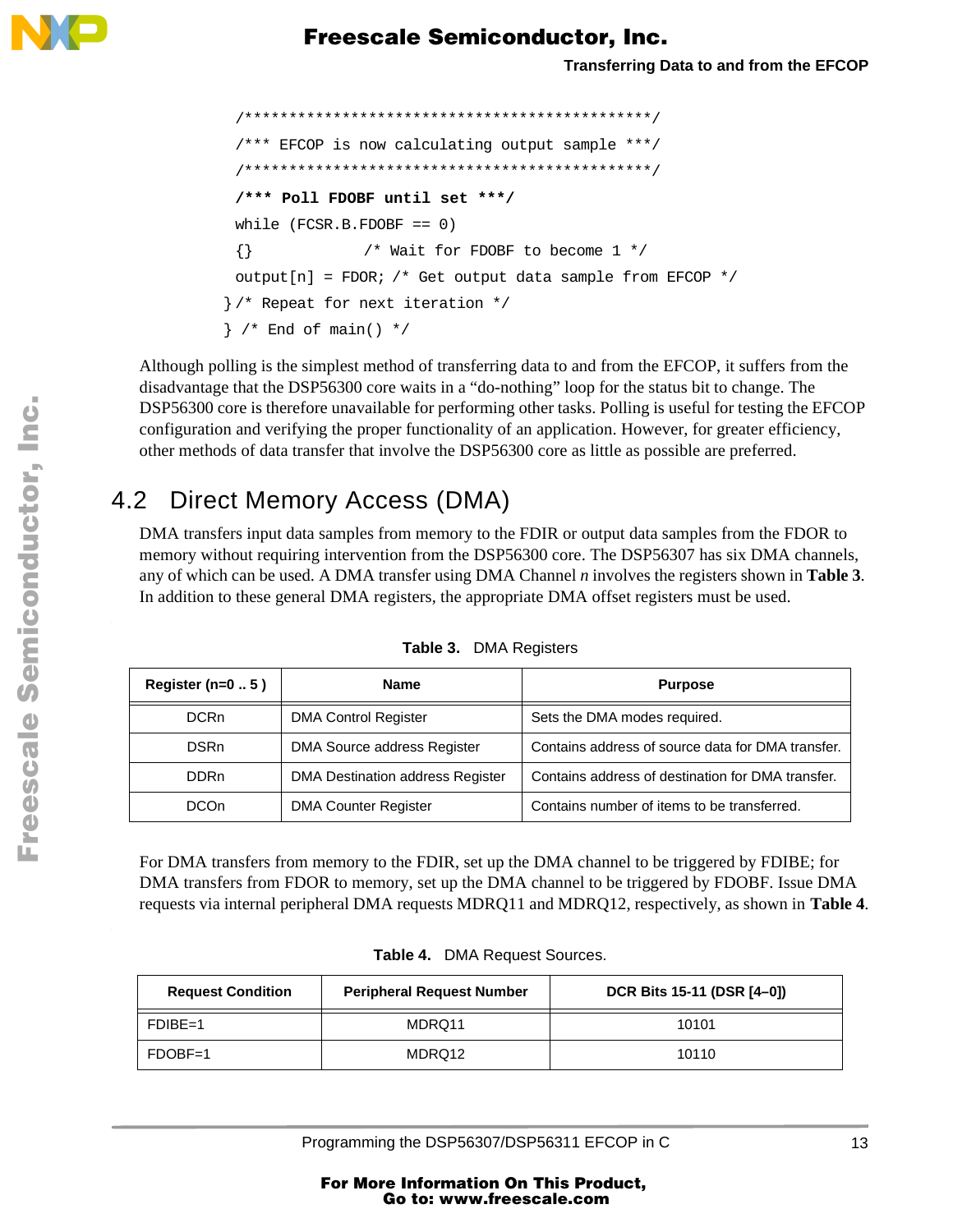

#### **Transferring Data to and from the EFCOP**

The appropriate DMA channel should be set to respond to requests from MDRQ11 or MDRQ12, as required. The EFCOP *always* generates DMA requests when FDIBE or FDOBF are set. However, a DMA transfer occurs only if the appropriate DMA channel is configured to respond to such a request. If DMA transfers are used for both input and output, two DMA channels are required.

The DMA controller cannot be used to access memory locations below 4K (\$1000), since the EFCOP uses this memory area for its coefficient and data buffers (FCM and FDM). This is true even when the EFCOP is not used. Memory below 4K is connected to the EFCOP instead of the on-device DMA controller, so only the EFCOP or the DSP56300 core can assess it.<sup>4</sup>

#### 4.2.1 EFCOP DMA Input

For the application discussed here, four words are written to the FDIR each time. A two-dimensional (2-D) DMA transfer to the EFCOP is also used. This type of transfer moves four words into the FDIR on each DMA request (as shown in **Figure 7**). A 1-D DMA channel could also be used without penalty (se[e \[4\]](#page-28-0)). Using a 2-D DMA transfer, four words are transmitted each time a trigger from the EFCOP is received until the length of the input sequence is reached. The only "trick" is to set the DMA offset register, DORx, to one. The configuration principles behind this 2-D transfer are as follows:

- DMA Control Register (DCR):
	- DMA Transfer Mode  $(DTM)$  = line transfer triggered by request
	- DMA Request Source (DRS) = MDRQ11 (see Table 3-4)
	- DMA Address Mode (DAM)
		- Source, 2-D counter mode B, offset DOR0
		- Destination. No update, no offset7
- DMA Counter Register (DCO):
	- in mode B: DCOL=3, DCOH= ((number of 4-word blocks required)-1)
- DMA Offset Register (DOR0): set to 1.



**Figure 7.** Four-Word Deep FDIR Access Using DMA

<sup>4.</sup> For details on DMA, refer to [\[4\]](#page-28-0) and [\[5\]](#page-28-0).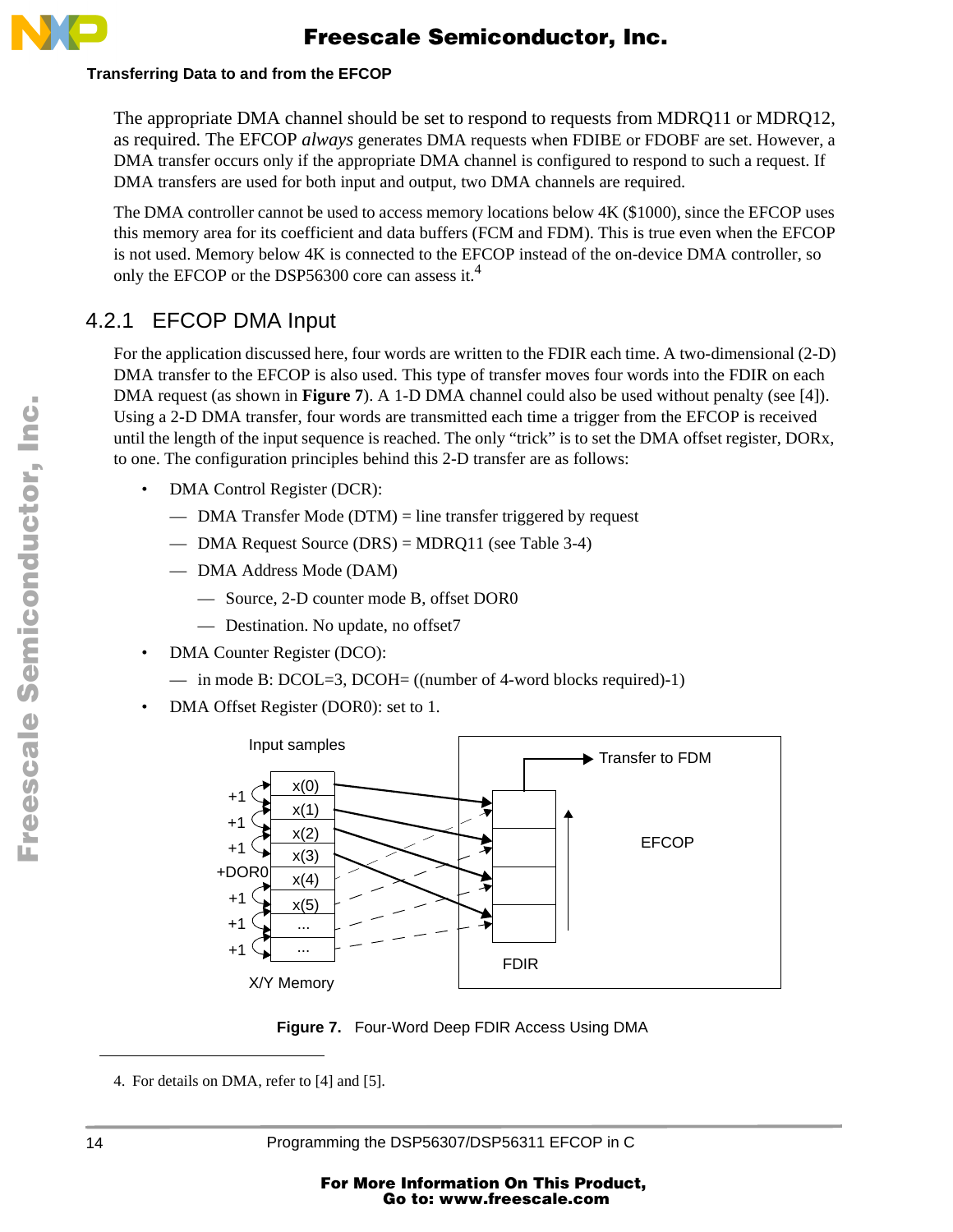

#### 4.2.2 EFCOP DMA Output

Since the EFCOP output register, FDOR, is one word deep, a 1-D DMA transfer from the EFCOP is necessary. This type of transfer moves one word from the FDOR on each peripheral request.

**Example 2.** DMA Transfer from Memory to the FDIR

```
/* --------------------------------------------------------------------------------- *
 Set up DMA Channel 0 to transfer input data to EFCOP's FDIR *
 * -------------------------------------------------------------------------------- */
  /* DMA Counter 0: transfer of 25 * 4 items (counter mode B) */
 DCOO = 0 \times 018003; /* Source address = start of input data buffer */
 DSR0 = (int*) input; /* Destination address = EFCOP's FDIR */
  DDR0 = (int*)&FDIR;
  /* DMA Offset Regsiter 0 */
 DOR0 = 1; /* Offset = 1 */
/* DMA Ch0 Control Register */
 DCR0.1 = 0x14AAA4;
           /* DE = 0 (DMA Ch0 disabled for now ) *//* DIE = 0 (No interrupt at end of transfer */
           /* DTM = 010 (Line transfer (2D), Clear DE */
           /* DPR = 10 (Priority = 2) */
            /* DCON = 0 (Continuous mode not needed ) */
           /* DRS = 10101 (DMA Request: MDRQ11: EFCOP FDIBE) */
           /* D3D = 0 (Disable 3D mode) * /
            /* DAM = 100000 (DMA Addressing Mode:
                                   Source = 000 (2D, DOR0 offset)
                                 Dest = 100 (No update) \ast//* DDS = 01 (Destination (FDIR) is in Y memory) */
           /* DSS = 00 (Source (input[]) is in X memory) *
```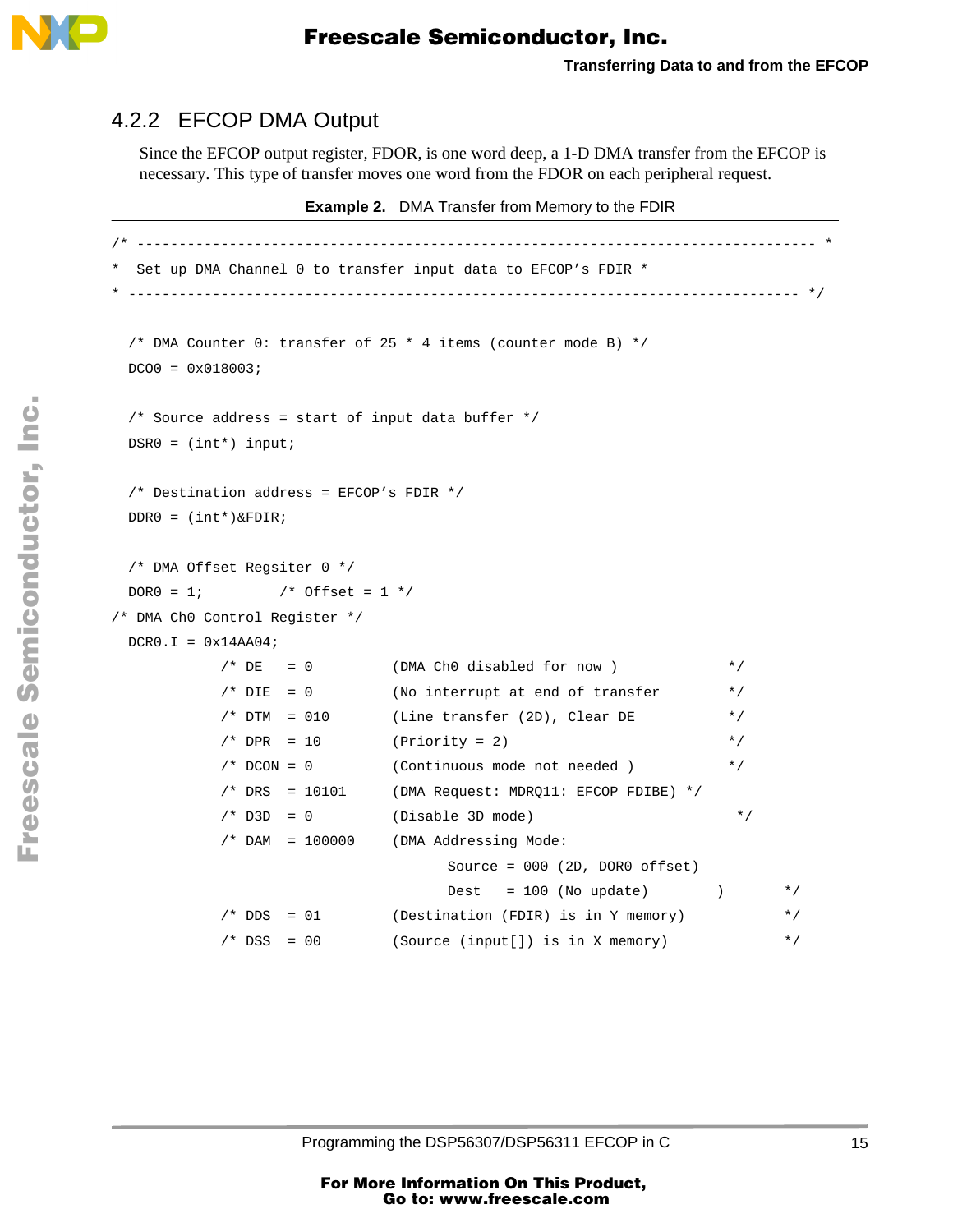

#### **Transferring Data to and from the EFCOP**

The configuration principles are as follows:

- DMA Control Register (DCR):
	- DMA Transfer Mode (DTM) = word transfer triggered by request
	- DMA Request Source (DRS) = MDRQ12 (see Table 3-4)
	- DMA Address Mode (DAM)
		- Source 1D counter mode B, offset DOR0
		- Destination Selected by the user.
- DMA Counter Register (DCO):
	- $\sim$  DCO0 = (number of samples-1)

A 1-D DMA transfer from the FDOR register to memory programming example follows.

```
Example 3. DMA Transfer from FDOR to Memory
```

```
/* ------------------------------------------------------------------------------------ *
   * Set up DMA Channel 1 to transfer output data to EFCOP's FDOR *
       * ----------------------------------------------------------------------------------- 
*/
  /* DMA Counter 1: transfer of 81 items (counter mode A) */
 DCO1 = (INPUT LENGTH - FIR LENGTH);/* Note: DCO1 = (No. items) - 1 */
  /* Source address = EFCOP's FDOR */
 DSR1 = (int*)\&FDOR; /* Destination address = start of output data buffer */
 DDR1 = (int*)output; /* Offset = 1 */
  /* DMA Ch1 Control Register */
 DCR1.I = 0x0CB2C1;/* DE = 0 (DMA Ch1 disabled for now) */
           /* DIE = 0 (No interrupt at end of transfer) *//* DTM = 001(Word, Clear DE */
           /* DPR = 10 (Priority = 2) */
            /* DCON = 0(Continuous mode not needed */
           /* DRS = 10110(DMA Request is MDRQ12: EFCOP FDOBF) */
           /* D3D = 0(Disable 3D mode) */
            /* DAM = 101100 (DMA Addressing Mode:
                               Source = 100 (No update)
                              Dest = 101 (Post Inc by 1) */
```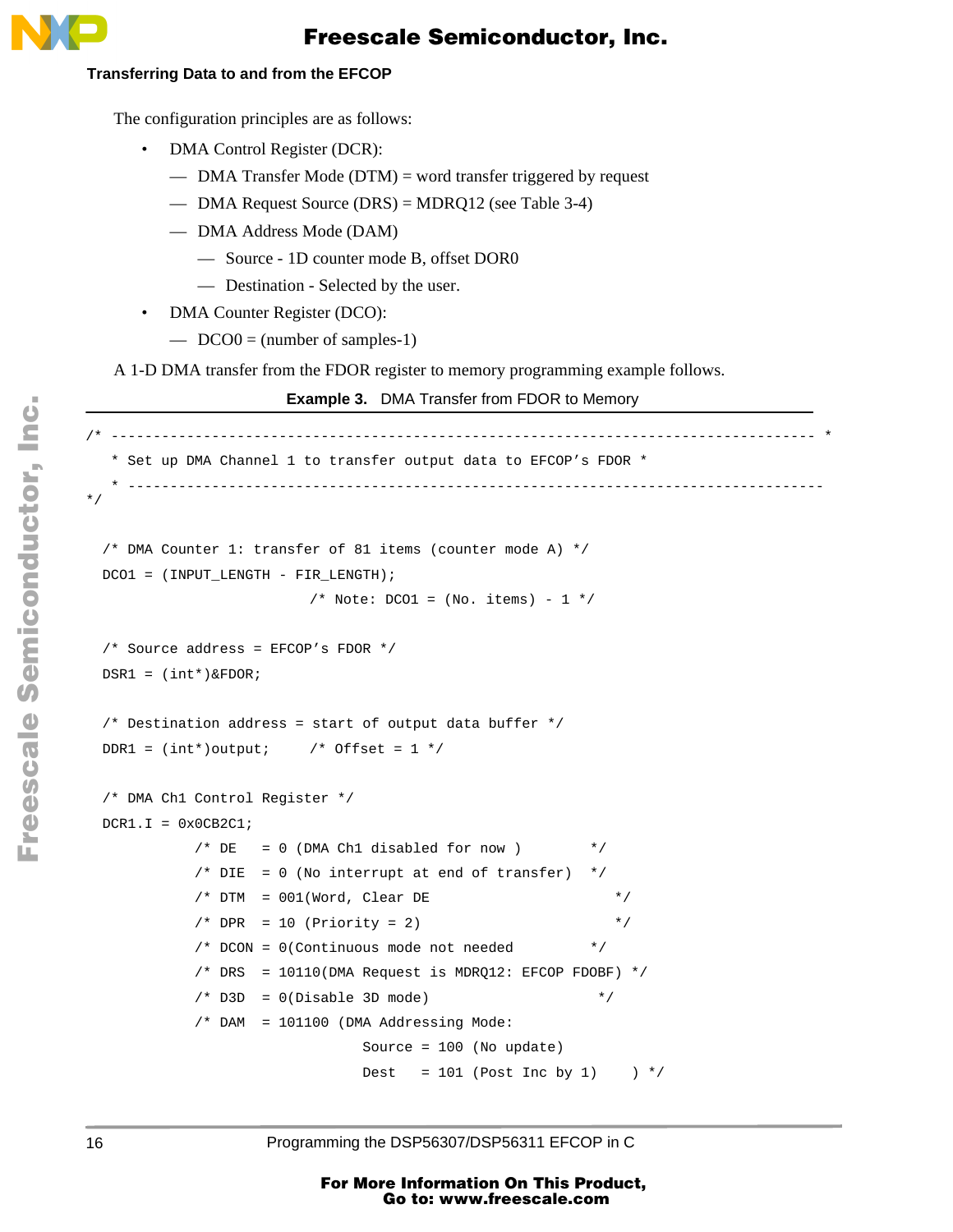

```
/* DDS = 00 (Dest (output[]) is in X memory) */
/* DSS = 01 (Source (FDOR) is in Y memory) */
```
#### 4.2.3 DMA and DSP56300 Core Interaction

The DSP56300 core sets up the DMA channels. Then the EFCOP processes all of the data samples with no core intervention, freeing the DSP56300 core to perform other tasks. The DSP56300 core uses two different ways to check whether all samples have been processed:

- *Polling*. The DSP56300 core checks the DMA Transfer Done (DTD) bit for the appropriate DMA channel in the DMA Status Register (DSTR). This bit is cleared (by writing a one to it) when the DMA transfer completes.
- *Interrupts*. If the DMA Interrupt Enable (DIE) bit is set (bit 22 of the DCRx register), an interrupt occurs when the DMA transfer completes.

In both cases, the DMA channel that is polled or configured to generate an interrupt at the end of the DMA transfer is normally the channel used to transfer data from the FDOR to memory, since this is the last DMA transfer to take place.

### 4.3 Interrupts

The third method of transferring data to or from the EFCOP is to set the FDIBE or FDOBF bit of the FCSR register to generate interrupts. Unlike the DMA, the FDIBE and FDOBF bits do not generate interrupt requests unless the EFCOP is configured to do so. Interrupt service routines that service the appropriate interrupt request to perform the data transfer must be written and configured.

The interrupt method of data transfer requires DSP56300 core intervention, since the DSP56300 core must stop its current activity to service the interrupt request. However, unlike polling, the use of interrupts does not require the core to wait in a "do-nothing" loop until FDIBE or FDOBF becomes set. The following steps set up the interrupts for EFCOP data transfers:

- 1. Set the interrupt mask bits, (bits 8 and 9) in the Status Register (SR). These bits determine which priorities of interrupt are masked.
- 2. Set the priority levels of the EFCOP (bits 10 and 11 of the Interrupt Priority Register Peripheral (IPRP)). These priority levels should have a sufficiently high priority that they are not masked by the interrupt mask priority setting in bits 8 and 9 of the Status Register. Setting the interrupt priority level is application-dependent since other interrupts may be in use elsewhere in the system.
- 3. Enable interrupt generation bits in the EFCOP status register (FCSR). Setting bit 10 (FDIIE) enables interrupt generation when the FDIR becomes empty; setting bit 11 (FDOIE) enables interrupt generation when the FDOR becomes full.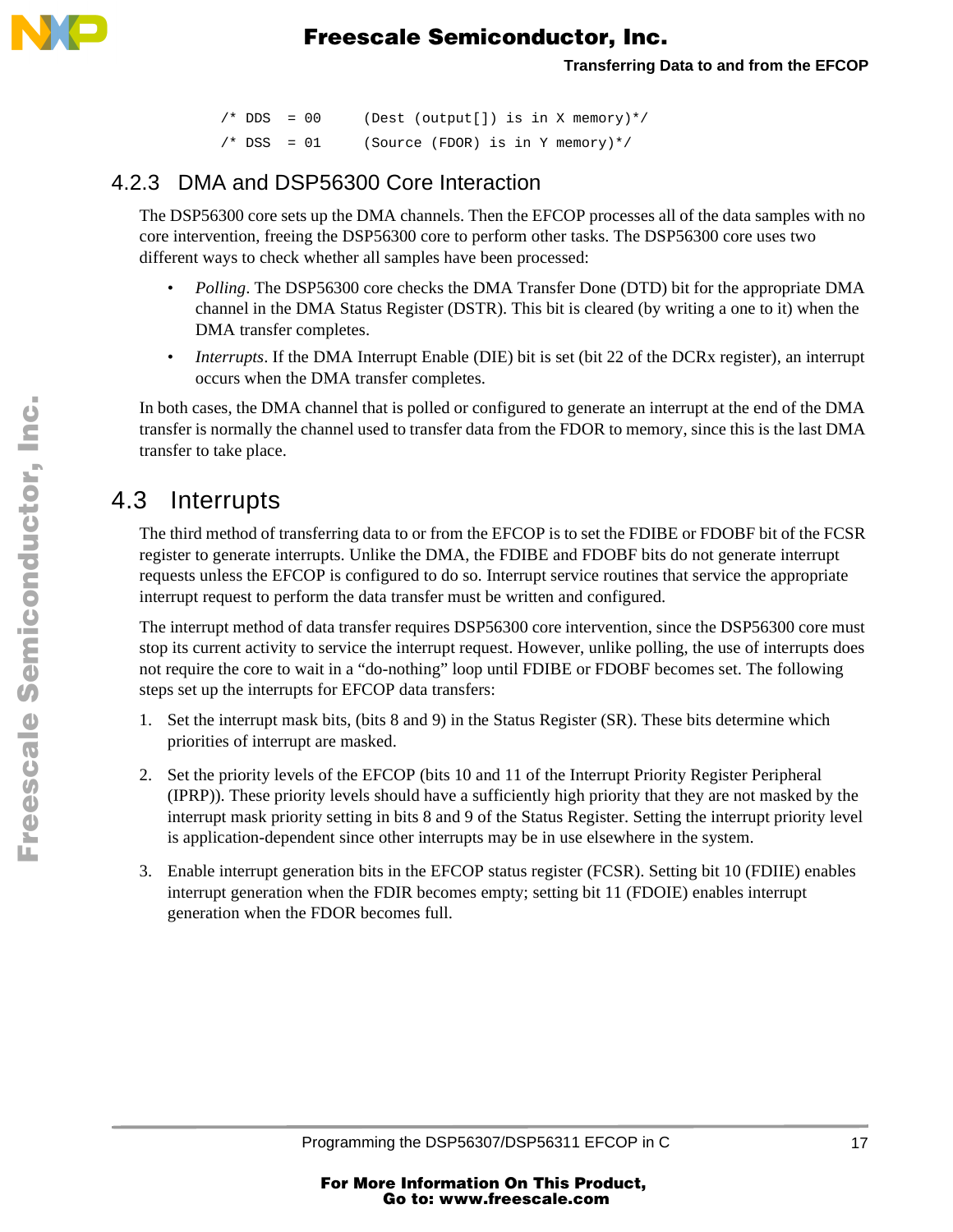

#### **Transferring Data to and from the EFCOP**

**Table 5** and **Table 6** list the priorities corresponding to these settings.

| $11 = SRT8$ | $IO=SR[9]$ | <b>Exceptions Permitted</b><br><b>Interrupt Priority Level</b> |
|-------------|------------|----------------------------------------------------------------|
|             |            | IPL 0,1,2,3                                                    |
|             |            | <b>IPL 1,2,3</b>                                               |
|             |            | <b>IPL 2,3</b>                                                 |
|             |            | IPL <sub>3</sub>                                               |

**Table 5.** Status Register Interrupt Masks

**Table 6.** EFCOP Interrupt Priority Levels.

| E0L1=IPRP[10] | E0L0=IPRP[11] | <b>EFCOP Interrupt Priority</b><br>Level |
|---------------|---------------|------------------------------------------|
|               |               | IPL <sub>0</sub>                         |
|               |               | IPL <sub>1</sub>                         |
|               |               | IPL <sub>2</sub>                         |
|               |               | IPL <sub>3</sub>                         |

In the vectored interrupt architecture of the DSP56307, up to 128 interrupt sources cause the processor to jump to one of 128 program addresses. These addresses are two words apart, so if the interrupt can be serviced using only two words of machine code, there is no need to jump to a larger interrupt service routine. These interrupts are called *fast* interrupts. In many cases, however, the interrupt requires more than two words of code. In these cases, the two words in the interrupt vector space contain a JMP instruction to the location of the interrupt service routine. These interrupts are called *long* interrupts.

The actual address of a particular interrupt vector consists of the Vector Base Address (VBA), which is stored in the VBA register, plus an offset corresponding to the particular interrupt source. For example, the offset when the EFCOP Data Input Buffer is empty (FDIBE) is \$68, and the offset when the EFCOP Data Output Buffer is full (FDOBF) is \$6A. The addresses are therefore VBA + \$68 and VBA + \$6A, respectively [\[4\]](#page-28-0).**Table 7** shows the interrupt vectors for the EFCOP on the DSP56307.

**Table 7.** EFCOP Interrupt Vectors

| Interrupt<br><b>Address</b> | Interrupt<br><b>Number</b> | <b>Interrupt Vector</b> | <b>Priority</b> | <b>Interrupt Enable</b> | Interrupt<br><b>Conditions</b> |
|-----------------------------|----------------------------|-------------------------|-----------------|-------------------------|--------------------------------|
| $VBA + $68$                 | 52                         | Data input buffer empty | $0 - 2$         | FDIE=FCSR[10]           | $FDIBE=1$                      |
| VBA + \$6A                  | 53                         | Data output buffer full | $0 - 2$         | FDOIE=FCSR[11]          | $FDOBF=1$                      |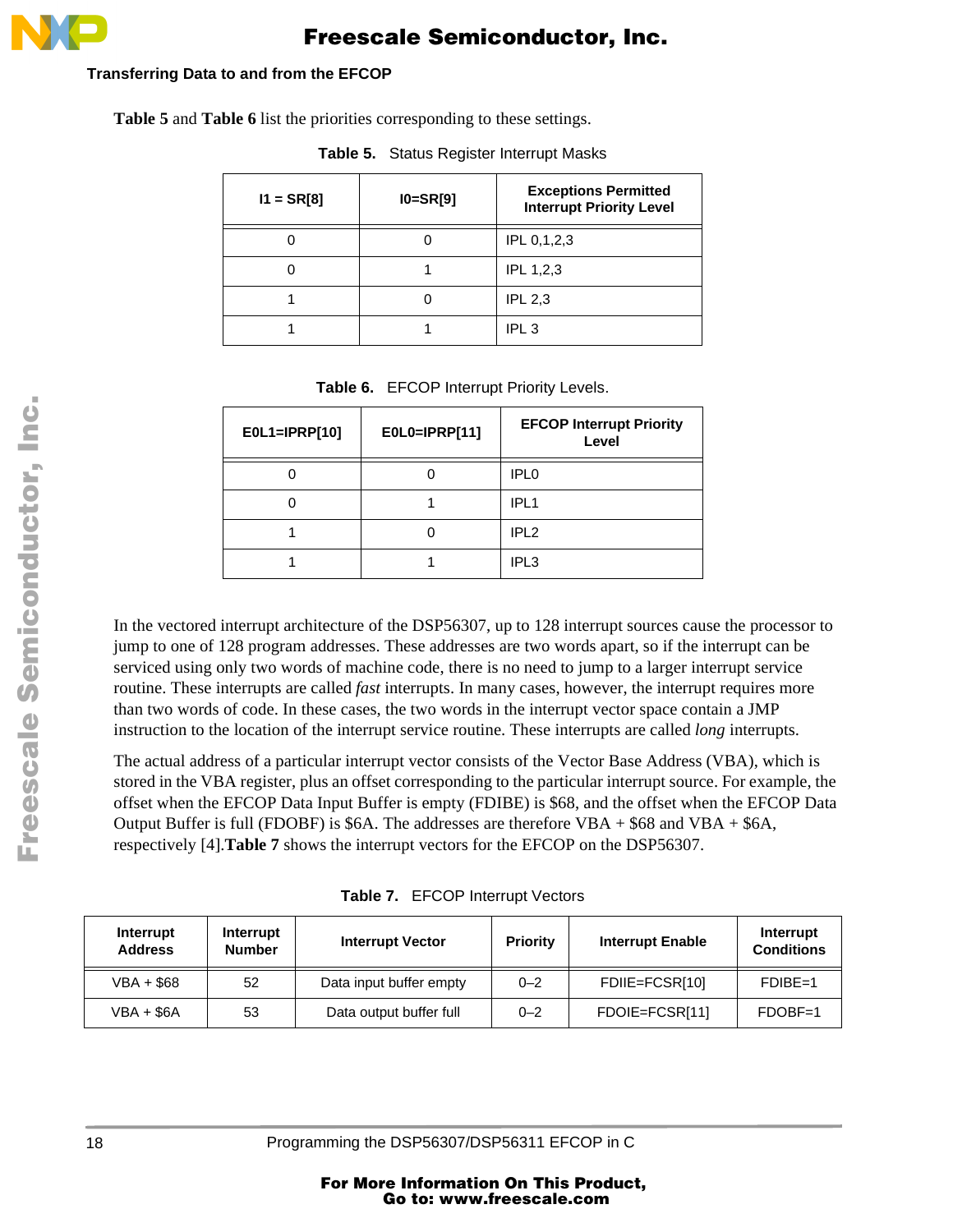<span id="page-18-0"></span>

In TASKING C, a function is declared as an interrupt service routine using the special type qualifiers \_long\_interrupt and \_fast\_interrupt. If a function declared as a fast interrupt cannot be implemented in two words or fewer, the compiler automatically changes the function to a long interrupt service routine. In this application note, interrupts require more than two words of code, so only long interrupts are used.<sup>5</sup> The following code segments illustrate the use of the \_long\_interrupt type qualifier for two interrupt service routines: one triggered by the EFCOP FDIBE condition, the other by the EFCOP FDOBF condition.

**Example 4.** Interrupt for FDIR

```
void long interrupt(52) input isr(void);
      /* Note: Interrupt number is $68 / 2 = $34 = 52 */
      FDIR = *x ptr++; *x /* Load FDIR with next value */x}
```
**Example 5.** Interrupt for FDOR

void \_long\_interrupt(53) output\_isr(void);

```
\{ /* Note: Interrupt number is $6A / 2 = $35 = 53 */
    *y-ptr++ = FDOR; *y-ptr++ = FDOR *y
```
If the interrupt service routines must perform further tasks, such as error calculation for adaptive algorithms, these tasks must be programmed within the routines.

# 5 EFCOP Initialization Mode

The EFCOP has two different filter initialization modes that are controlled by the Filter Processing Initialization Mode (FPRC) bit of the FCSR. These modes "inform" the EFCOP of its processing starting point, as follows (see **Table 8**):

- *Initialized data mode*. The EFCOP starts processing once the FDM buffer is full.
- *Non-Initialized data mode*. The EFCOP starts processing as soon as the FDIR receives the first sample.

| <b>FPRC</b>                     | <b>EFCOP Operation</b>                                                                                                                                                                                                                                                   |
|---------------------------------|--------------------------------------------------------------------------------------------------------------------------------------------------------------------------------------------------------------------------------------------------------------------------|
| $FPRC=0$<br>Initialization mode | The EFCOP starts processing once the FDM is full. For an N tap filter, the first output is<br>generated after the Nth input is loaded into the FDIR.                                                                                                                     |
| $FPRC=1$<br>No Initialization   | The EFCOP starts processing as soon as the first input sample is loaded into the FDIR.<br>The values already in FDM are used to calculate FDOR, so be careful to ensure that the<br>FDM has been initialized manually before loading the first input data into the FDIR. |

**Table 8.** EFCOP Initialization Modes

}

<sup>5.</sup> The use of the fast interrupt and long interrupt type qualifiers is described in [\[7\]](#page-28-0).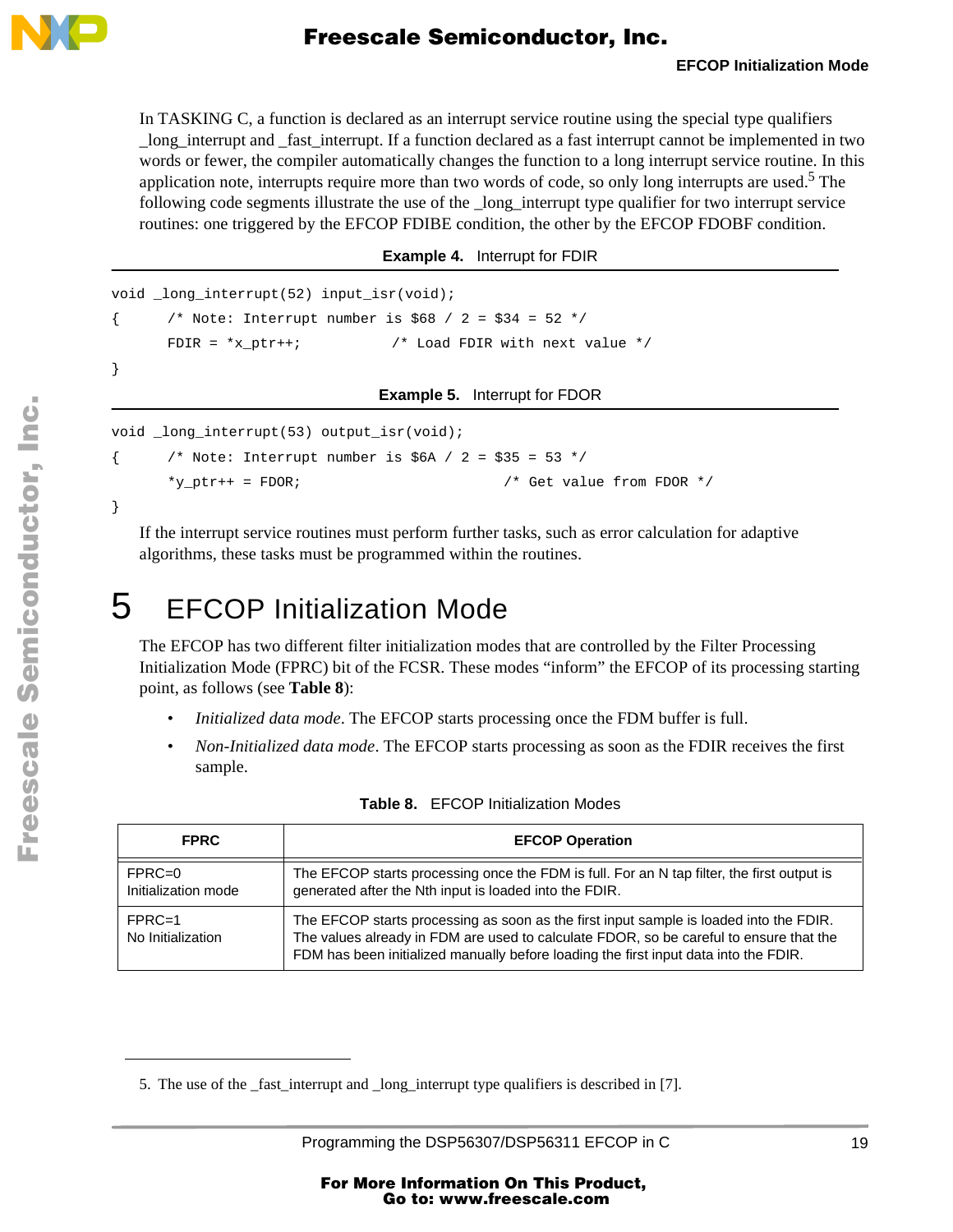

#### **Application Examples**

**Figure 8** shows the EFCOP data memory in initialized data mode. Although the FDM contains previous memory values, the initialization mode fills the memory by the amount specified in the counter register, FCNT, before the EFCOP starts calculating the first output sample. That is, the first *FCNT-1* samples are input before any filtering calculation is performed.



**Figure 8.** EFCOP Data Memory in Initialized Data Mode

**Figure 9** shows the EFCOP Data memory in non-initialized data mode: as soon as the first data samples are written into FDIR, the EFCOP starts processing. If this mode is used, it is often worth initializing the initial data samples (i.e. "value") in FDM to zero.

FDBA+1



**Figure 9.** EFCOP Data Memory in Non-initialized Data Mode

# 6 Application Examples

Three application examples illustrating the use of the EFCOP are presented in this section, along with the C source code for each application:

- A Finite Impulse Response (FIR) filter
- An Adaptive FIR filter using the Least Mean Square (LMS) algorithm
- The Residu function from the Enhanced Full Rate (EFR) vocoder (an FIR filtering process)

.<br>ق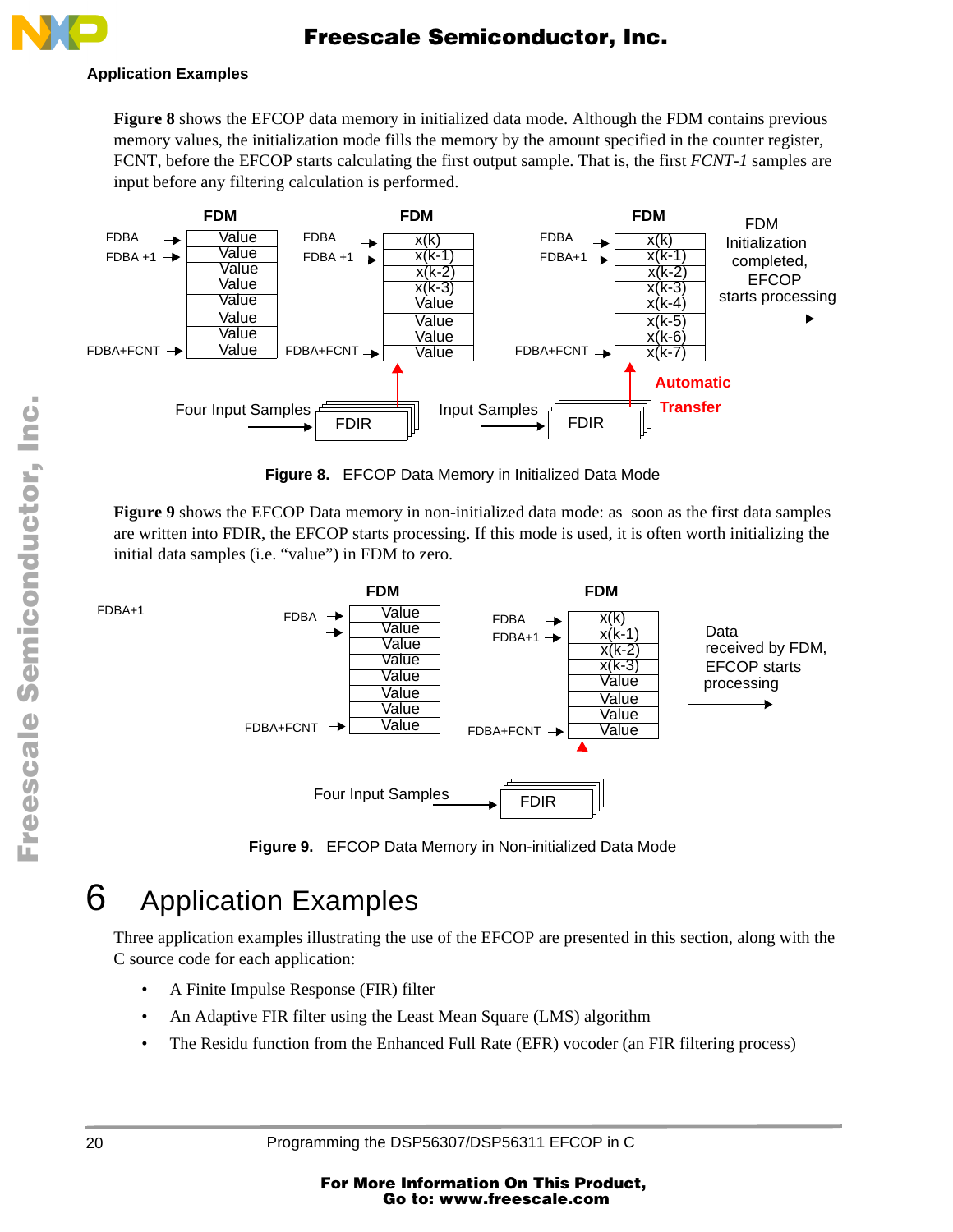<span id="page-20-0"></span>

### 6.1 Software Installation and Concepts

Create a directory for the software (for example, DSP56307), unzip the EFCOP\_examples.zip file, and extract the software into the DSP56307 directory. This operation creates three directories called efcop\_fir, efcop\_firlms, and efcop\_residu. Within each directory, two subdirectories are created: out and tvecs, as represented in **Figure 10**.



**Figure 10.** Directory Structure for the Filtering Examples

Each directory contains the C source file(s) and the files required for program configuration, Efcopdma.cpu, Efcopdma.dsc, and Efcopdma.mem. After creating a project for each application, perform the following operations:

- 1. Include the C file(s) in the project, as appropriate.
- 2. Set the DSP56307 EVM as the target DSP (within the EDE pull-down menu, **Linker/Locator Options/Target Hardware**).
- 3. Within the same menu, click on **Use Project Specific Locator Control File** and type Efcopdma into the window.

The application is now ready to compile,<sup>6</sup> and if the compilation is successful, the CrossView Pro [8] high-level debugger can be launched to run the code on the DSP56307 EVM. The application reads input samples from existing data files in the tvecs directory and stores the filtered results in output files in the out directory. These output files can then be compared to reference output files in tvecs to verify the application results. However, this process is specific to each application and is therefore further explained in the relevant sections that follow.

## 6.2 FIR Filter

In an FIR filter implementation using the EFCOP, to minimize DSP56300 core intervention, the DMA controller feeds the input data samples to the EFCOP and retrieves output data samples from the EFCOP. The DSP56300 core is used only to set the EFCOP and the DMA modes and then to activate them.<sup>7</sup> The

<sup>6.</sup> The C Code for this example (fir.c) is listed in [Appendix A](#page-29-0).

<sup>7.</sup> See **Section 4**, *[Transferring Data to and from the EFCOP](#page-10-0)*, on page 11 for details on the DMA approach.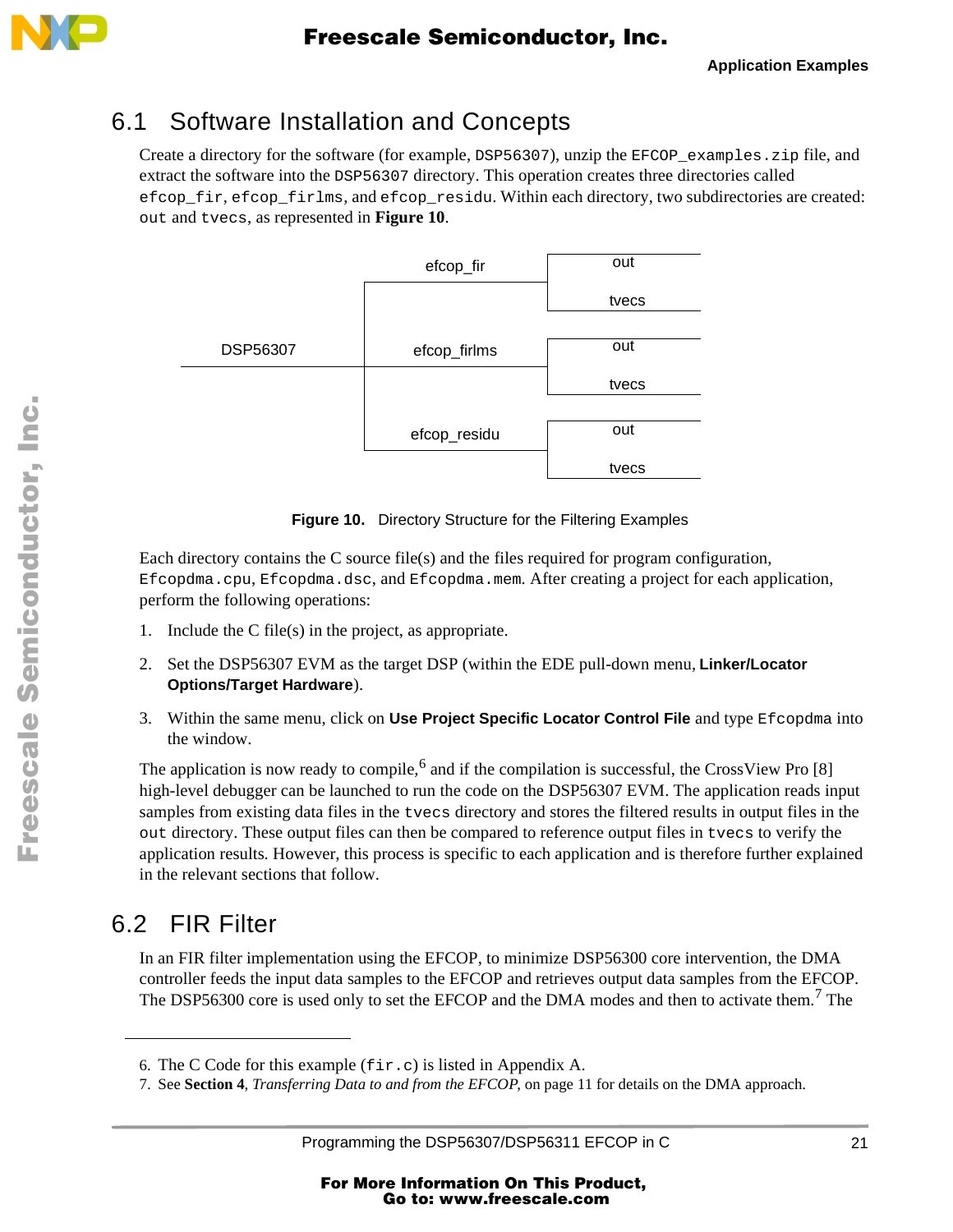#### <span id="page-21-0"></span>**Application Examples**

key steps involved in performing an FIR filtering task are described in the following subsections, and a 100 sample signal with a 20 tap FIR filter is used in the example code. The State Initialization mode is enabled. $8$ 

#### 6.2.1 Theory

**Figure 11** shows the generic structure of an FIR filter. The output sample at time index *k* is calculated as a weighted average of the *N* most recent input samples,  $x(k)$  ...  $x(k-N+1)$ . This is expressed mathematically as:

$$
y(k) = \sum_{i=0}^{N-1} w_i x(k-i)
$$
 (1)

where *N* is the number of filter coefficients,  $x(k-i)$  is the input sample at time index  $k-i$ ,  $y(k)$  is the output sample at time index *k*, and  $w_0$ ..  $w_{N-1}$  are the *N* coefficients of the filter.



**Figure 11.** FIR Filter Structure

#### 6.2.2 Implementation

The implementation of an FIR filter on the EFCOP using DMA for both input to the EFCOP and output from the EFCOP involves the steps shown in **[Figure 12](#page-22-0)**. Since the implementation example uses the Initialization mode, the EFCOP starts filtering after the FDM buffer is filled with the first *N* data samples.

<sup>8.</sup> See **Section 5**, *[EFCOP Initialization Mode](#page-18-0)*, on page 19 for details on state initialization.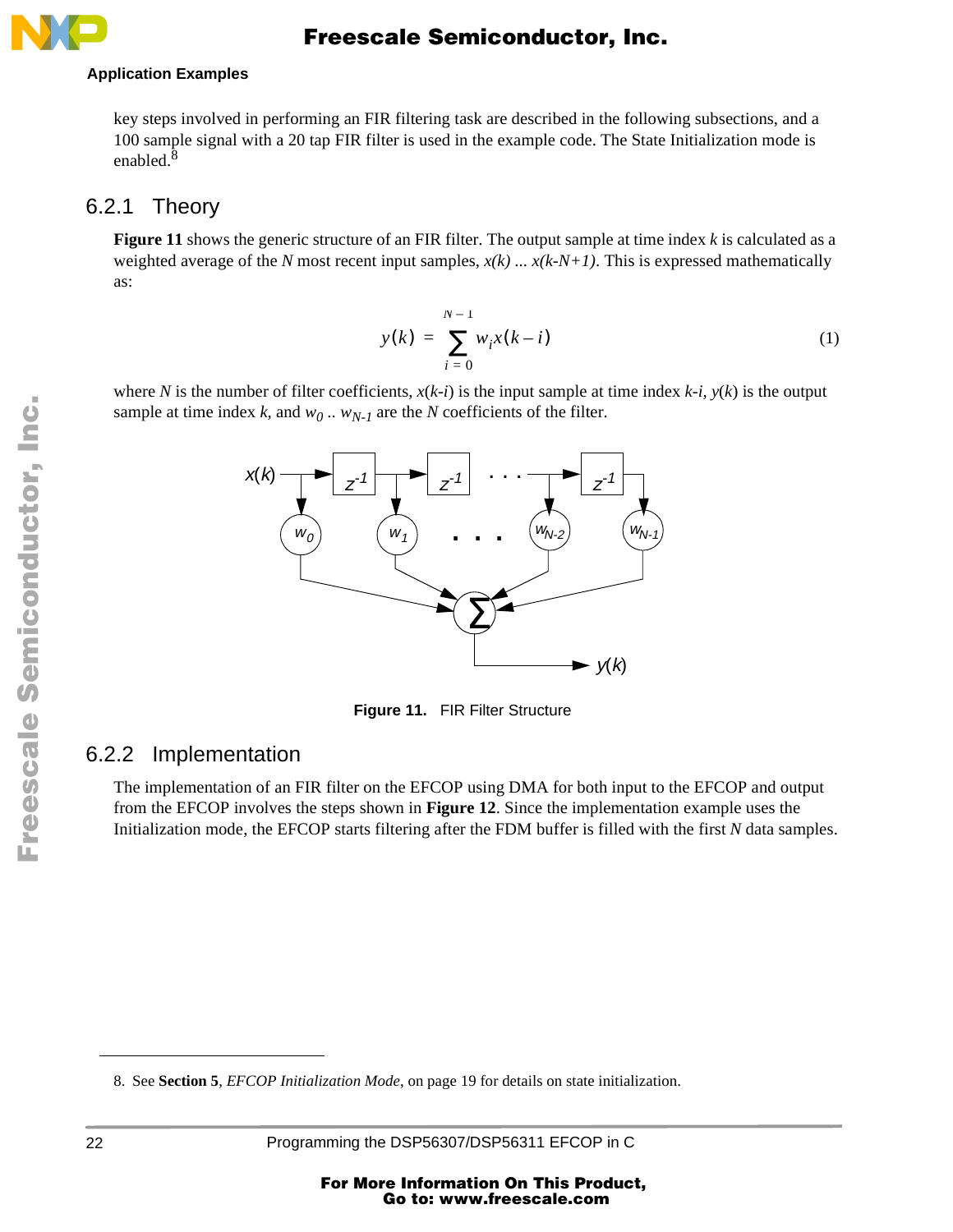<span id="page-22-0"></span>

**Application Examples**



**Figure 12.** Processing Step Performed by Fir.c to Implement an FIR Filter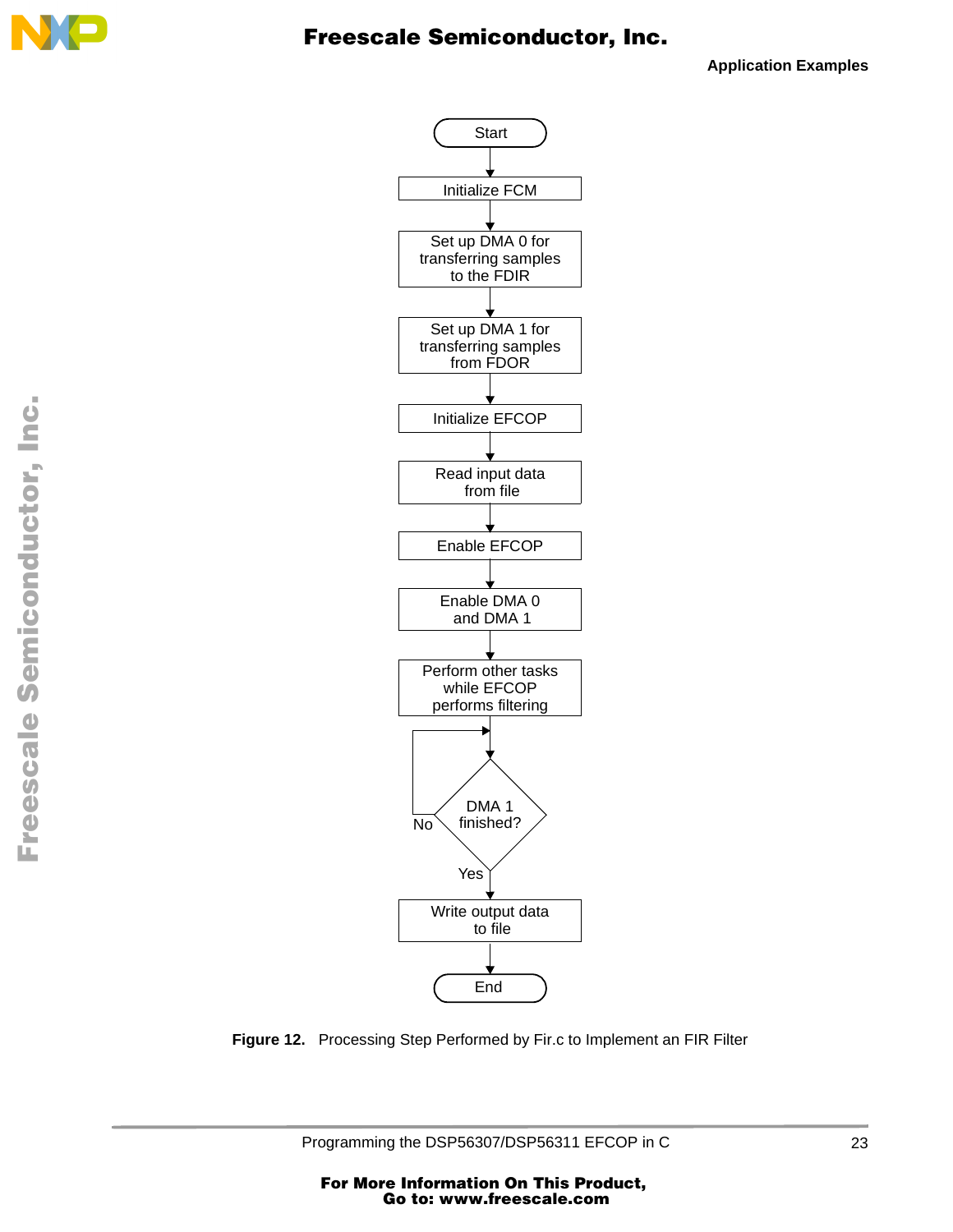<span id="page-23-0"></span>

#### **Application Examples**

After writing the filter coefficients to FCM, setting up DMA channels 0 and 1 for data transfer to/from the EFCOP, and initializing the EFCOP itself, the program reads the input data from the tvecs\input.txt file, and then enables the EFCOP and the DMA channels to start the data transfers. (The EFCOP automatically starts an FIR filtering calculation when data is written to the FDIR.) The DSP56300 core then waits for DMA channel 1 to read the last sample from the FDOR. (DMA channel 1 is configured to produce an interrupt on completion of its transfer of all samples.) During this waiting period, the DSP56300 core is free to perform other tasks in parallel with the EFCOP. Finally, the output data samples are written to the out\output.txt file. This file should be identical to the reference file, tvecs\output.txt.

#### 6.3 Adaptive FIR filter

The adaptive FIR filter example presented in this section represents a 200 sample input signal filtered by a 20 tap filter.<sup>9</sup>

#### 6.3.1 Theory

**Figure 13** shows the generic structure of an adaptive FIR filter. The filter coefficients are time-varying and are updated by an adaptation algorithm that modifies the coefficients so that the output signal of the FIR filter,  $y(k)$ , is as close as possible to some desired signal,  $d(k)$ . Many different adaptation algorithms exist. In this example, the well-known Least Mean Squares (LMS) algorithm is used. The filter coefficients of [Eq. \(1\)](#page-21-0) are modified at each time iteration according to the following update equation:

$$
\mathbf{w}(k+1) = \mathbf{w}(k) + 2\mu \mathbf{e}(k)\mathbf{x}(k) \tag{2}
$$

where:

- $w(k)$  is an *N x 1* vector containing the filter coefficients at time *k* (assuming an *N*-tap filter).
- $\mathbf{x}(k)$  is an *N x 1* vector containing the *N* most recent input samples.
- $e(k)$  is the difference, at time k, between the desired signal,  $d(k)$ , and the actual output of the filter, *y*(*k*).
- $\bullet$   $\mu$  is a convergence factor that controls the speed of adaptation. ( $\mu$  has a maximum limit beyond which the algorithm becomes unstable. This limit depends essentially on the power of the input signal,  $x(k)$ , and careful choice of  $\mu$  is therefore necessary.)



**Figure 13.** Adaptive FIR Filter

9. The C Code for this example (firlms.c) is listed in [Appendix B](#page-36-0).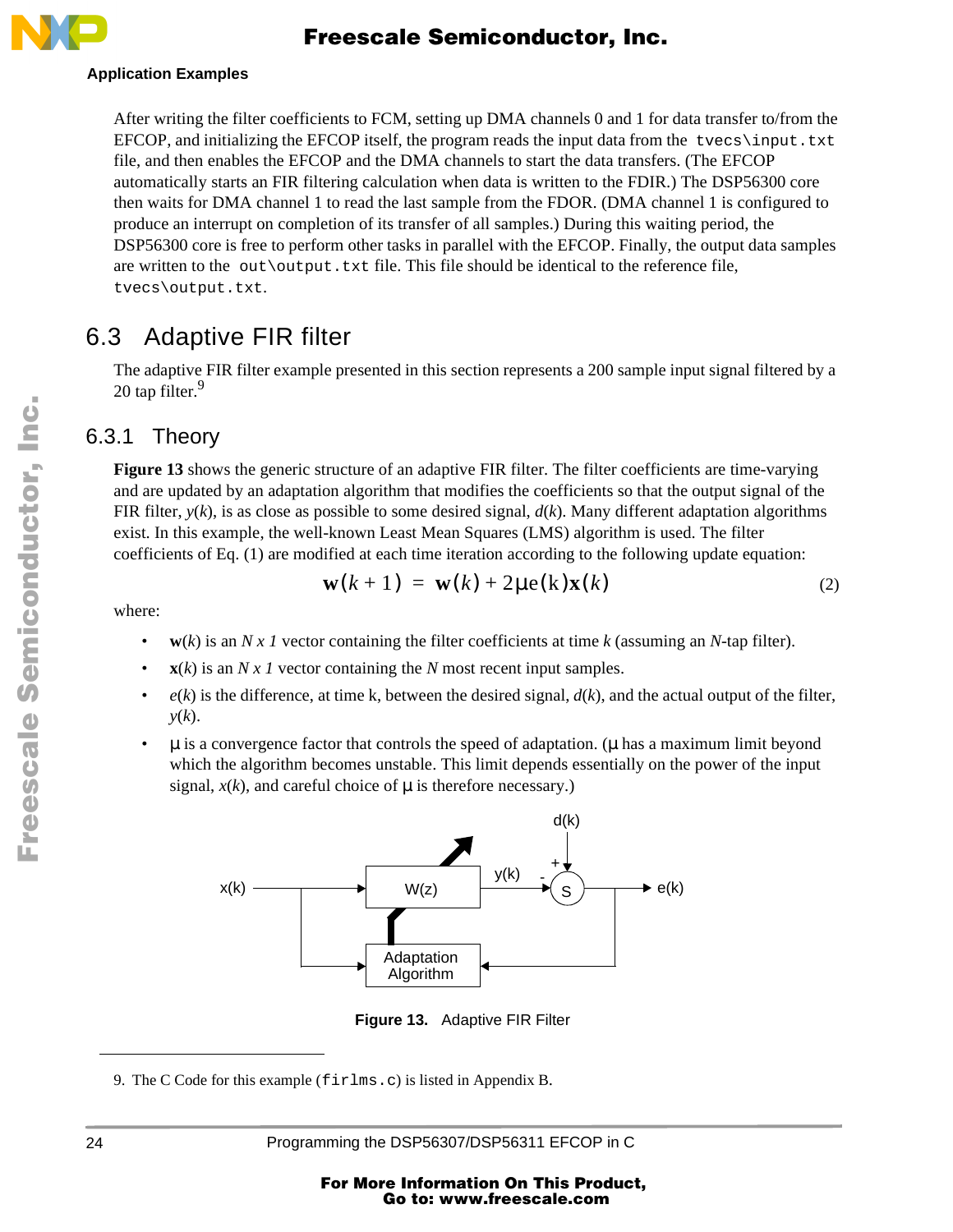



#### 6.3.2 Implementation

The implementation of an LMS adaptive FIR filter on the EFCOP requires the steps shown in **[Figure 14](#page-25-0)**, summarized as:

- *Filtering of*  $x(k)$  *to produce*  $y(k)$ *.* This is identical to the fixed FIR filtering operation described in **Section 6.2**, *FIR Filter*[, on page 21.](#page-20-0) The filtering is triggered by writing an input data sample to the FDIR.
- *Updating the filter coefficients*. This is triggered by writing the value  $K_e = 2\mu e(k)$  to the EFCOP FKIR. The EFCOP must be in Adaptive FIR mode for adaptation to be triggered automatically. The EFCOP then uses this value to update the filter coefficients according to [Eq. \(2\)](#page-23-0).

After the EFCOP completes the filtering operation, the DSP56300 core must calculate *2*µ*e*(*k*) (which is  $2\mu(d(k) - y(k))$  and then input this to FKIR to trigger the adaptation phase. Therefore, the DSP56300 core cannot be completely free in this instance. The most efficient approach to this problem is to use the DMA controller to feed input values to the EFCOP via the FDIR and to configure the EFCOP to trigger an interrupt after calculating  $y(k)$ . On receipt of the interrupt request, the DSP56300 core then calculates  $K_e$ , and feeds it to the FKIR, thereby triggering the weight update phase. Once the coefficient update phase completes, the EFCOP starts the next filtering phase—that is, it waits for data to be input to the FDIR unless there is already data in FDIR, and then it starts the next filtering operation to calculate  $y(k+1)$ .

Note: The EFCOP can also be manually forced to update the filter coefficients when not in adaptive filtering mode. This is achieved by setting the FUPD bit in the EFCOP FCSR. Manual updating is useful in situations where adaptation of the coefficients is not required after every filtering operation but is only required occasionally.

The input files containing the input signal and the desired signal are  $t\nvecs\x$ .txt and  $t\nvecs\ddot{o}.txt$ , respectively. Three output files are written into the out directory:

- $out\$  . txt contains the output signal.
- out \e.txt contains the error signal.
- out \w.txt contains the updated coefficients.

These files should be identical to the reference files, tvecs  $\vee$ , txt, tvecs  $\vee$  e.txt, and tvecs  $\vee$  .txt, respectively.

n

.<br>ق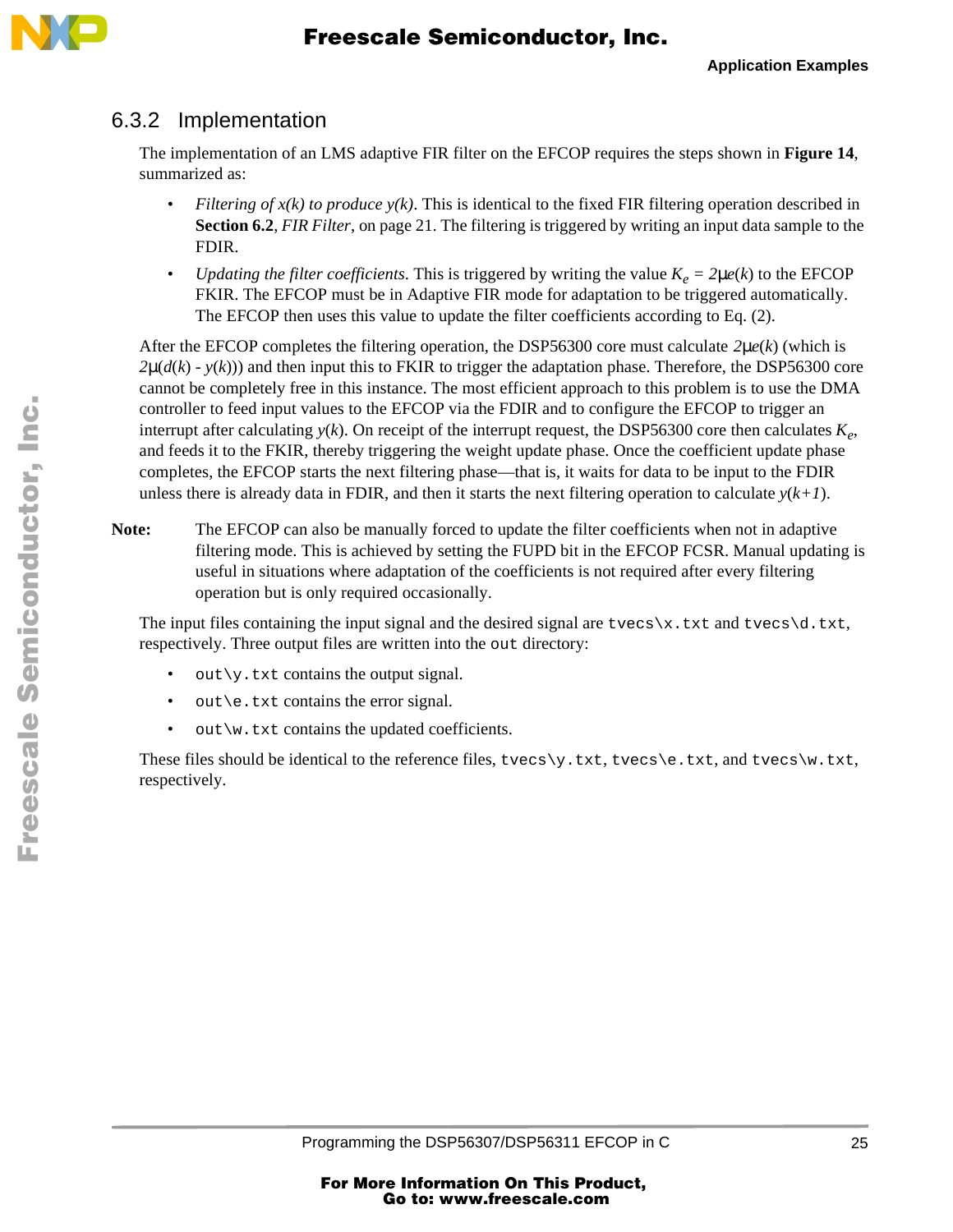<span id="page-25-0"></span>

**Application Examples**



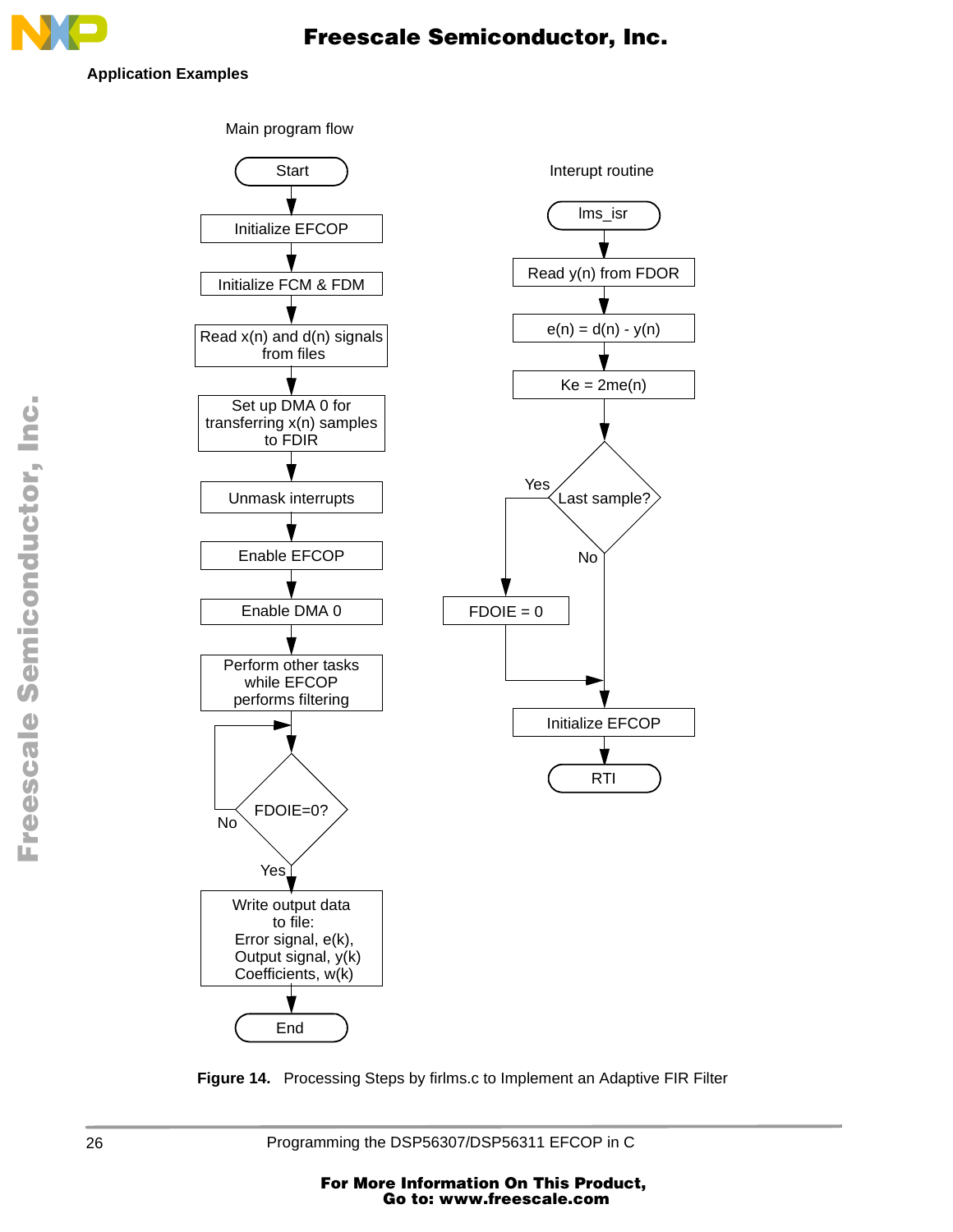

### 6.4 Residu Function from the GSM EFR/AMR Vocoders

To illustrate the use of the EFCOP in a vocoder environment, this section describes the implementation of the Residu() function from the GSM EFR and AMR transcoders.10 Residu() is an FIR filtering routine as described in [Eq. \(1\)](#page-21-0) that filters *L* 16-bit data samples (*L* is typically equal to 40) through a FIR filter with *N* 16-bit coefficients (*N* is typically equal to 11). For each value of *k*,  $(0 \le k \le L)$ , the intermediate outputs have 32-bit precision. Once all *N* coefficients and the corresponding data samples are multiplied and accumulated, the 32-bit result is rounded to 16 bits to form  $y(k)$ .

GSM vocoders such as EFR and AMR use 16-bit fixed point arithmetic, and the output data must be in bit-exact agreement with pre-defined test sequences. Therefore, in this example, the EFCOP is configured to conform to these requirements while processing the data.

#### 6.4.1 Implementation

The Residu function that is performed on the EFCOP can also be performed on the DSP56300 core by defining the DSP\_CORE symbol within run\_resu.c. The input data in the tvecs\resu\_24.inp file is an ETSI test vector and is stored into an array, *input[]*. Both the DSP56300 core and the EFCOP use this input array. After the data is filtered, the filtered signals are stored in the array's *core\_output[]* and *efcop\_output[]*, respectively. These results are in turn written to the out\core\_24.cod and out\efcop\_24.cod files. **[Figure 15](#page-27-0)** shows the implementation flow.

Because of the 16-bit data requirements, this application must be compiled in 16-bit arithmetic mode. However, you can still access all the memory range (using the 24-bit addressing) using the compiler option: *EDE/C Compiler Options/Project Options/Code Generation/16 bit arithmetic, 24 bit address*. This requirement modifies the way the DMA initialization is made. Effectively, from the two previous examples, some registers are directly accessed using a union:

DCR0.I =  $0x94AA04$ ; /\* DMA Ch0 Control Register \*/.

This assignment is "out of range" since the constant is a 24-bit value, so this value is truncated and compiled into the following:

movep #\$AA04,x:<<\$FFFFEC

The most significant byte is lost. Note that x:<<\$FFFFEC is the memory-mapped address of the DCR0 register. Losing the two most significant digits is equivalent in this case to wrongly setting the counter register for DMA channel 0. There are several solutions to get round this issue. The simplest is to "force" this assignment by replacing what the compiler sees as a register use of DCR0 into an assembly instruction as:

```
_asm("movep#$94AA04,x:<<$FFFFEC).
```
As a result, the DSP data registers are avoided, and the full 24-bit value is therefore transferred to DCR0. Alternatively, casting in C can be used to force the compiler to treat the value written to DCR0 as a pointer (24-bit) rather than as a 16-bit integer:

\*((int\*  $_X$  \*)0xFFFFEC) = (int\*)0x94AA04; /\* C language version \*/

10.The C Code for this example (run\_resu.c) is listed i[n Appendix C](#page-44-0).

.<br>ق

F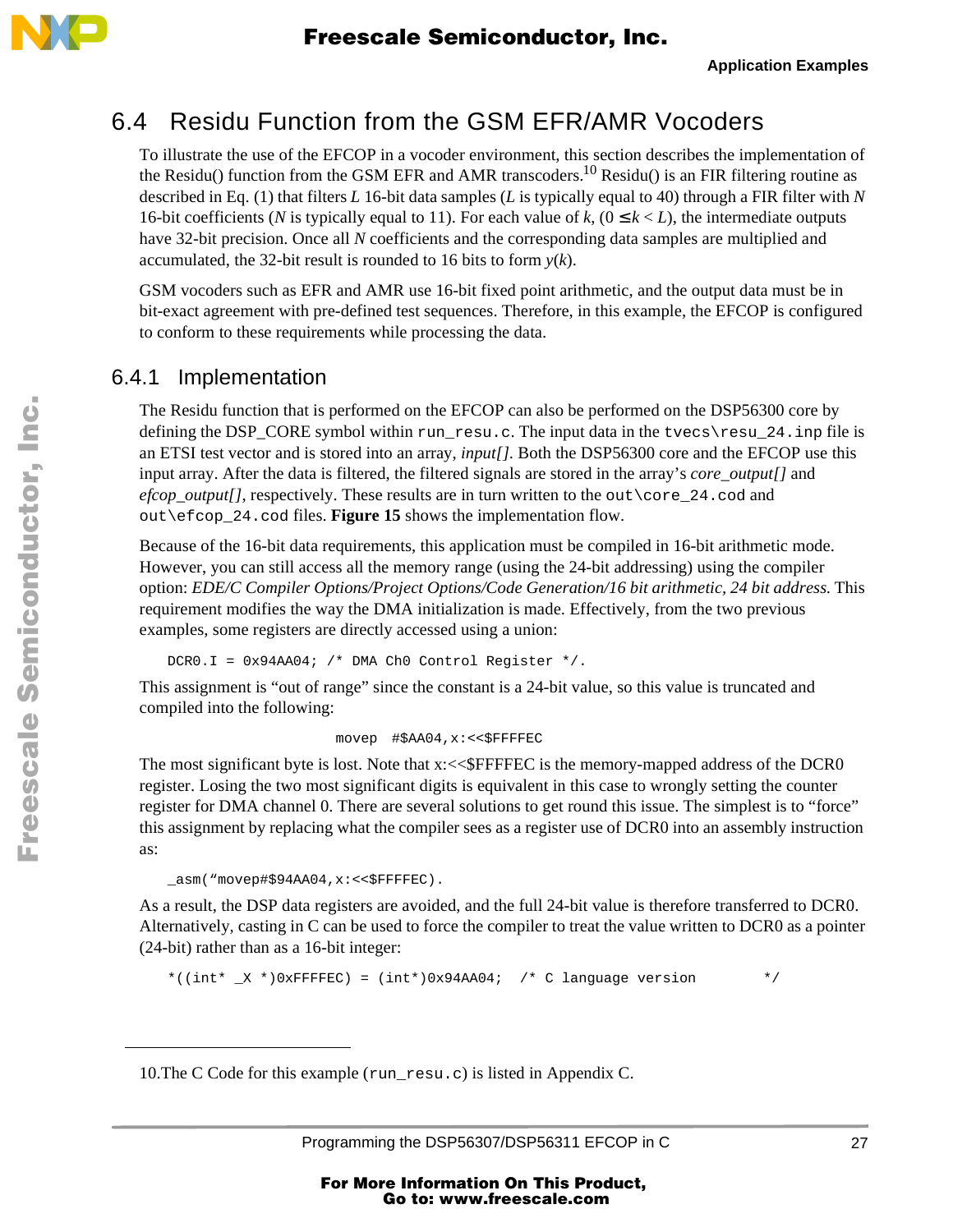<span id="page-27-0"></span>

#### **Application Examples**



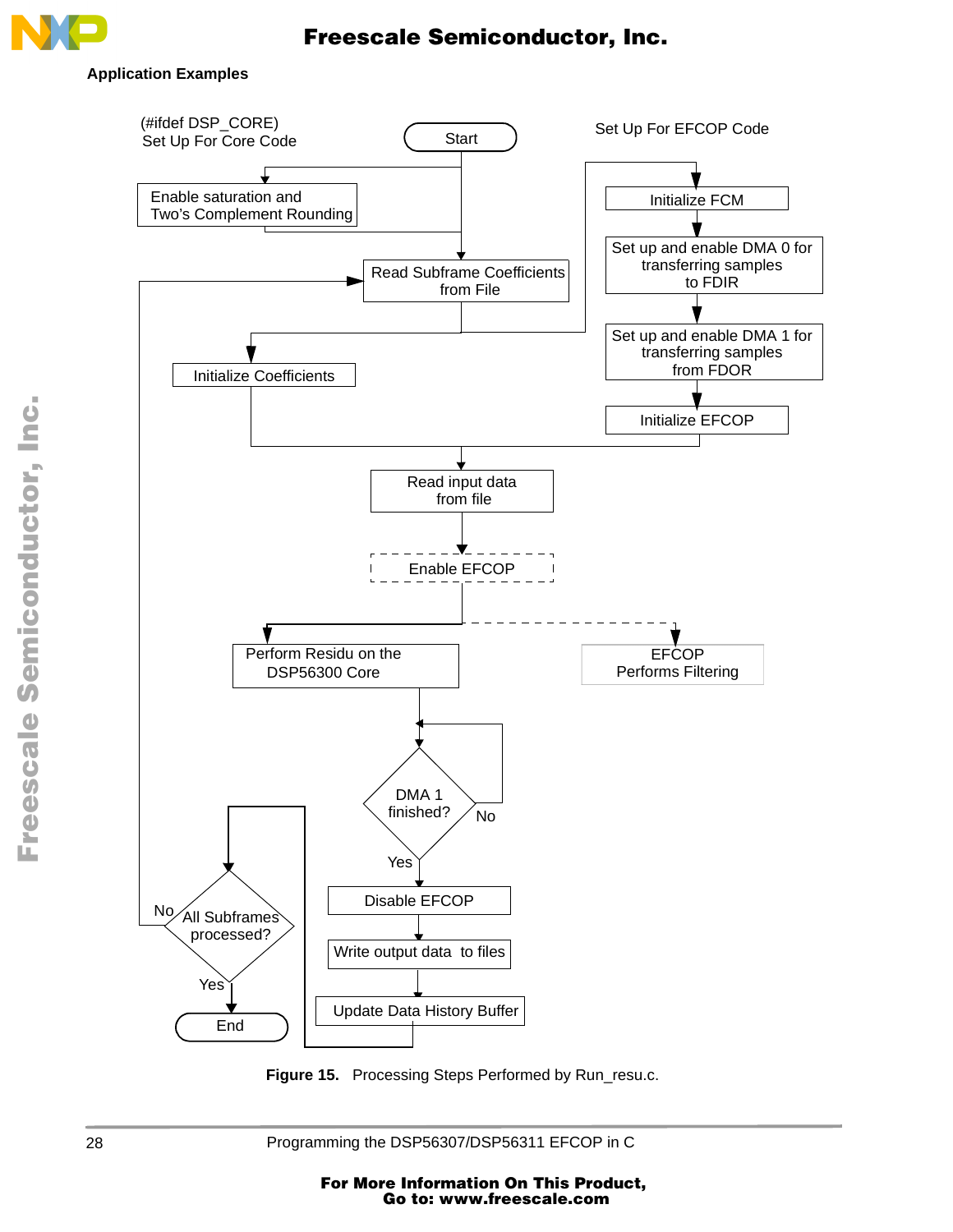<span id="page-28-0"></span>

Finally, to maintain bit-exactness with the ETSI standards, saturation and two's complement rounding must be set. For the EFCOP, this is achieved by setting the Filter Rounding mode and the Filter Saturation mode. For the DSP56300 core, this is achieved using the following instructions:

\_asm("bset #20,SR");/\* Saturation Enabled \_asm("bset #21,SR");/\* Two's complement rounding \*/

After running the code, the results are verified by comparing the EFCOP result file, out \effere 24.cod, to the reference output file,  $t$  vecs \resu $24$ .cod. Similarly, the DSP56300 core results are verified by comparing the EFCOP result file, out \core  $24$ .cod, to the same reference output file, tvecs\resu\_24.cod.

# 7 DSP56311 EFCOP and DSP56307 EFCOP Compared

The DSP56311 EFCOP has a data memory bank and a coefficient memory bank of 10K words each. As in the DSP56307, these banks are shared with the lowest 10K locations. The DSP56311 EFCOP registers are identically memory mapped to the DSP56307 memory locations. The DSP56311 is a 150 MHz part offering a potential performance of up to 300 MIPS with the DSP56300 core running concurrently with the EFCOP. For details, see the EFCOP chapter in the *DSP56311 User's Manual*.

The TASKING interface to the DSP56311's EFCOP is the same as for the DSP56307. Contact TASKING [6] for details.

# 8 References

- [1] *DSP56307 User's Manual: 24-Bit Digital Signal Processor*, Motorola Inc.
- [2] *DSP56311 User's Manual: 24-Bit Digital Signal Processor*, Motorola Inc.
- [3] *DSP56307: 24-Bit Digital Signal Processor Technical Data*, Motorola Inc.
- [4] *DSP56300 Family Manual*, Motorola Inc.
- [5] APR23/D, *Using the DSP56300 DMA Controller*. Motorola Application Note, Eliezer Sand, 1997.
- [6] http://www.tasking.com
- [7] *TASKING C Compiler User's Manual*.
- [8] *TASKING CrossView Pro Debugger Manual*.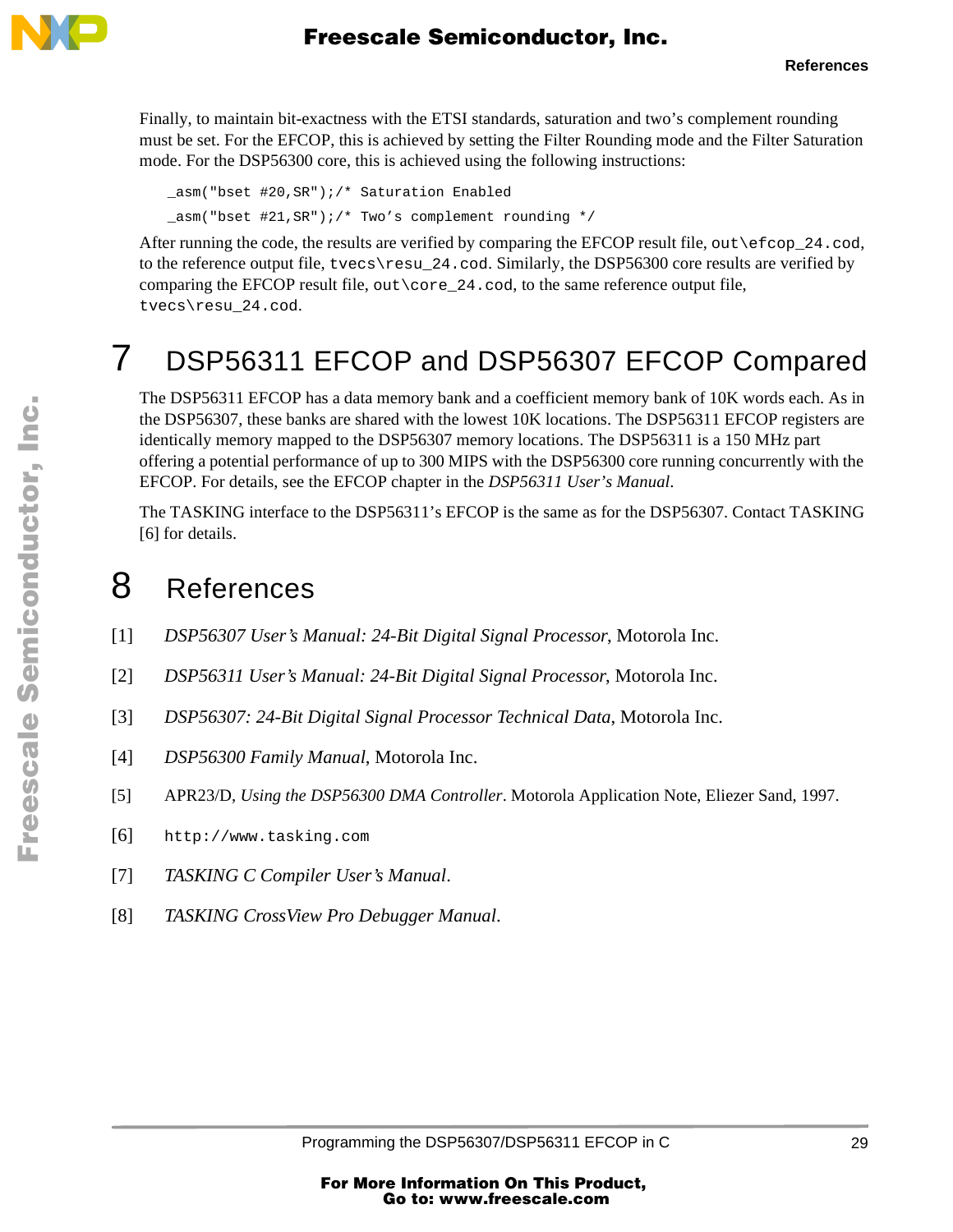<span id="page-29-0"></span>

**Code Listing for FIR Filtering Example**

# Appendix A Code Listing for FIR Filtering Example

/\*\*\*\*\*\*\*\*\*\*\*\*\*\*\*\*\*\*\*\*\*\*\*\*\*\*\*\*\*\*\*\*\*\*\*\*\*\*\*\*\*\*\*\*\*\*\*\*\*\*\*\*\*\*\*\*\*\*\*\*\*\*\*\*\*\*\*\*\*

```
 *
  * FILENAME: fir.c
 *
  * DESCRIPTION: FIR filtering using DSP56307 EFCOP.
 *
  * PROJECT: fir.pjt
 * 
  * COPYRIGHT: MOTOROLA 1999.
 *
  * NOTES: 1) DMA is used for sending data to and retrieving
                    data from the EFCOP.
 *
  *********************************************************************/
#include <reg56307.h>
#include <stdio.h>
#include <stdlib.h>
/* -----------------------*
  * Define constants *
  * -----------------------*/
#define FIR_LENGTH 20 /* Length of FIR filter */
#define INPUT_LENGTH 100 /* Length of input data sequence */
/* -----------------------*
 * Declare data buffers *
 * -----------------------*/
/* EFCOP coefficient and input data history buffers
    (Located in bottom 4K, as specified in "efcopdma.dsc") */
_fract _Y _circ FCM_buffer[FIR_LENGTH];
_fract _X _circ FDM_buffer[FIR_LENGTH];
/* Input and output data buffers
    (Located above 4K, as specified in "efcopdma.dsc") */
_fract _X input[INPUT_LENGTH];
```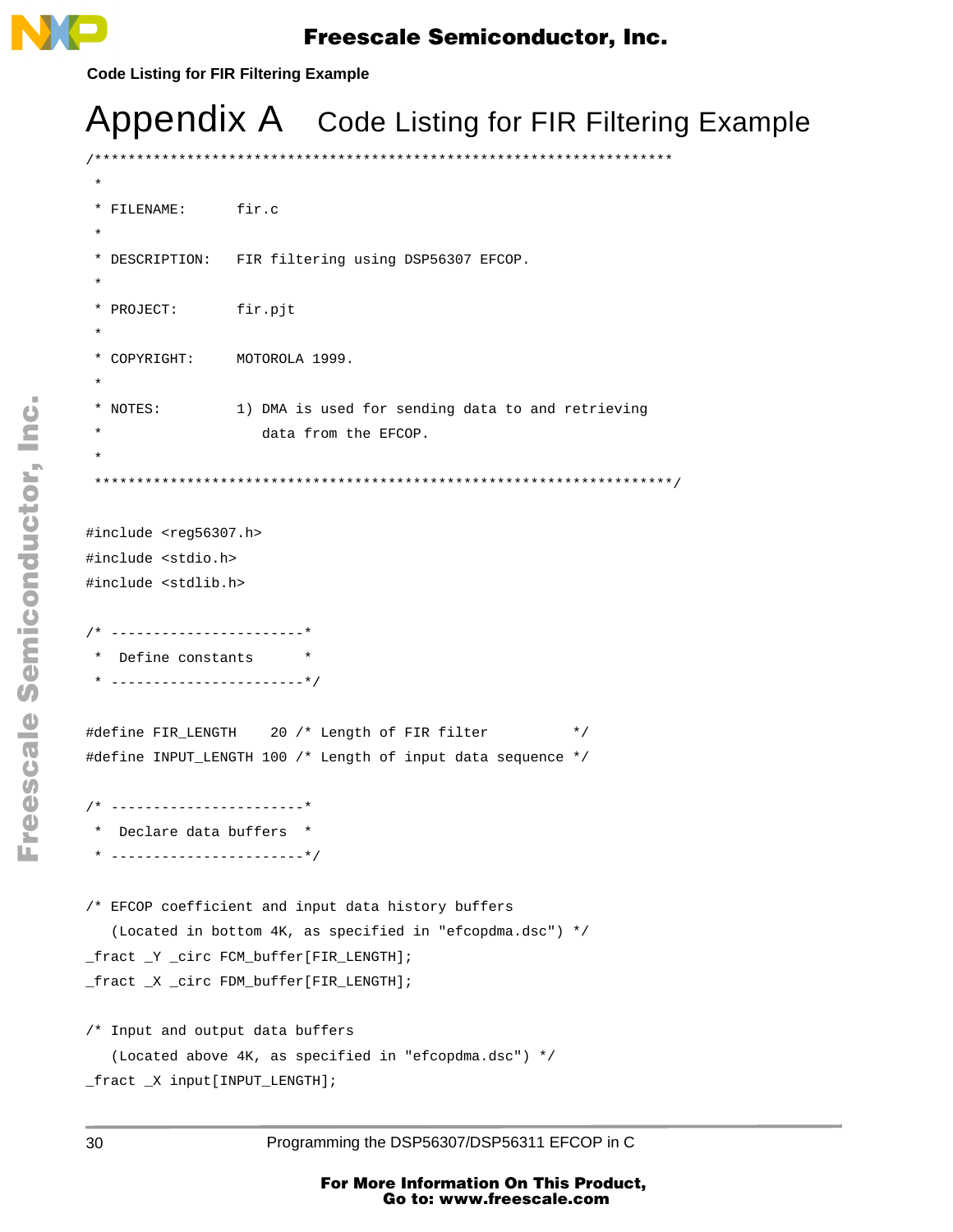

**Code Listing for FIR Filtering Example**

```
_fract _X output[INPUT_LENGTH - FIR_LENGTH + 1];
void main()
{
  FILE *fp_in, *fp_out;
  unsigned int i;
   /* ---------------------------------- *
            Initialize EFCOP * * ---------------------------------- */
 FCSR.B.FEN = 0; /* Disable EFCOP for initialization */
  /* Filter Count Register */
  FCNT = FIR_LENGTH-1; 
  /* EFCOP ALU Control Register */
 FACT. I = 0x000000i/* FISL = 0 (Scaling -- IIR Mode only) */
                     /* FSA = 0 (24-bit Arithmetic Mode) */ /* FSM = 0 (No Saturation on Overflow) */
                      /* FRM = 0 (Use Convergent Rounding) */
                     /* FSCL = 0 (No scaling of output data) */
   /* EFCOP Decimation/Channel Count Register */
 FDCH.I = 0x000000i /* FDCM = 0 (No Decimation) */
                     /* FCHL = 0 (No. channels = 1) */
  /* EFCOP Data Buffer Base Address */
 FDBA = FDM_buffer; /* FDBA = \& FDM_buffer[0] */
   /* EFCOP Coefficient Buffer Base Address */
 FCBA = FCM_buffer; /* FCBA = \& FCM_buffer[0] */
   /* EFCOP Control Status Register */
 FCSR.I = 0x000000i /* FDOIE = 0 (No Filter Data Out Interrupt) */
            /* FDIIE = 0 (No Filter Data Input Interrupt) */
```
mic

o n d u  $\mathbf 0$ t o

r, I

n

.<br>ق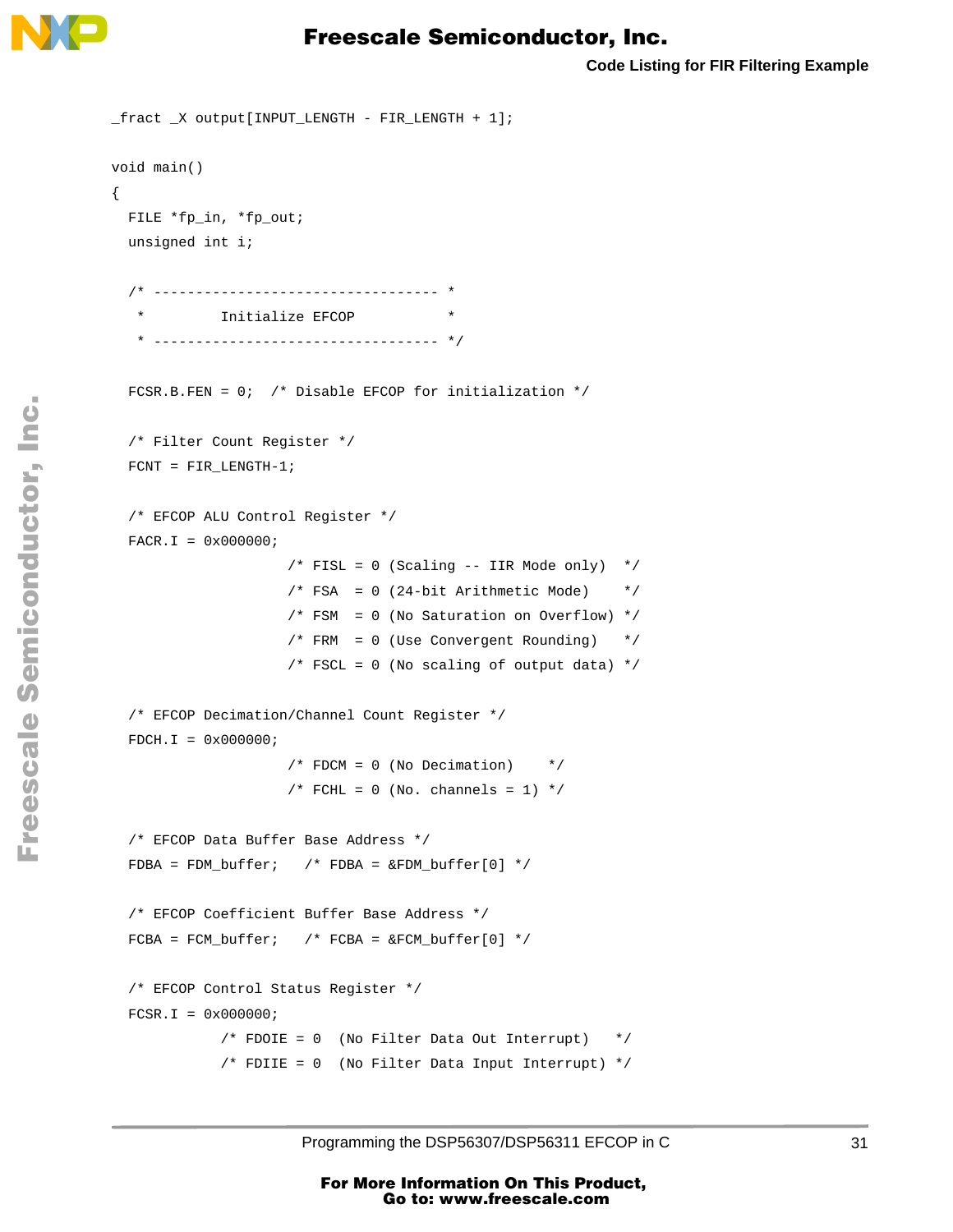

#### **Code Listing for FIR Filtering Example**

|                                                                                                                                                                      |                 | $/* FSCO = 0 (No shared coefficients)$                   |
|----------------------------------------------------------------------------------------------------------------------------------------------------------------------|-----------------|----------------------------------------------------------|
|                                                                                                                                                                      |                 | $/* FPRC = 0$ (State Initialization)                     |
|                                                                                                                                                                      |                 | $/* FMLC = 0 (Single Channel Mode)$                      |
|                                                                                                                                                                      |                 | /* FOM = 00 (Real FIR Filtering Mode)                    |
|                                                                                                                                                                      |                 | /* FUPD = 0 (No Filter Coefficient Update)               |
|                                                                                                                                                                      |                 | /* FADP = 0 (Non-Adaptive Mode)                          |
|                                                                                                                                                                      |                 | /* FLT = $0$ (Filter Type = FIR)                         |
|                                                                                                                                                                      |                 | $/*$ FEN = 0 (Keep EFCOP Disabled for now)               |
|                                                                                                                                                                      |                 |                                                          |
|                                                                                                                                                                      |                 |                                                          |
| $^\star$                                                                                                                                                             |                 | Initialize filter coefficients in FCM_buffer<br>$^\star$ |
| *                                                                                                                                                                    | (reverse order) | $^\star$                                                 |
| *                                                                                                                                                                    |                 |                                                          |
|                                                                                                                                                                      |                 |                                                          |
| FCM buffer $[19] = 0.1825762$ ;                                                                                                                                      |                 |                                                          |
| FCM $buffer[18] = 0.1500447;$                                                                                                                                        |                 |                                                          |
| FCM $buffer[17] = 0.1445724;$                                                                                                                                        |                 |                                                          |
| FCM buffer $[16] = 0.1347942$ ;                                                                                                                                      |                 |                                                          |
| FCM $buffer[15] = 0.0917701;$                                                                                                                                        |                 |                                                          |
| FCM buffer $[14] = 0.0320759$ ;                                                                                                                                      |                 |                                                          |
| FCM buffer[13] = $-0.0027028$ ;                                                                                                                                      |                 |                                                          |
| FCM buffer $[12] = -0.0023077$ ;                                                                                                                                     |                 |                                                          |
| FCM $buffer[11] = -0.0008212$ ;                                                                                                                                      |                 |                                                          |
| FCM $buffer[10] = -0.0259985;$                                                                                                                                       |                 |                                                          |
| $FCM_buffer[9] = -0.0611019;$                                                                                                                                        |                 |                                                          |
| FCM $buffer[8] = -0.0713257;$                                                                                                                                        |                 |                                                          |
| FCM buffer[7] = $-0.0528783$ ;                                                                                                                                       |                 |                                                          |
| $FCM_buffer[6] = -0.0354474;$                                                                                                                                        |                 |                                                          |
|                                                                                                                                                                      |                 |                                                          |
|                                                                                                                                                                      |                 |                                                          |
|                                                                                                                                                                      |                 |                                                          |
|                                                                                                                                                                      |                 |                                                          |
|                                                                                                                                                                      |                 |                                                          |
| FCM_buffer[5] = $-0.0403820$ ;<br>FCM buffer[4] = $-0.0556321$ ;<br>FCM buffer[3] = $-0.0559633$ ;<br>$FCM_buffer[2] = -0.0373912;$<br>$FCM_buffer[1] = -0.0203496;$ |                 |                                                          |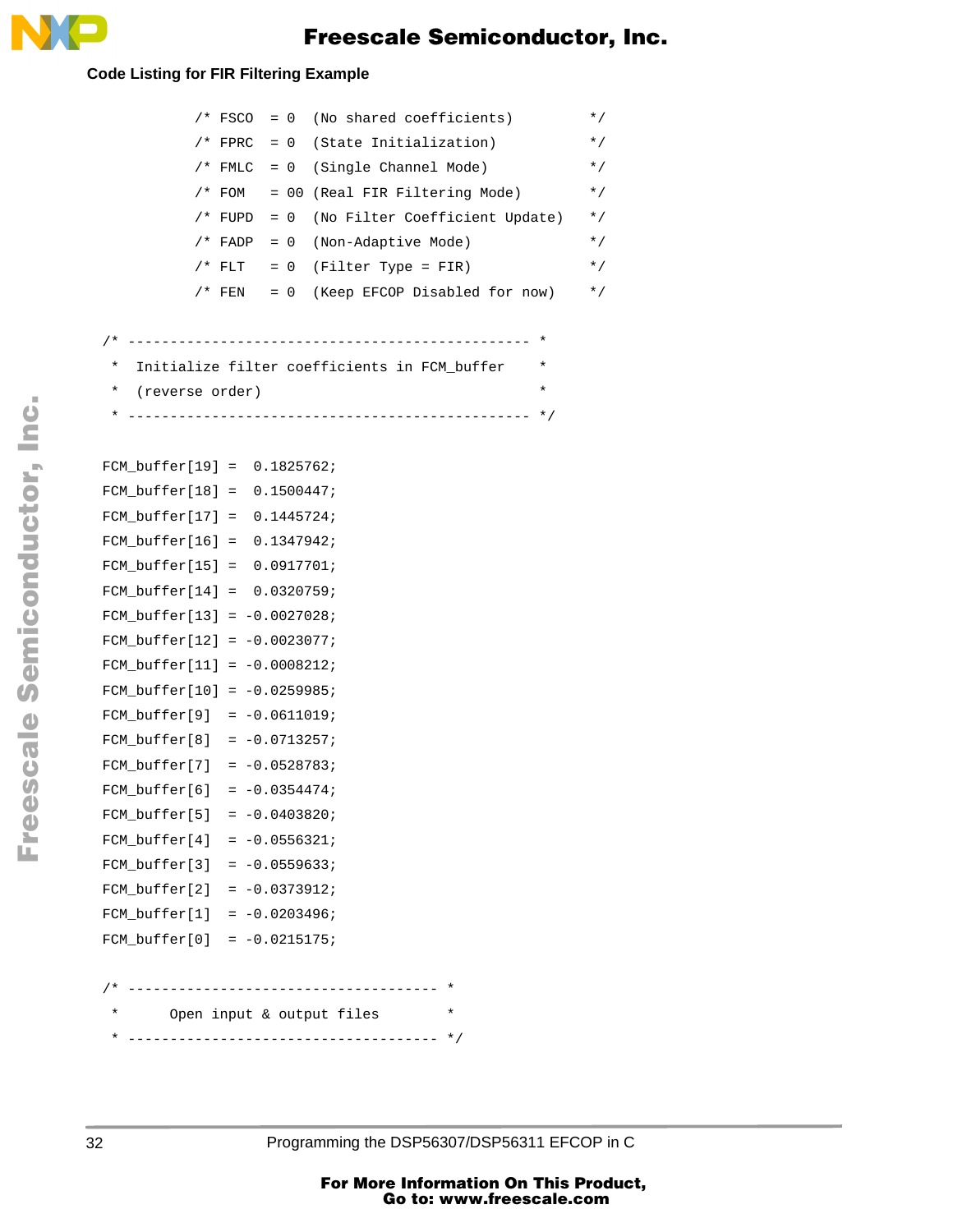

```
 /* Open input file */
if ((fp_in = fopen("tvecs\in.txt", "r")) == NULL) {
  printf ("Error -- Can't open \"tvecs\\input.txt\"\n");
  exit(1); }
 /* Open output file */
if ((fp\_out = fopen("out\out)\out.txt", "w")) == NULL) {
  printf ("Error -- Can't open \"out\\output.txt\n\"");
  exit(1); }
 /* ------------------------------------- *
       Read data from input file * * ------------------------------------- */
 for (i=0; i<INPUT_LENGTH; i++) 
 {
   if (fscanf(fp_in, "%x", &input[i]) != 1)
   {
     printf ("Error reading input data\n");
    exit(1); }
 }
 /* ------------------------------------------------------------ *
  * Set up DMA Channel 0 to transfer input data to EFCOP's FDIR *
  * ------------------------------------------------------------ */
 /* DMA Counter 0: transfer of 25 * 4 items (counter mode B) */
DCOO = 0 \times 018003; /* Source address = start of input data buffer */
DSR0 = (int*)input; /* Destination address = EFCOP's FDIR */
```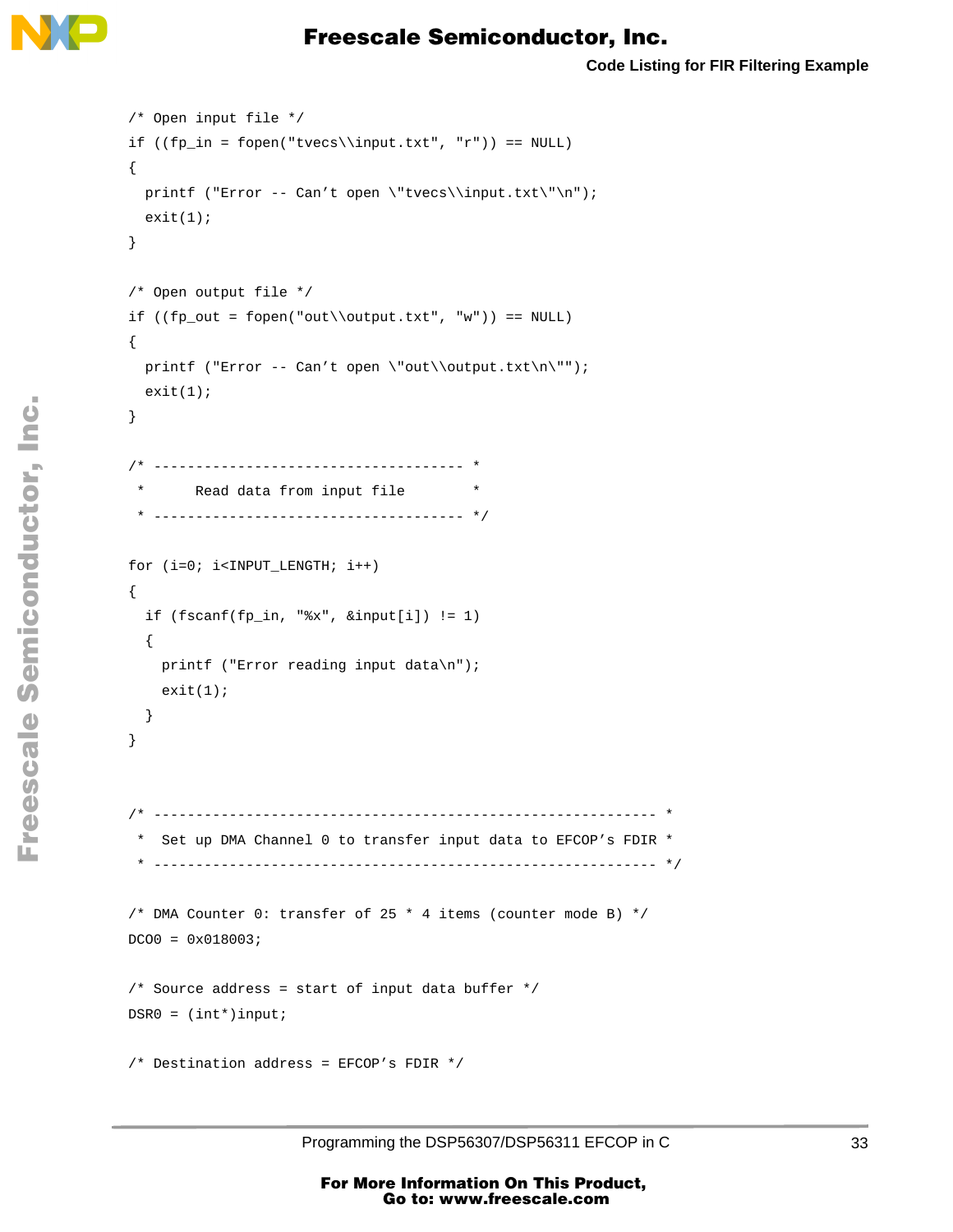

#### **Code Listing for FIR Filtering Example**

```
 DDR0 = (int*)&FDIR;
 /* DMA Offset Regsiter 0 */
DOR0 = 1; /* Offset = 1 */
 /* DMA Ch0 Control Register */
DCRO.I = 0x14AAO4;/* DE = 0 (DMA Ch0 disabled for now ) */* DIE = 0 (No interrupt at end of transfer */
         /* DTM = 010 (Line transfer (2D), Clear DE */
         /* DPR = 10 (Priority = 2) */
          /* DCON = 0 (Continuous mode not needed */
         /* DRS = 10101 (DMA Request is MDRQ11: EFCOP FDIBE) */
         /* D3D = 0 (Disable 3D mode) */
          /* DAM = 100000 (DMA Addressing Mode:
                            Source = 000 (2D, DOR0 offset)
                           Dest = 100 (No update) *//* DDS = 01 (Destination (FDIR) is in Y memory) *//* DSS = 00 (Source (input[]) is in X memory) */ /* ------------------------------------------------------------- *
  Set up DMA Channel 1 to transfer output data to EFCOP's FDOR * * ------------------------------------------------------------- */
 /* DMA Counter 0: transfer of 81 items (counter mode A) */
DCO1 = (INPUT LENGTH - FIR LENGTH);/* Note: DCO = (No. items) - 1 */
 /* Source address = EFCOP's FDOR */
 DSR1 = (int*)&FDOR;
 /* Destination address = start of output data buffer */
DDR1 = (int*)output; /* Offset = 1 */
 /* DMA Ch1 Control Register */
DCR1.I = 0x0CB2C1;/* DE = 0 (DMA Ch1 disabled for now ) *//* DIE = 0 (No interrupt at end of transfer */* DTM = 001 (Word, Clear DE */
```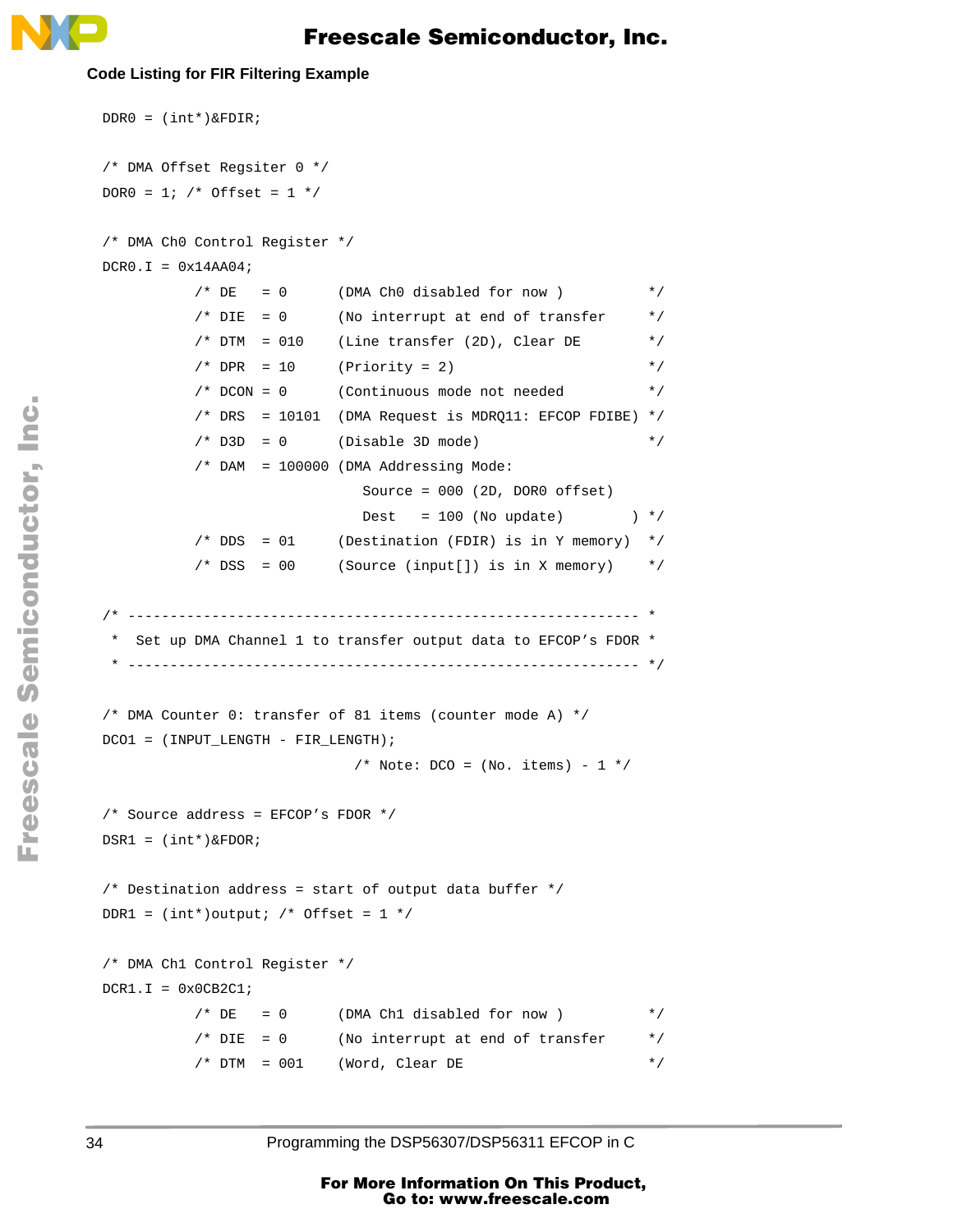

```
/* DPR = 10 (Priority = 2) */
            /* DCON = 0 (Continuous mode not needed */
           /* DRS = 10110 (DMA Request is MDRQ12: EFCOP FDOBF) */
           /* D3D = 0 (Disable 3D mode) */
            /* DAM = 101100 (DMA Addressing Mode:
                             Source = 100 (No update)
                            Dest = 101 (Post Inc by 1) *//* DDS = 00 (Dest (output[]) is in X memory) */* DSS = 01 (Source (FDOR) is in Y memory) */* -------------------------------------------------------- *
       Enable EFCOP and DMA channels.
       (DMA Ch1 first, to allow at least 2 cycles to
        occur before checking DTD1 bit.)
   * -------------------------------------------------------- */
 DCR1.B.DE = 0x1i/* Enable DMA Channel 1 */
 DCR0.B.DE = 0x1i/* Enable DMA Channel 0 */FCSR.B.FEN = 0x1i/* Enable EFCOP */
  /* -------------------------------------------------- *
    Core can now perform other processing tasks
   * -------------------------------------------------- */
  /* Other processing tasks are performed here */
  /* -------------------------------------------------- *
      Wait for output DMA transfer to finish
   * -------------------------------------------------- */
 while ( DSTR.B.DTDI == 0x0 )
  {} /* Wait here until output DMA (Ch1) finishes */ 
  /* ------------------------------------------------------------- *
    Check FCONT for contention between EFCOP and Core.
\star \star * N.B. If it is known that the core's activities cannot cause *
   * contention between the EFCOP and the core, the above *
  * checking of FCONT can be omitted. ** **
   * ------------------------------------------------------------- */
```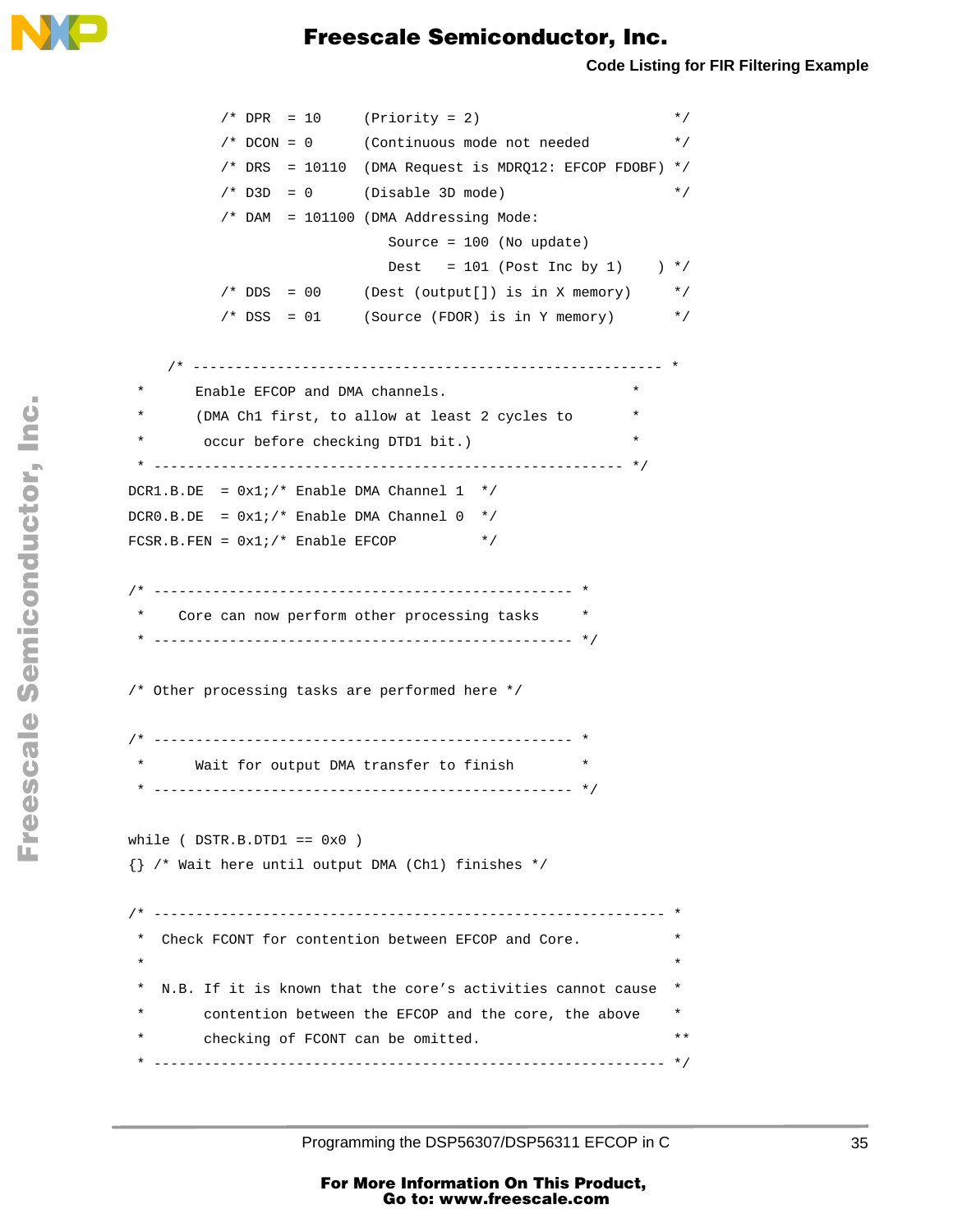

#### **Code Listing for FIR Filtering Example**

```
if (FCSR.B.FCONT != 0)
   {
     printf("%s%s%s",
             "\nFCONT = 1\n",
              "(Contention between EFCOP and Core occurred).\n",
              "No output written to file.\n");
   }
   else
   {
     /* Write output data to file */
    for (i=0; i < (INPUT\_LENGTH - FIR\_LENGTH + 1); i++) {
       fprintf(fp_out, "%06X\n", output[i]);
     }
     printf("\nFIR filtering complete\n");
  }
  fclose(fp_in);
  fclose(fp_out);
```
} /\* END OF PROGRAM \*/

.<br>ق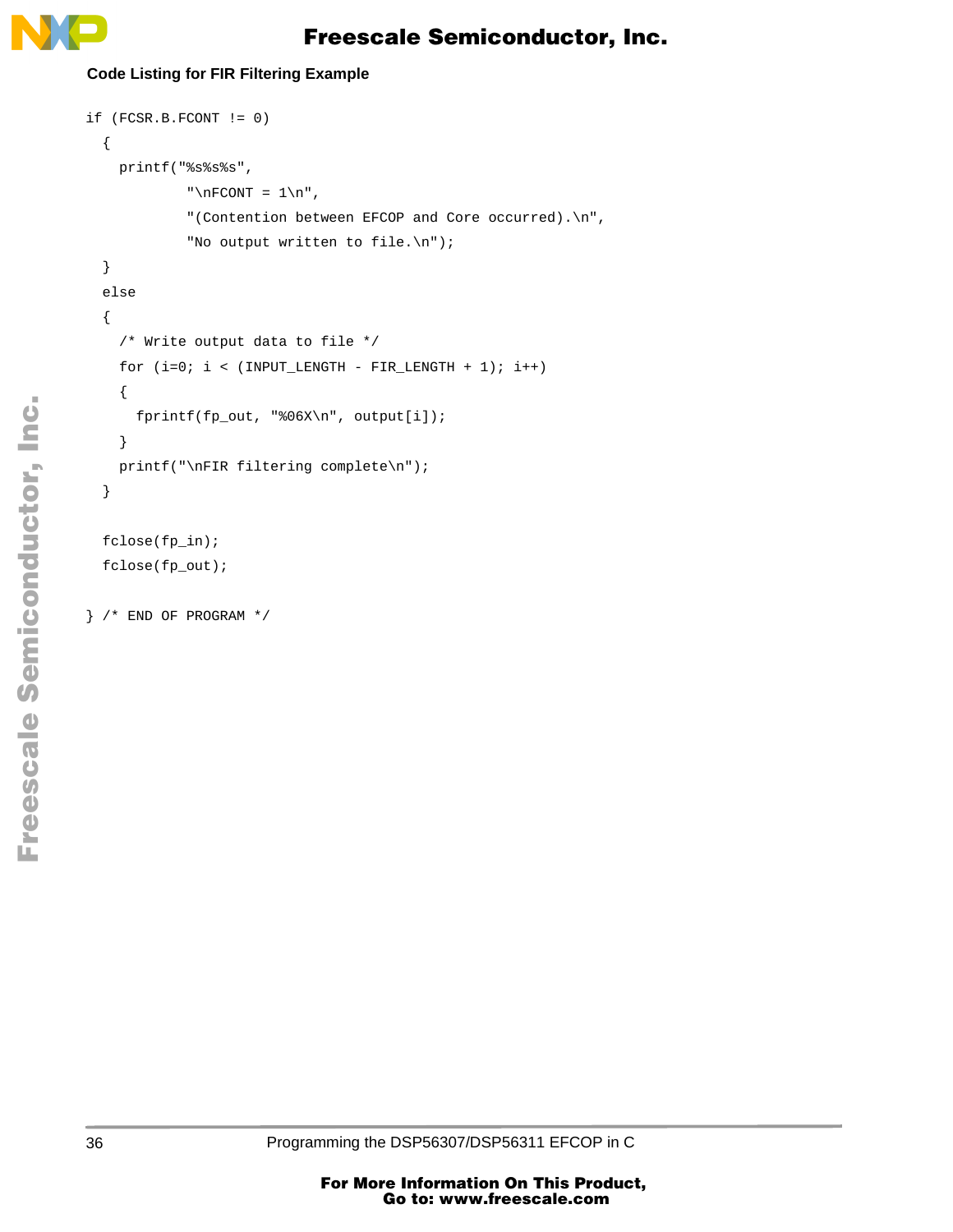<span id="page-36-0"></span>

/\*\*\*\*\*\*\*\*\*\*\*\*\*\*\*\*\*\*\*\*\*\*\*\*\*\*\*\*\*\*\*\*\*\*\*\*\*\*\*\*\*\*\*\*\*\*\*\*\*\*\*\*\*\*\*\*\*\*\*\*\*\*\*\*\*\*\*\*\*

# Appendix B Code Listing for FIR LMS Example

```
 *
  * FILENAME: firlms.c
 *
  * DESCRIPTION: FIR LMS adaptive filtering using DSP56307 EFCOP.
 *
  * PROJECT: firlms.pjt
 * 
  * COPYRIGHT: MOTOROLA 1999.
 *
  * NOTES: 1) DMA is used for sending data to the EFCOP;
                    Interrupt service routines are used to retrieve
                    data from th EFCOP, and to calculate the filter
                    weight update constant (FKIR).
 *
    *********************************************************************/
#include <reg56307.h>
#include <stdio.h>
#include <stdlib.h>
/* -----------------------*
  * Define constants *
 * -----------------------*/
#define FIR_LENGTH 20 /* Length of FIR filter */
#define INPUT_LENGTH 200 /* Length of input data sequence */
/* -----------------------*
  * Declare data buffers *
  * -----------------------*/
/* EFCOP coefficient and input data history buffers
    (Located in bottom 4K, as specified in "efcopdma.dsc") */
_fract _Y _circ FCM_buffer[FIR_LENGTH];
_fract _X _circ FDM_buffer[FIR_LENGTH];
/* Other data buffers
    (Located above 4K, as specified in "efcopdma.dsc") */
```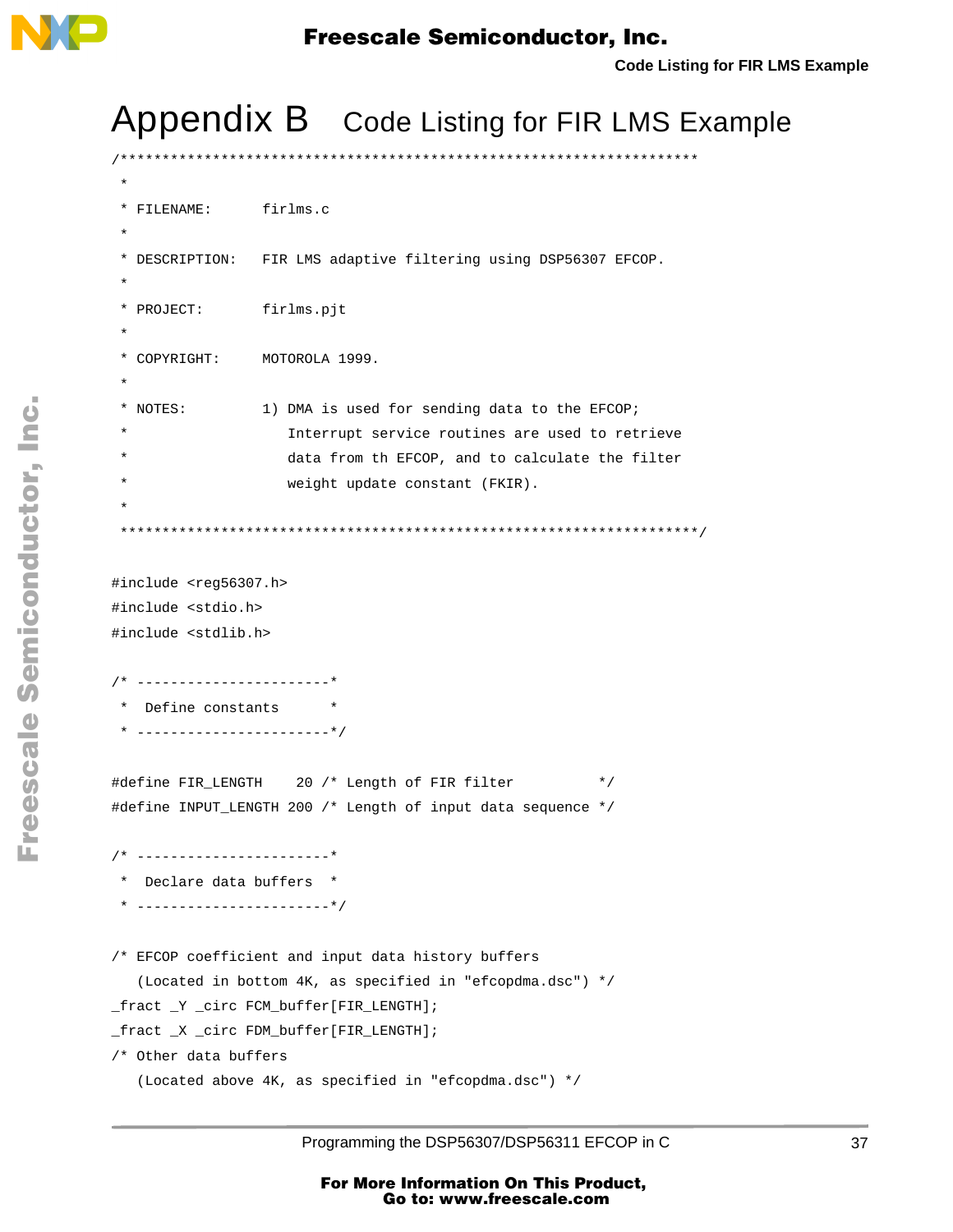

#### **Code Listing for FIR LMS Example**

```
_fract _X x[INPUT_LENGTH];/* Input signal */
_fract _X d[INPUT_LENGTH];/* Desired signal */
_fract _X y[INPUT_LENGTH];/* Filter output signal */
_fract _X e[INPUT_LENGTH];/* Error signal */
fraction{r} X *d ptr=d;/* Pointer to desired signal */
fract X *y ptr=y;/* Pointer to output signal */
_fract _X *e_ptr=e;/* Pointer to error signal */
_fract mu2=0.02; /* FIR-LMS filter convergence factor. */
unsigned int count = INPUT_LENGTH; /* Data sample counter *//* ------------------------------------------- *
 * EFCOP output interrupt service routine. *
 * ------------------------------------------- */
void _long_interrupt(53) lms_isr(void)
{
 _f fract Ke; /* Local variable for 2ue(n) */
 *y_ptr = FDOR; /* Get EFCOP output */* Calculate e(n) = d(n) - y(n) */
 *e_ptr = (*d_ptr++) - (*y_ptr++);
  count--; /* Decrement data sample counter */
  if (count==0) /* If all input samples have been processed... */
  {
   FCSR.B.FDOIE = 0; /* Disable output interrupts to halt filtering */
  }
  else
  {
    /* Adapt filter weights for next iteration */
   Ke = mu2 * (*eptr++); /* Ke = 2*mu*e *FKIR = Ke; /* Load error constant into EFCOP's FKIR
                            (triggers weight update) */
```
38 Programming the DSP56307/DSP56311 EFCOP in C

o n d u  $\mathbf 0$ t o

r, I

n

.<br>ق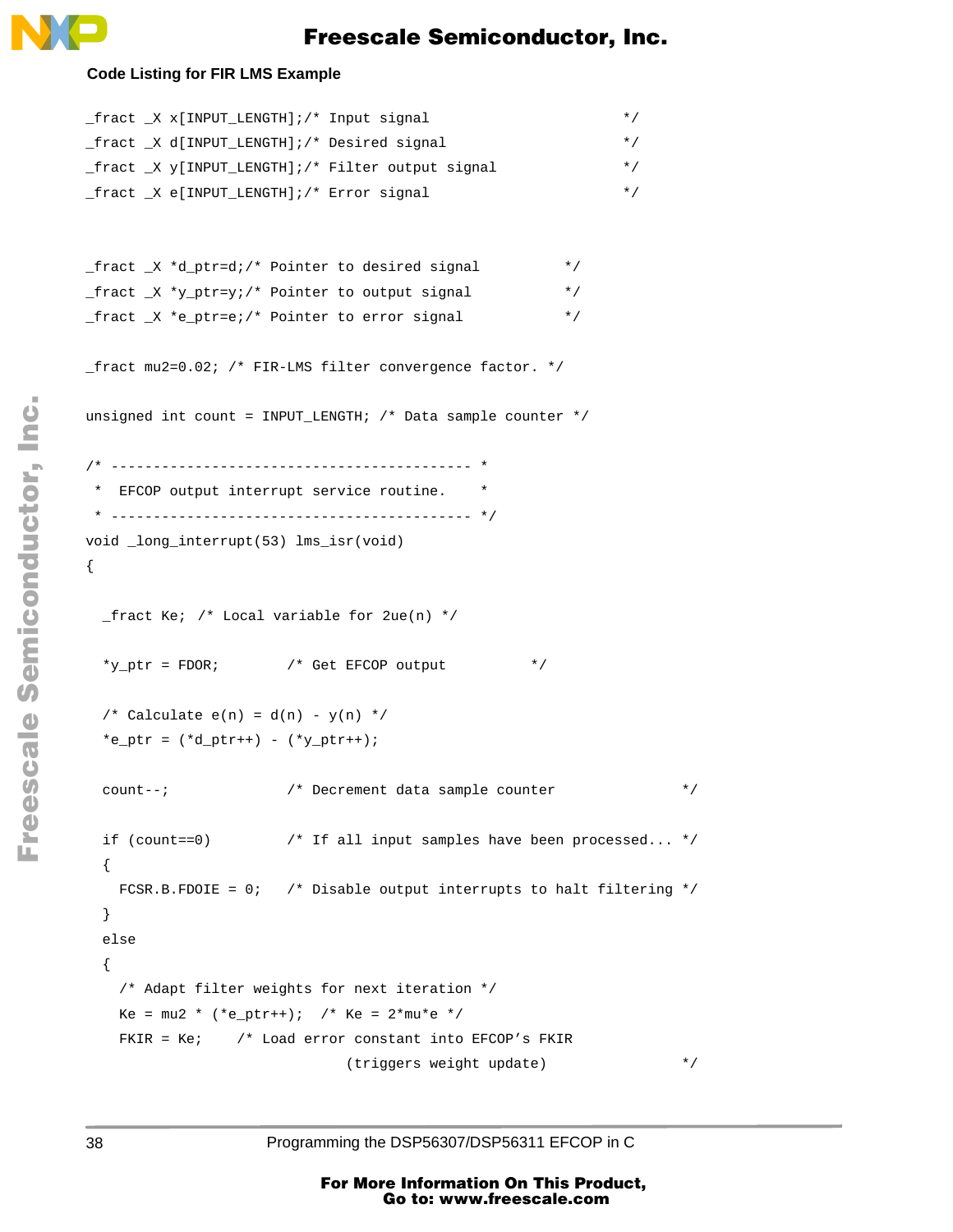

```
 }
}
void main()
{
  FILE *fp1, *fp2, *fp3;
  unsigned int i;
   /* ---------------------------------- *
    * Initialize EFCOP *
      * ---------------------------------- */
 FCSR.B.FEN = 0; /* Disable EFCOP for initialization */
  /* Filter Count Register */
  FCNT = FIR_LENGTH-1; 
   /* EFCOP Data Buffer Base Address */
 FDBA = FDM_buffer; /* FDBA = \& FDM_buffer[0] * / /* EFCOP Coefficient Buffer Base Address */
 FCBA = FCM buffer; /* FCBA = &FCM buffer[0] */
  FKIR=0x000000; /* Clear Filter Constant Input Register */
  /* EFCOP Decimation/Channel Count Register */
 FDCH.I = 0x000000i/* FDCM = 0 (No Decimation) */
                    /* FCHL = 0 (No. channels = 1) * /* EFCOP ALU Control Register */
 FACT. I = 0 \times 0000000i/* FISL = 0 (Scaling -- IIR Mode only) */
                    /* FSA = 0 (24-bit Arithmetic Mode) *//* FSM = 0 (No Saturation on Overflow) */
                    /* FRM = 0 (Use Convergent Rounding) *//* FSCL = 0 (No scaling of output data) */ /* EFCOP Control Status Register */
```
n d u  $\mathbf 0$ t o

r, I

n

.<br>ق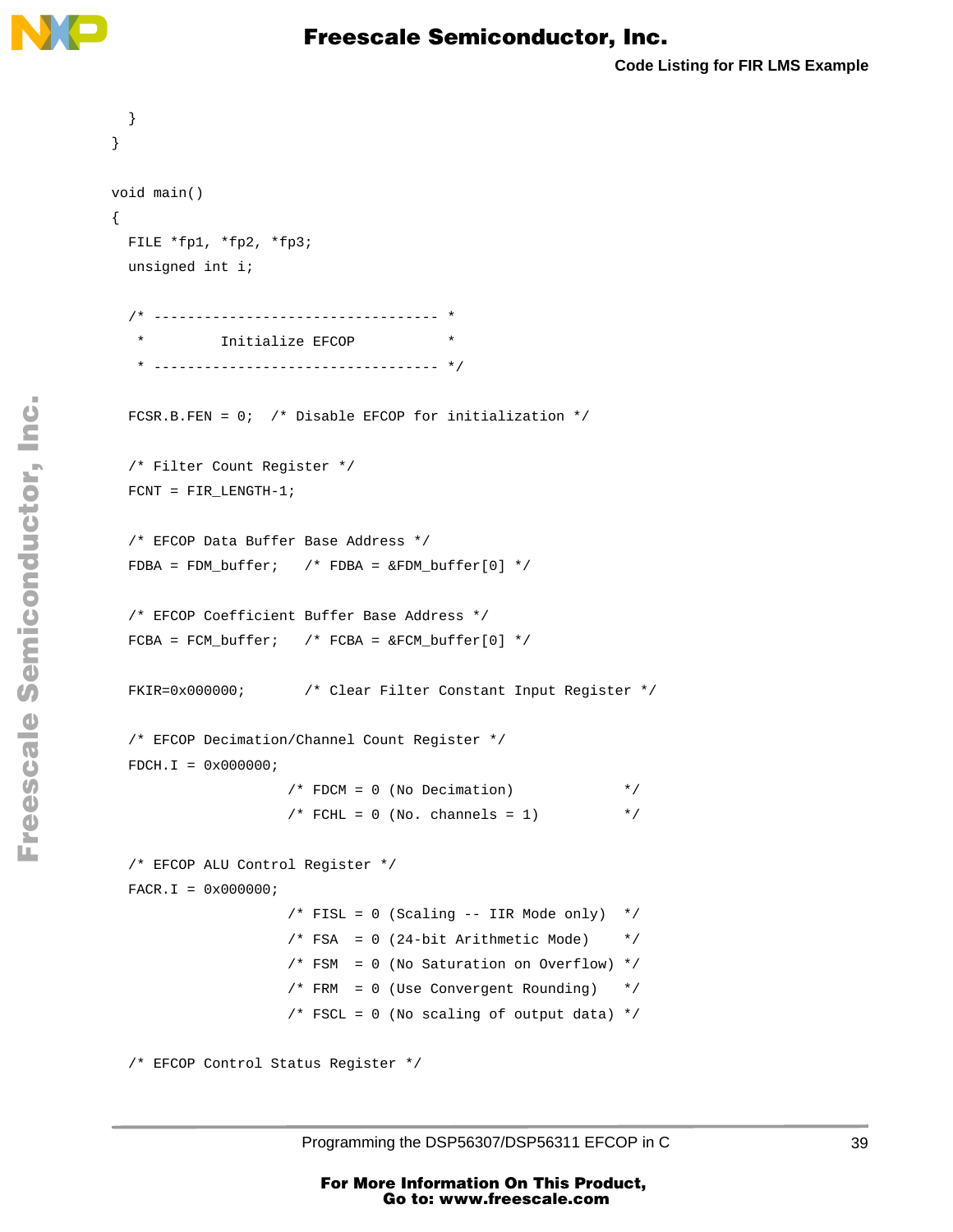

#### **Code Listing for FIR LMS Example**

```
 FCSR.I = 0x000884;
             /* FDOIE = 1 (Enable Filter Data Out Interrupt) */
            /* FDIIE = 0 (No Filter Data Input Interrupt) */ /* FSCO = 0 (No shared coefficients) */
            /* FPRC = 1 (No State Initialization) */* FMLC = 0 (Single Channel Mode) */
            /* FOM = 00 (Real FIR Filtering Mode) * /* FUPD = 0 (No Filter Coefficient Update) */
            /* FADP = 1 (Adaptive Mode) */
            /* FLT = 0 (Filter Type = FIR) */* FEN = 0 (Keep EFCOP Disabled for now) * /* ------------------------------------------------------------ *
   * Initialize of input data memory and filter coefficients *
   * ------------------------------------------------------------ */
  for (i=0; i<FIR_LENGTH; i++)
  {
    FDM_buffer[i]=0;
   FCM buffer[i]=0; }
  /* ----------------------------------------------- *
   * Read "reference signal" from file *
   * ----------------------------------------------- */
  /* Open "reference signal" file */
 if ((fp1 = fopen("tvecs\\x.txt", "r")) == NULL) {
   printf ("Error -- Can't open \"tvecs\\x.txt\"\n");
   exit(1); }
  /* Read "reference signal" data */
 for (i=0; i<1NPUT LENGTH; i++)
  {
   if (fscanf(fp1, "8x", 6x[i]) != 1)\left\{\begin{array}{ccc} \end{array}\right\} printf ("Error reading input data\n");
```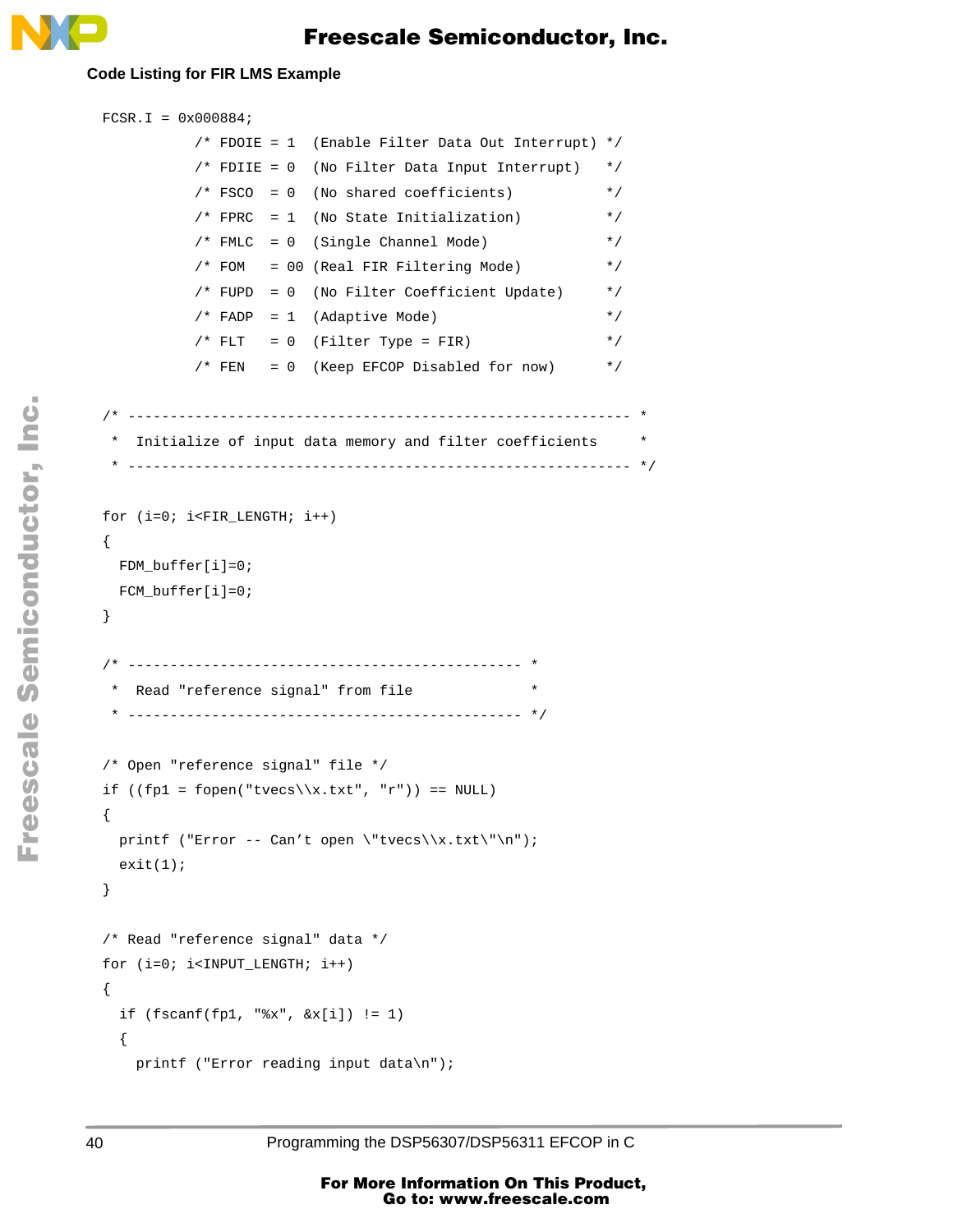

```
 exit(1);
     }
  }
  fclose(fp1);
  /* ----------------------------------------------- *
    * Read "desired signal" from file *
    * ----------------------------------------------- */
  /* Open "desired signal" file */
 if ((fp1 = fopen("tvecs\\d.txt", "r")) == NULL)
  {
   printf ("Error -- Can't open \"tvecs\\d.txt\"\n");
   exit(1); }
  /* Read "desired signal" data */
  for (i=0; i<INPUT_LENGTH; i++) 
  {
   if (fscanf(fp1, "8x", \&d[i]) != 1)\left\{\begin{array}{ccc} \end{array}\right\} printf ("Error reading input data\n");
     exit(1); }
  }
  fclose(fp1);
  /* ------------------------------------------------------------ *
    * Set up DMA Channel 0 to transfer input data to EFCOP's FDIR *
    * ------------------------------------------------------------ */
  /* DMA Counter 0: transfer of 50 * 4 items (counter mode B) */
 DCOO = 0 \times 031003; /* Source address = start of input data buffer */
 DSR0 = (int*)x; /* Destination address = EFCOP's FDIR */
  DDR0 = (int*)&FDIR;
```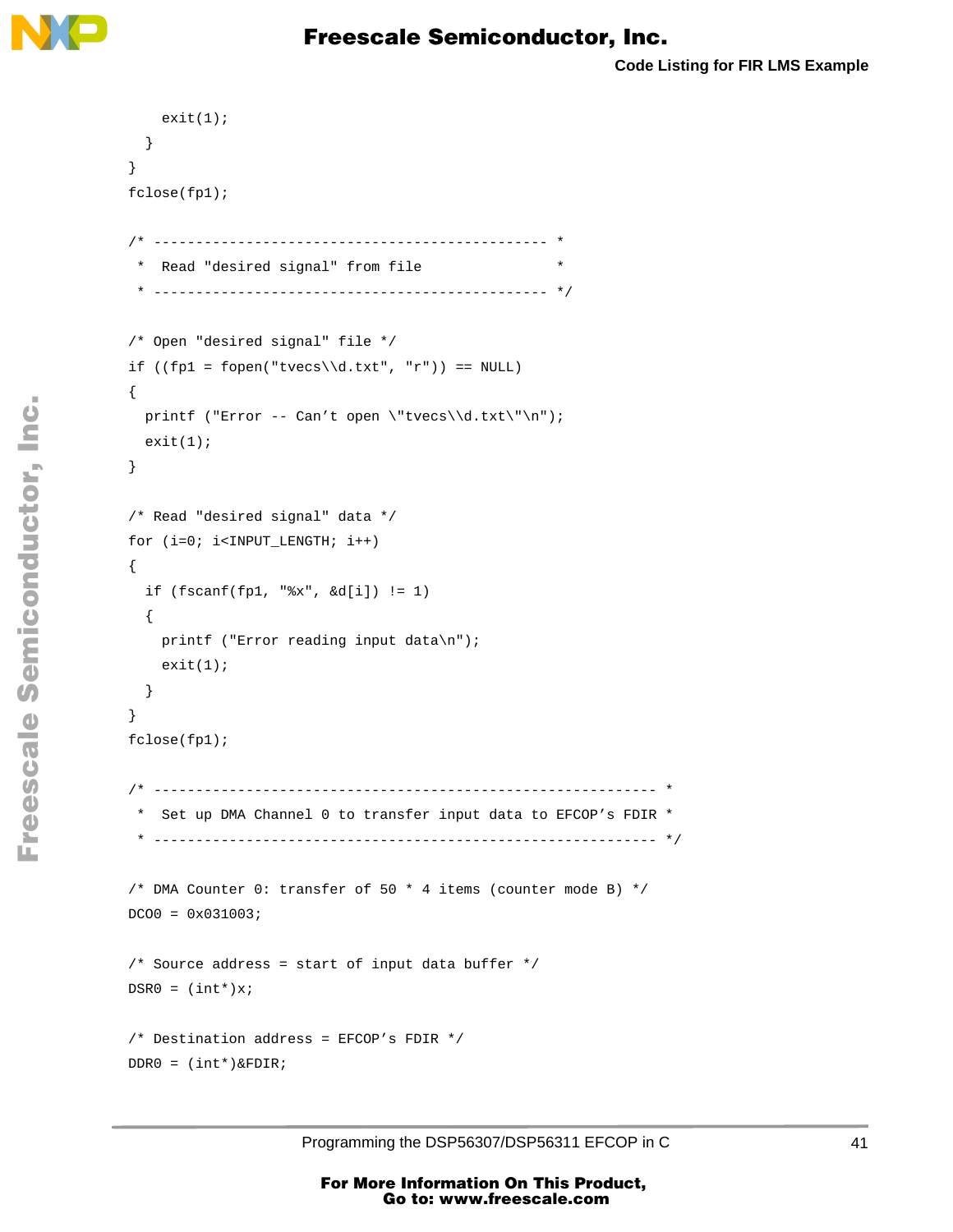

#### **Code Listing for FIR LMS Example**

```
/* DMA Offset Regsiter 0 */
 DOR0 = 1; /* Offset = 1 */
  /* DMA Ch0 Control Register */
 DCRO.L = 0x14AAO4;/* DE = 0 (DMA Ch0 disabled for now ) */* DIE = 0 (No interrupt at end of transfer */* DTM = 010 (Line transfer (2D), Clear DE */* DPR = 10 (Priority = 2) */
            /* DCON = 0 (Continuous mode not needed */
           /* DRS = 10101 (DMA Request is MDRQ11: EFCOP FDIBE) *//* D3D = 0 (Disable 3D mode) * /* DAM = 100000 (DMA Addressing Mode:
                               Source = 000 (2D, DOR0 offset)
                              Dest = 100 (No update) \rightarrow / */
           /* DDS = 01 (Destination (FDIR) is in Y memory) */
           /* DSS = 00 (Source (input[]) is in X memory) */
/* -------------------------------------------------------- *
        Set up EFCOP data output interrupts
   * -------------------------------------------------------- */
 IPRP.B.E0L = 2i /* Set EFCOP interrupt priority to 2 */
  #pragma asm /* Unmask all interrupt priorities */
    bclr#8,SR
    bclr#9,SR
  #pragma endasm
      /* -------------------------------------------------------- *
        Enable EFCOP and DMA channel 0 (in any order) * * -------------------------------------------------------- */
 FCSR.B.FEN = 0x1i/* Enable EFCOP */
 DCR0.B.DE = 0x1i/* Enable DMA Channel 0 */ /* -------------------------------------------------- *
     Core can now perform other processing tasks
   * -------------------------------------------------- */
```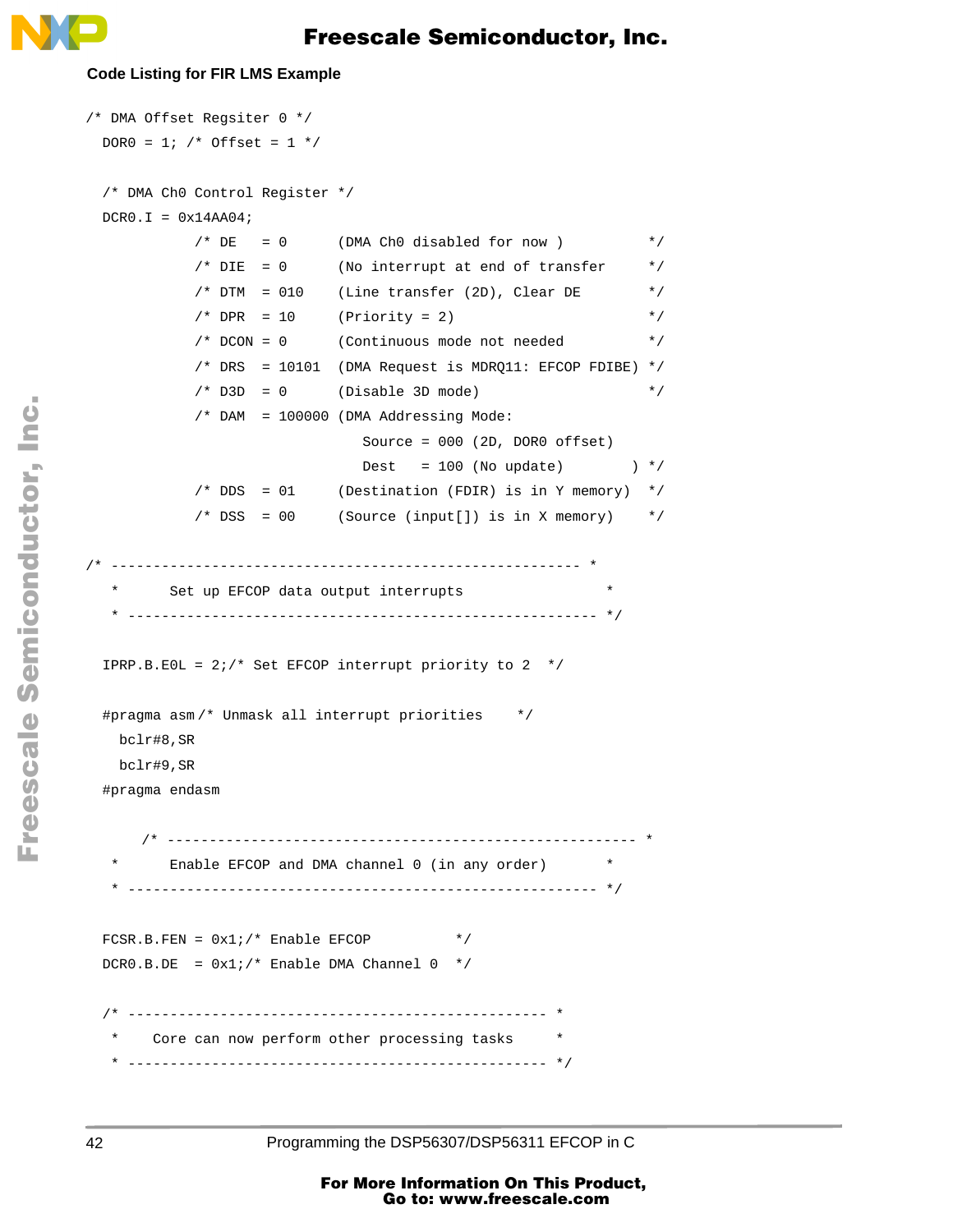

```
/* Other processing tasks are here */
/* -------------------------------------------------- *
   * Wait for filtering to finish *
   * -------------------------------------------------- */
  while (FCSR.B.FDOIE == 1)
  {} /* Wait here until all samples have been processed
        (when count=0 in lms_isr, FDOIE gets disabled) */
  /* -------------------- *
   * Open output files *
   * -------------------- */
  /* Output signal, y(n) */
 if ((fp1 = fopen("out\\y.txt", "w")) == NULL) {
   printf ("Error -- Can't open \"out\\y.txt\n\"");
   exit(1); }
  /* Error signal, e(n) */
 if ((fp2 = fopen("out\\e.txt", "w")) == NULL) {
   printf ("Error -- Can't open \"out\\e.txt\n\"");
   exit(1); }
  /* Filter weights, w(n) */
 if ((fp3 = fopen("out\\w.txt", "w")) == NULL) {
   printf ("Error -- Can't open \"out\\w.txt\n\"");
   exit(1); }
  /* ------------------------------------------------------------- *
   * Check FCONT for contention between EFCOP and Core. *
\star \star * N.B. If it is known that the core's activities cannot cause *
```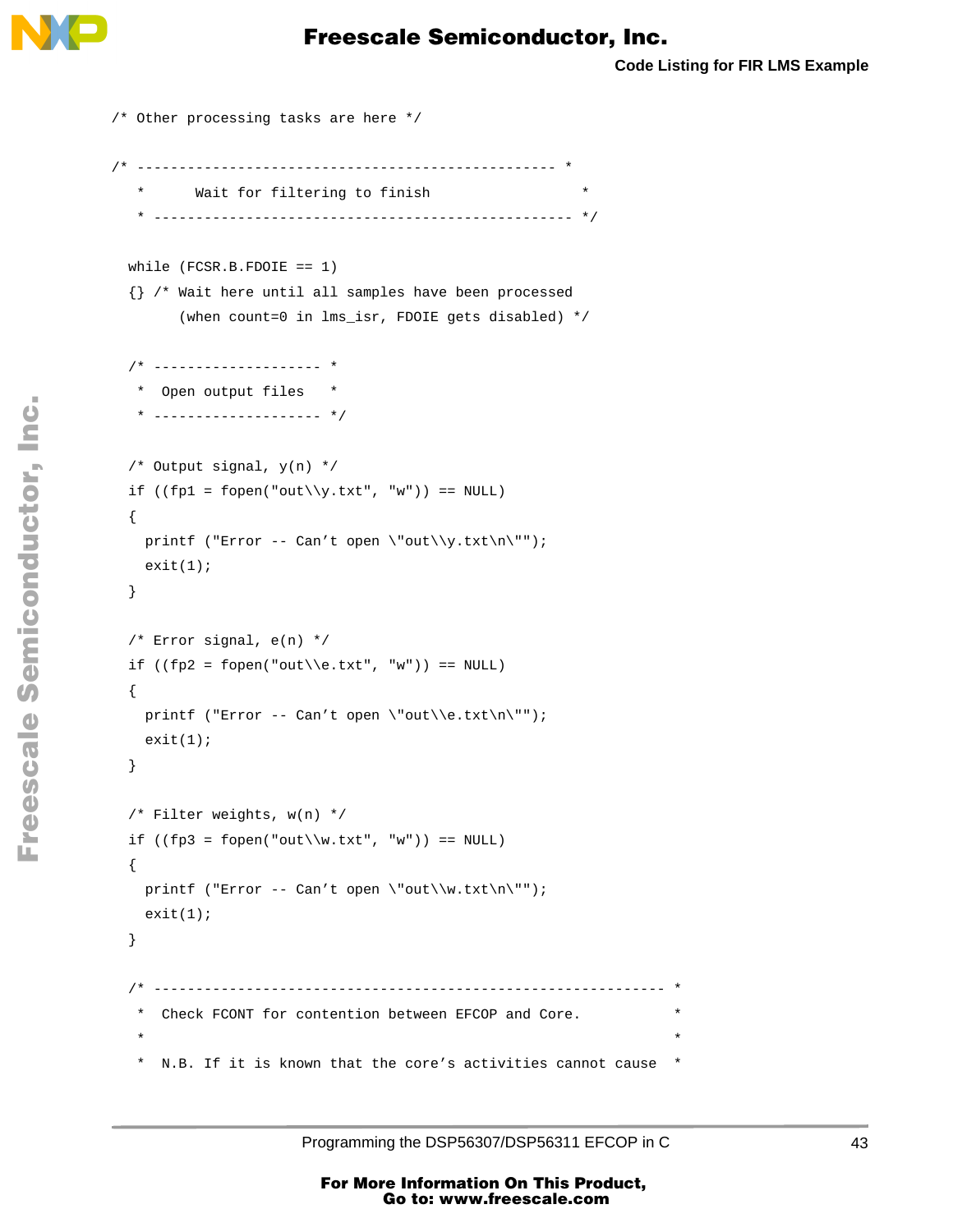#### **Code Listing for FIR LMS Example**

```
 * contention between the EFCOP and the core, the above *
          checking of FCONT can be omitted.
\star \star * ------------------------------------------------------------- */
  if (FCSR.B.FCONT != 0)
   {
    printf("%s%s%s",
            "\nFCONT = 1\n",
             "(Contention between EFCOP and Core occurred).\n",
             "No output written to file.\n");
  }
  else /* Write output to files */
  {
    /* Write output signal y(n) to file */
    for (i=0; i<INPUT_LENGTH; i++)
     {
     fprintf(fp1, "%06X\n", y[i]);
    }
    /* Write error signal e(n) to file */
   for (i=0; i<1NPUT LENGTH; i++)
     {
      fprintf(fp2, "%06X\n", e[i]);
    }
    /* Write filter weights w(i) to file (reversed) */
    for (i=0; i<FIR_LENGTH; i++)
     {
      fprintf(fp3, "%06X\n", FCM_buffer[FIR_LENGTH - 1 - i]);
    }
    printf("\nFIR LMS complete\n");
  }
  fclose(fp1);
  fclose(fp2);
  fclose(fp3);
} /* END OF PROGRAM */
```
d u  $\mathbf 0$ t o

r, I

n

.<br>ق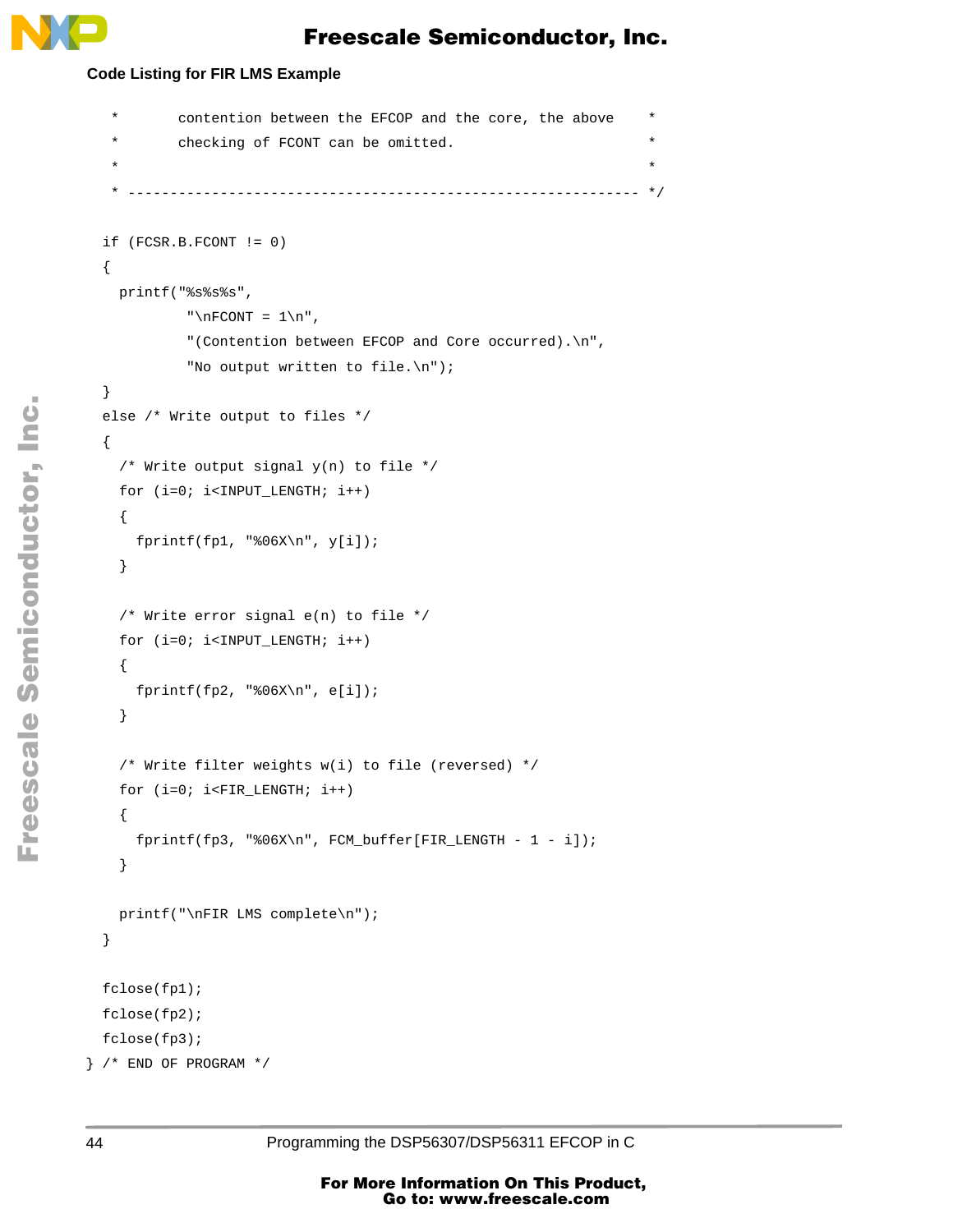<span id="page-44-0"></span>

# Appendix C Code Listing for Residu Example

```
/*********************************************************************
 *
  * FILENAME: run_resu.c
 *
  * DESCRIPTION: Test harness for running GSM EFR Residu() on both
                  the core and on the EFCOP.
 *
 * PROJECT: residu.pjt
 * 
  * COPYRIGHT: MOTOROLA 1999.
 *
  * NOTES: 1) DMA is used for sending data to and retrieving
                      data from the EFCOP.
                   2) 16/24 mode is used, since calculation of
                      residu on the core needs 16-bit arithmetic.
                      (Still need 24-bit addresses for on-chip
                      peripherals.)
 *
     *********************************************************************/
#include <reg56307.h>
#include <stdio.h>
#include <stdlib.h>
#include "cnst.h"
#include "resu.h" 
#define DSP_CORE
/* -----------------------*
  * Declare data buffers *
  * -----------------------*/
/* EFCOP coefficient and input data history buffers
    (Located in bottom 4K, as specified in "efcopdma.dsc") */
_fract _Y _circ FCM_buffer[M+1];
_fract _X _circ FDM_buffer[M+1];
/* Other data buffers
```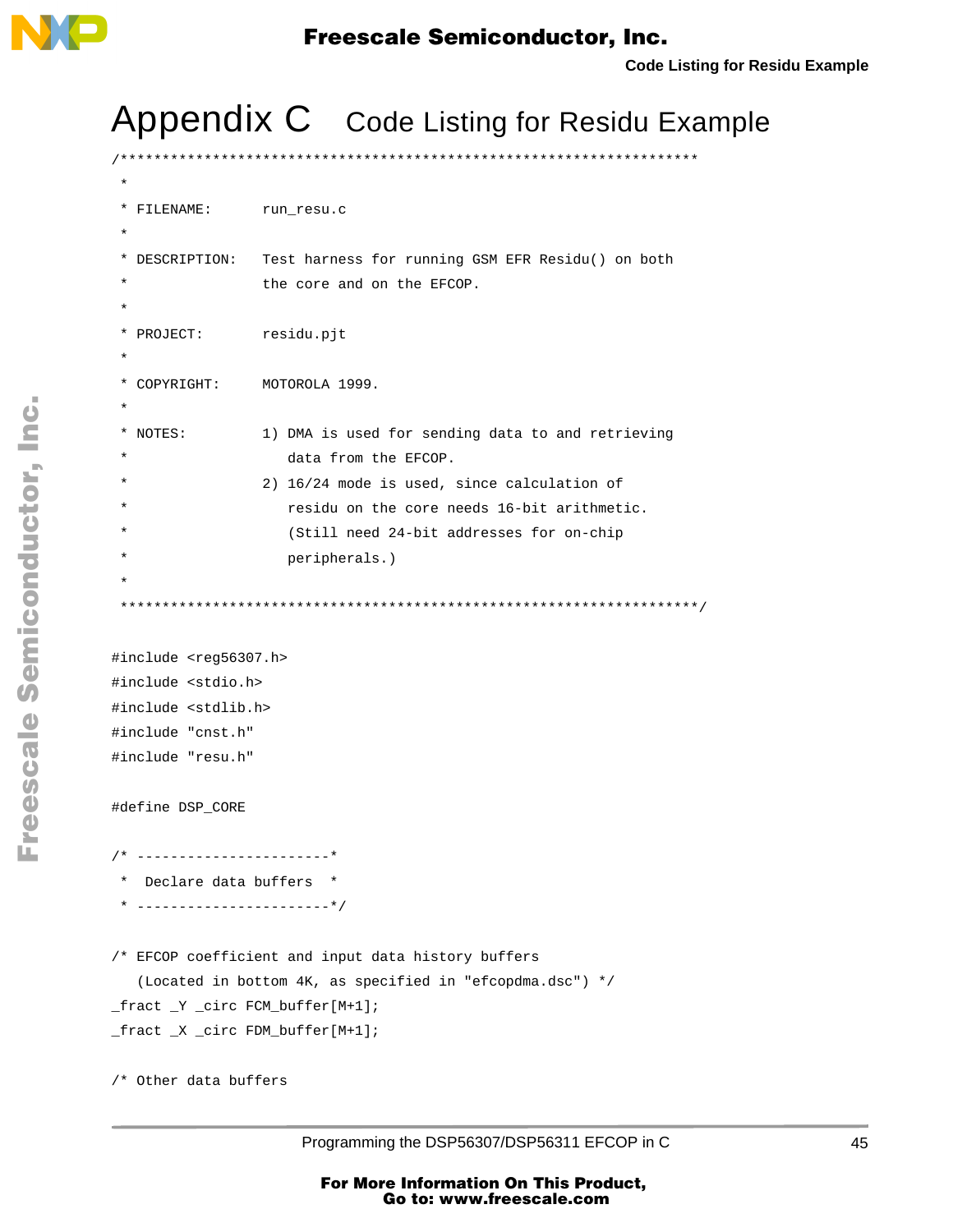

#### **Code Listing for Residu Example**

```
 (Located above 4K, as specified in "efcopdma.dsc") */
_fract _X coeffs_X[M+1];
_fract _Y coeffs_Y[M+1];
_fract _X input[L_SUBFR+M];
_fract _X core_output[L_SUBFR];
_fract _X efcop_output[L_SUBFR];
/*** Global variables ***/
unsigned int subframe_count=0;
void main()
{
   FILE *fp_in, *fp_efcop_out;
#ifdef DSP_CORE
   FILE *fp_core_out;
#endif
   unsigned int i;
   /*------------------------------------------*
    * Open data files for reading and writing *
    *------------------------------------------*/
  if ((fp_in = fopen("tvecs\\resu_24.inp", "rb")) == NULL) {
    printf ("Error -- Can't open input tvec \"tvecs\\resu_24.inp\"");
    printf ("\nProgram Aborted.\n");
    exit(1); }
#ifdef DSP_CORE
  if ((fp\_core\_out = fopen("out\\core\_24.cod", "wb")) == NULL)\{printf ("Error -- Can't open core output file \"out\\core_24.cod\"");
     printf ("\nProgram Aborted.\n");
    exit(1); }
```
 $\mathbf 0$ t o

r, I

n

.<br>ق

#endif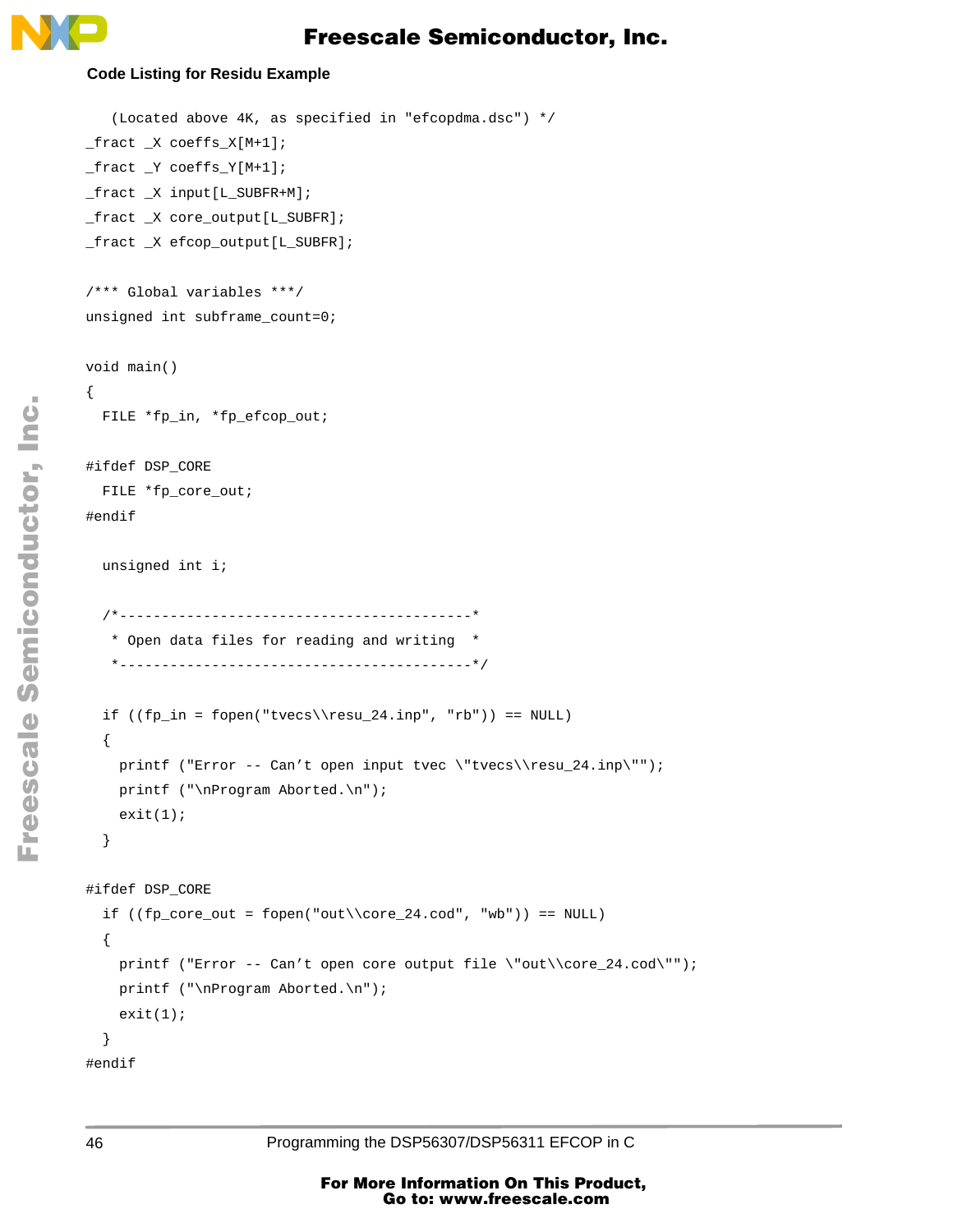

```
if ((fp_efcop_out = fopen("out\\efcop_24.cod", "wb")) == NULL) {
    printf ("Error -- Can't open EFCOP output file \"out\\efcop_24.cod\"");
   printf ("\nProgram Aborted.\n");
   exit(1); }
  #ifdef DSP_CORE
  /* Set core ALU Saturation Mode and Rounding Mode */
    _asm("bset #20,SR");/* Saturation Enabled */
    _asm("bset #21,SR");/* 2's complement rounding */
  #endif
  /*------------------------*
   * Loop for each subframe *
   *------------------------*/
 while (fread(&coeffs_X[0], sizeof(\_fract), M+1, fp_in) == M+1) {
    subframe_count++;
    /* Initialiase Filter Coefficients */
    /*** Copy coeffs[] from X memory to Y memory ***/
   for (i=0; i < M+1; i++) {
      #ifdef DSP_CORE
             coeffs_Y[i] = coeffs_X[i]; /* For core calculation */
      #endif
      FCM\_buffer[i] = coeffs_X[M-i]; /* For EFCOP calculation (reversed) */
    }
      /*--------------------------------------------------------*
      * Set up DMA Channel 0 to feed 50 data samples to EFCOP *
      * (40 samples in subframe + 10 history samples) *
      *--------------------------------------------------------*/
    /* Set up DMA Counter 0 for transfer of 25 * 2 items (counter mode B) */
```
o n d u  $\mathbf 0$ t o

r, I

n

.<br>ق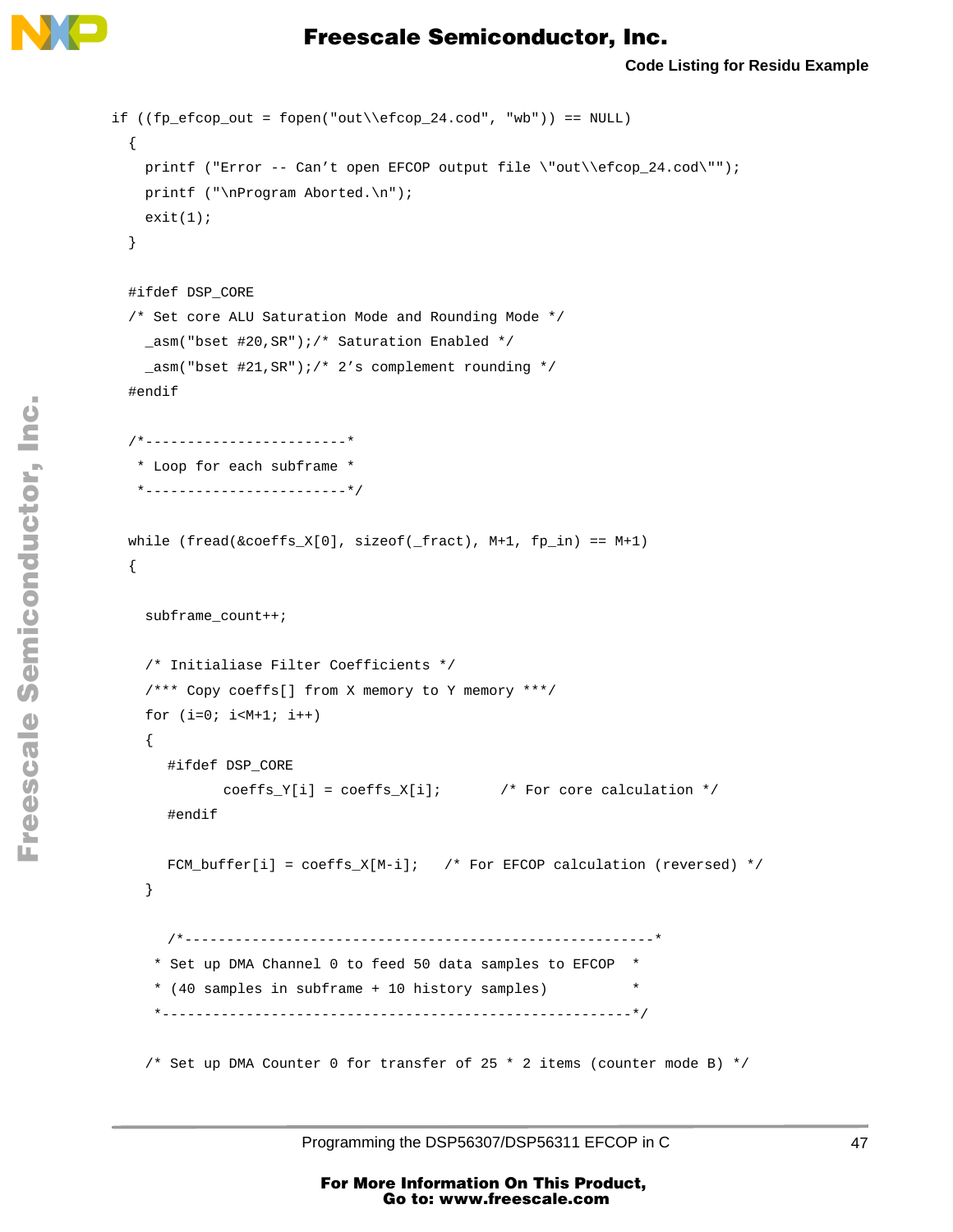#### **Code Listing for Residu Example**

```
/* DMA Counter 0: transfer of 25 * 4 items (counter mode B) */
     _asm("movep #$018001,x:$FFFFED");
    /* Source address = start of input data buffer */
   DSR0 = (int*)input; /* DMA destination address (EFCOP Data Input Register) */
   DDR0 = (int*)\&FDIR; /* DMA Offset Regsiter 0 */
   DOR0 = 1; /* Offset = 1 */
    /* DMA Ch0 Control Register */
    _asm("movep #$94AA04,x:$FFFFEC"); 
            /* DE = 1 (DMA Ch0 enabled) */
            /* DIE = 0 (No interrupt at end of transfer */
            /* DTM = 010 (Line transfer (2D), Clear DE */
            /* DPR = 10 (Priority = 2) */ /* DCON = 0 (Continuous mode not needed */
             /* DRS = 10101 (DMA Request is MDRQ11: EFCOP FDIBE) */
            /* D3D = 0 (Disable 3D mode) */
             /* DAM = 100000 (DMA Addressing Mode:
                               Source = 000 (2D, DOR0 offset)
                              Dest = 100 (No update) \rightarrow /*/
            /* DDS = 01 (Destination (FDIR) is in Y memory) */
            /* DSS = 00 (Source (input[]) is in X memory) *//*---------------------------------------------------*
     * Set up DMA Channel 1 to take output from EFCOP *
     *---------------------------------------------------*/
    /* Set DMA Counter 1 for transfer of 40 items (counter mode A) */
   DCO1 = L SUBFR - 1; /* Note: DCO = NO. items - 1 */
    /* DMA source address (EFCOP Data Output Register) */
   DSR1 = (int*)\&FDOR; /* Destination address */
    DDR1 = (int*)efcop_output;
```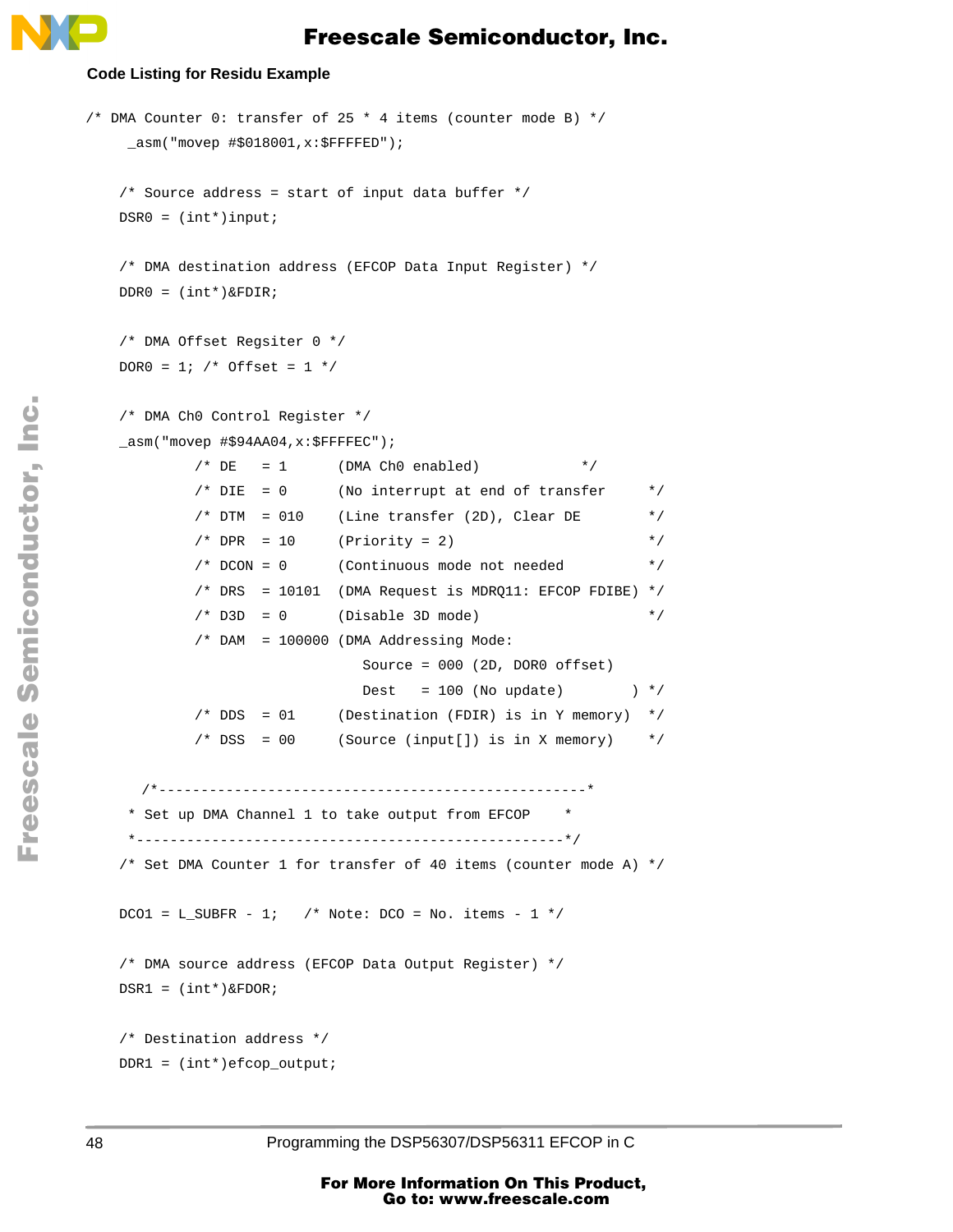

```
/* Set up the DMA Control Register for Channel 1 */
    DDR1 = (int*)efcop_output; /* Dest. addess for DMA Ch1 = &efcop_output[0] */
    /* DMA Ch1 Control Register */
   asm("movep #$8EB2C1,x:$FFFFE8");
          /* DE = 1 (DMA Ch1 enabled) */
          /* DIE = 0 (No interrupt at end of transfer */
          /* DTM = 001 (Word, Clear DE */
          /* DPR = 11 (Priority = 3) */
           /* DCON = 0 (Continuous mode not needed */
          /* DRS = 10110 (DMA Request is MDRO12: EFCOP FDOBF) *//* D3D = 0 (Disable 3D mode) */
           /* DAM = 101100 (DMA Addressing Mode:
                           Source = 100 (No update)
                          Dest = 101 (Post Inc by 1) *//* DDS = 00 (Dest (output[]) is in X memory) */
          /* DSS = 01 (Source (FDOR) is in Y memory) */*---------------------*
    * Initialize EFCOP *
    *---------------------*/
   FCSR.I = 0x000000; /* Clear register (ensures EFCOP is disabled */
                    /* during initialization). */
                /* FDOIE = 0 (No Filter Data Out Interrupt) */
           /* FDIIE = 0 (No Filter Data Input Interrupt) */
                /* FSCO = 0 (No shared coefficients) */
          /* FPRC = 0 (State Initialization) * /* FMLC = 0 (Single Channel Mode) */
          /* FOM = 00 (Real FIR Filtering Mode) * / /* FUPD = 0 (No Filter Coefficient Update) */
           /* FADP = 0 (Non-Adaptive Mode) */
          /* FLT = 0 (Filter Type = FIR) */
           /* FEN = 0 (Keep EFCOP Disabled for now) */FACR.I = 0x000035; /* Set up FACR: */* FISL = 0 (Scaling -- IIR Mode only) */* FSA = 1 (16-bit Arithmetic Mode) *
```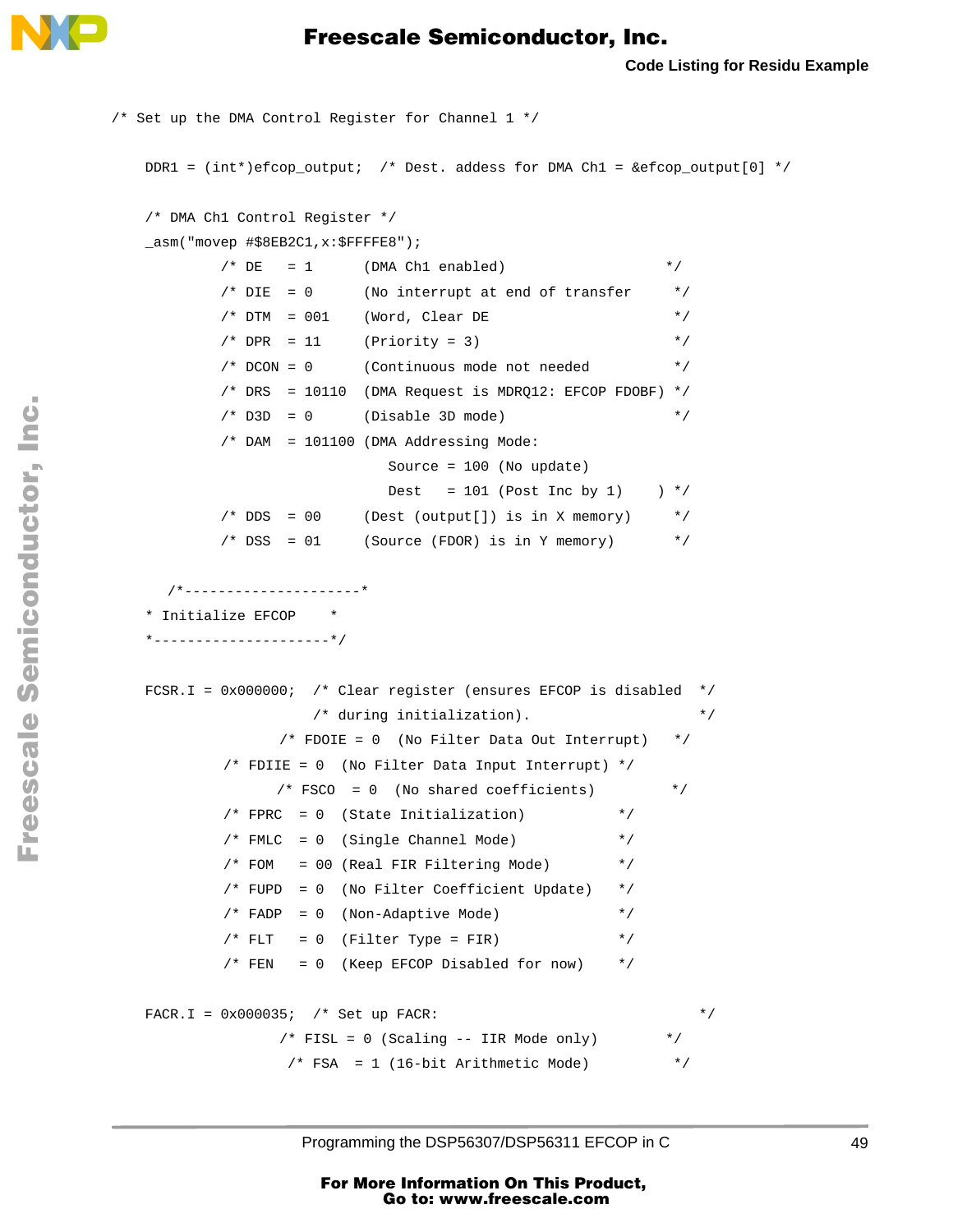

#### **Code Listing for Residu Example**

```
 /* FSM = 1 (Saturation on Overflow) */
                   /* FRM = 01 (Use 2's comp Rounding) */
                   /* FSCL = 01 (Scaling of output data: Scale << 3) */
               /* to match C code implementation */
FDCH.I = 0x000000; /* No decimation; One channel. */
FCNT = M; /* Filter length = M+1. * /FDBA = FDM_buffer; /* EFCOP Data Buffer Base Address. */
 FCBA = FCM_buffer; /* EFCOP Coefficient Buffer Base Address. */
FKIR = 0x000000i/* Clear Filter Constant Input Register. */
 /*** Initialize data history to zero ***/
for (i=0; i< M; i++) {
  input[i] = 0; /* Core history buffer. */
 }
 /* ------------------------------------- *
       Read input data from file * * ------------------------------------- */
 if (fread(&input[M], sizeof(_fract), L_SUBFR, fp_in) != L_SUBFR)
 {
  printf ("Error reading input data");
 printf ("\nProgram Aborted.\n");
 exit(1); }
     /* -------------------------------------------------------- *
       Enable EFCOP *
  * -------------------------------------------------------- */
FCSR.B.FEN = 0x1i/* Enable EFCOP */
 /*** Perform Residu calculation on EFCOP ***/
 #ifdef DSP_CORE
```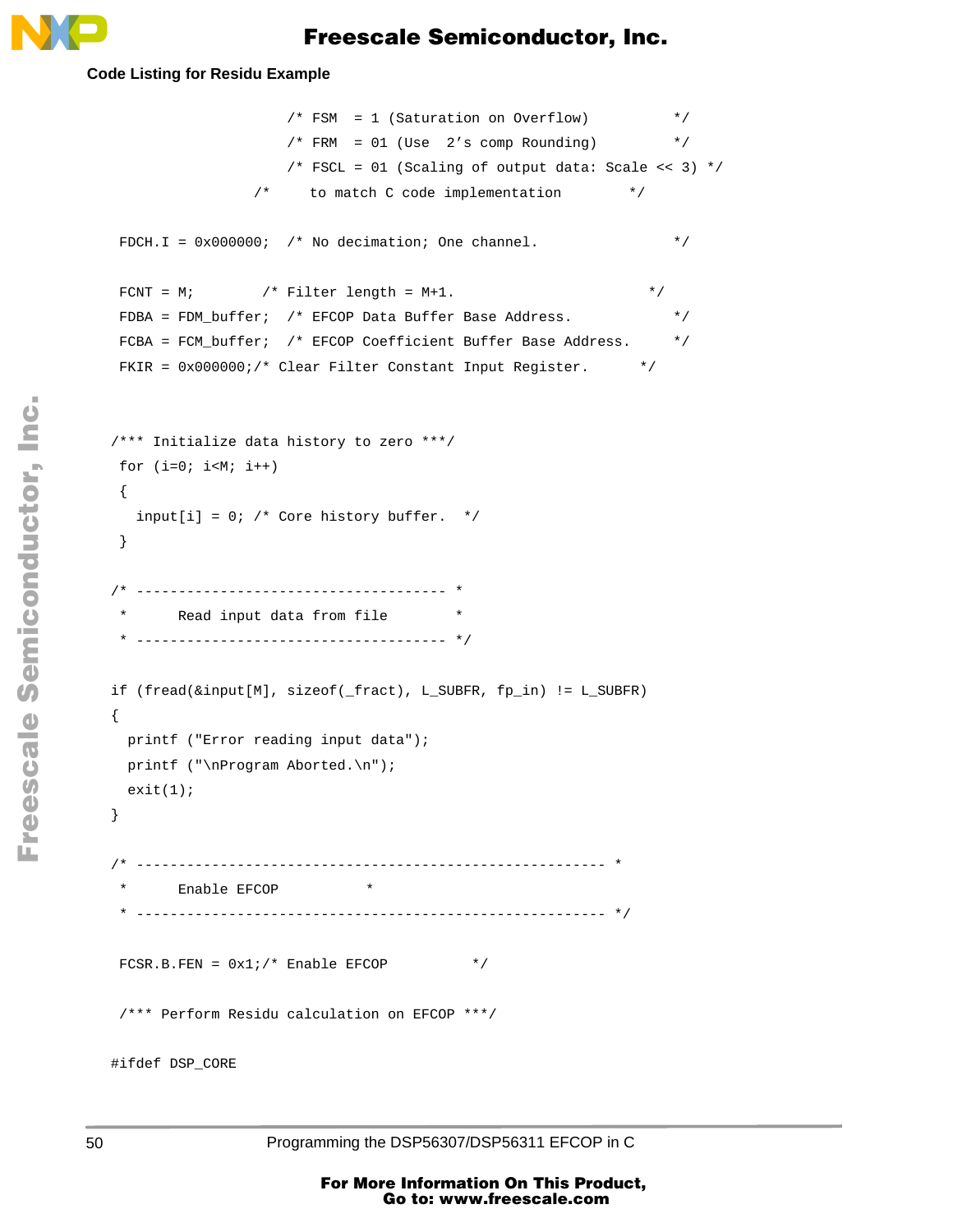

```
 /*** To Perform the same calculation on the core... ***/
     /*** Call Residu() on core ***/
    Residu(&coeffs_Y[0], &input[M], &core_output[0], (int)L_SUBFR);
   #endif
   /*** Check to make sure EFCOP has finished. (It will have!!) ***/
  while(DSTR.B.DTD1 == 0) {} /* Wait here until DMA Ch1 has finished */
  FCSR.I = 0x000000; /* Disable EFCOP */
   #ifdef DSP_CORE
   /*** Write core output to file ***/
   if (fwrite(&core_output[0], sizeof(_fract), L_SUBFR, fp_core_out) != L_SUBFR)
   {
     printf ("Error writing core output data.\n");
     exit(1); }
   #endif
   /*** Write EFCOP output to file ***/
   if (fwrite(&efcop_output[0], sizeof(_fract), L_SUBFR, fp_efcop_out) != L_SUBFR)
   {
   printf ("Error writing EFCOP output data.\n");
    exit(1); }
   /*** Update data history for next iteration ***/
  for (i=0; i< M; i++) {
     input[i] = input[i+L_SUBFR]; /* Core buffer history. */
   }
 } /* End of while loop */
 #ifdef DSP_CORE
 /*** Clear core ALU Saturation Mode and Rounding Mode ***/
    _asm("bclr #20,SR"); /* Saturation Disabled */
```